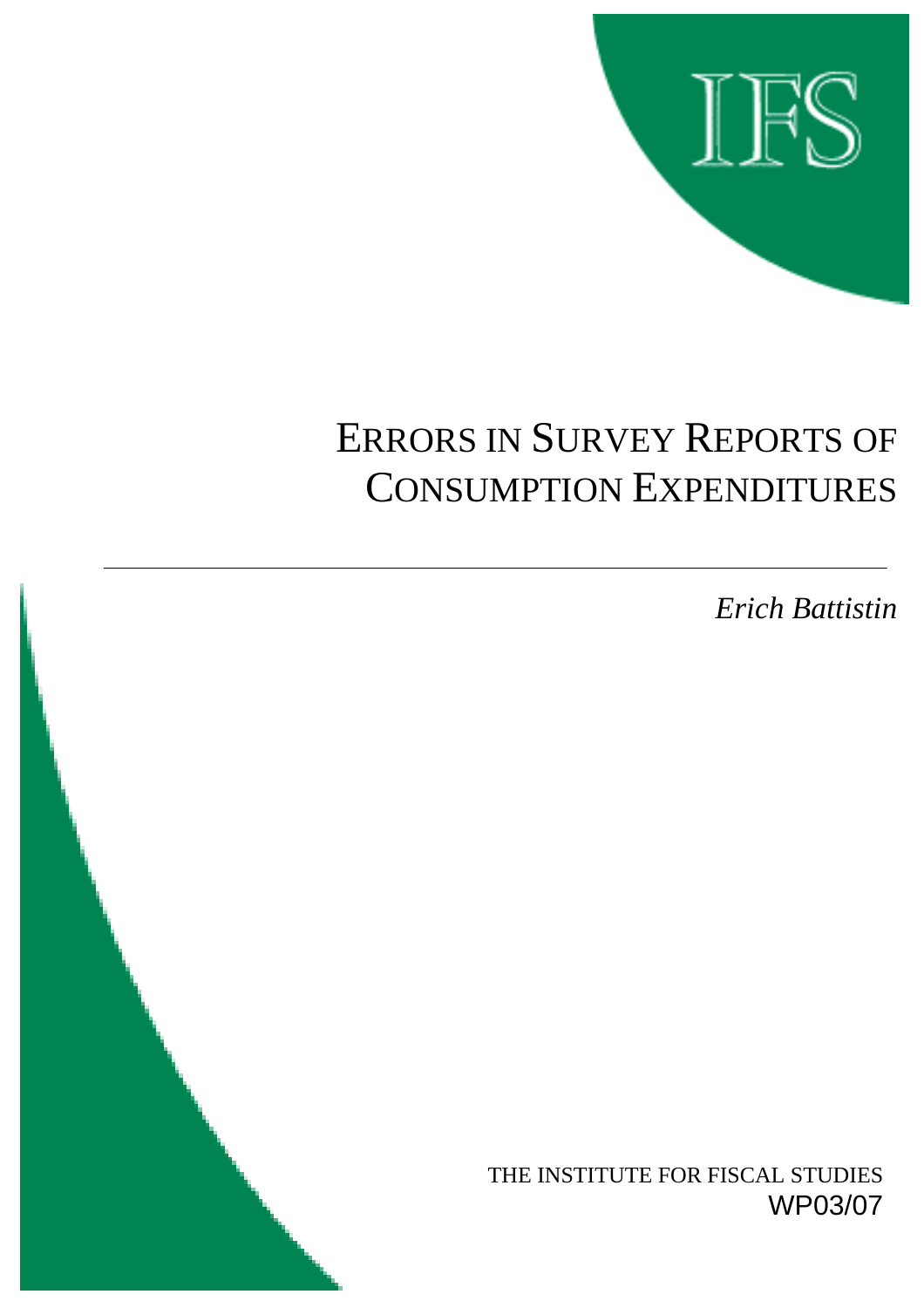## Errors in Survey Reports of Consumption Expenditures

Erich Battistin<sup>∗</sup> Institute for Fiscal Studies, London

6th May 2003

#### **Abstract**

This paper considers data quality issues for the analysis of consumption inequality exploiting two complementary datasets from the Consumer Expenditure Survey for the United States. The Interview sample follows survey households over four calendar quarters and consists of retrospectively asked information about monthly expenditures on durable and non-durable goods. The Diary sample interviews household for two consecutive weeks and includes detailed information about frequently purchased items (food, personal cares and household supplies). Each survey has its own questionnaire and sample. Information from one sample is exploited as an instrument for the other sample to derive a correction for the measurement error affecting observed measures of consumption inequality. Implications of our findings are used as a test for the permanent income hypothesis.

*Keywords*: Consumption Inequality; Measurement Error; Permanent Income Hypothesis

*JEL Classification*: C13, C42, D12, D91

<sup>∗</sup>First draft 11th February 2002. This paper benefited from useful discussions with Gordon Anderson, Orazio Attanasio, James Banks, Richard Blundell, Martin Browning, Hide Ichimura, Arthur Kennickell, Costas Meghir, Bruce Meyer, Enrico Rettore, Guglielmo Weber and from comments by audiences at Padova University, Cemmap (London), ESPE 2002, 10<sup>th</sup> International Conference on Panel Data and NBER Summer Institute 2002. Address for correspondence: Institute for Fiscal Studies, 7 Ridgmount Street, London WC1E 7AE - UK. E-mail: erich b@ifs.org.uk.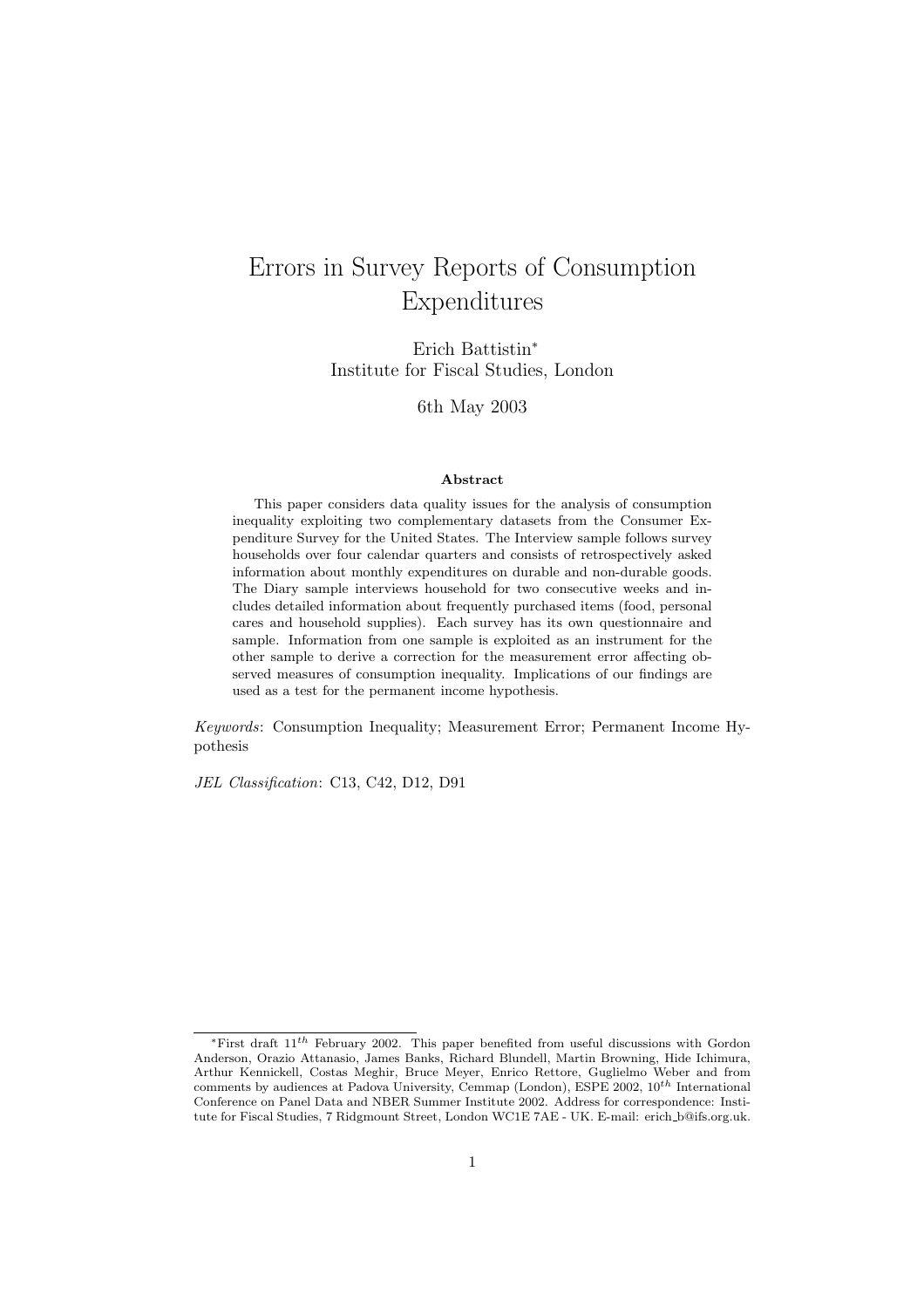## **EXECUTIVE SUMMARY**

This paper aims to quantify the effect of reporting errors affecting diary-based and recall-based data on non-durable expenditure. It is likely that not all the commodities entering non-durable expenditure are well reported exploiting only one of these two survey methodologies. Expenditures on frequently purchased, smaller items are presumably more accurate using diaries while recall data are more appropriate for large expenditures or expenditures occurring on a regular basis.

It turns out that neither diary nor recall-based data alone provide a reliable aggregate measure of total expenditure on non-durables. Ideally, the estimation of totals at micro-level would require information on different consumption categories obtained with the most appropriate methodology. The Family Expenditure Survey for the United Kingdom represents a notable implementation of this strategy.

One might argue that for any practical purpose these alternative data collection strategies lead to consistent results in the estimation of economic models of consumption behavior. Unfortunately, evidence from the literature suggests that conclusions are strongly related to the information being used. This problem is addressed by looking at micro data from two independent samples of households from the Consumer Expenditure Survey for the Unites States. This survey represent a unique source of data because it consists of diary an recall information collected on the same set of items, although it refers to separate samples of households.

The comparison of the two surveys based on the overlap in coverage of expenditures offers insights for the effects of collection modes on data quality. Pictures emerging from the two surveys are very different, both with respect to mean expenditure and, more importantly, with respect to indices of inequality. More precisely, while the differences in mean expenditure are roughly constant over time, consumption inequality presents different levels and trends in the two surveys. This evidence is reconciled using integrated diary and recall information to characterize the most likely pattern of consumption for cohorts of individuals defined by their age.

This procedure allows us (i) to define an improved measure for mean and variance of non-durable expenditure over the 1990s and (ii) to characterize the measurement error affecting the commodities whose quality is doubtful according to other studies in the literature. The implications of our findings for the estimation of inequality indices are discussed, with an application to permanent income models. In particular, we show that using diary and recall data to improve the quality of household consumption the permanent income hypothesis cannot be rejected.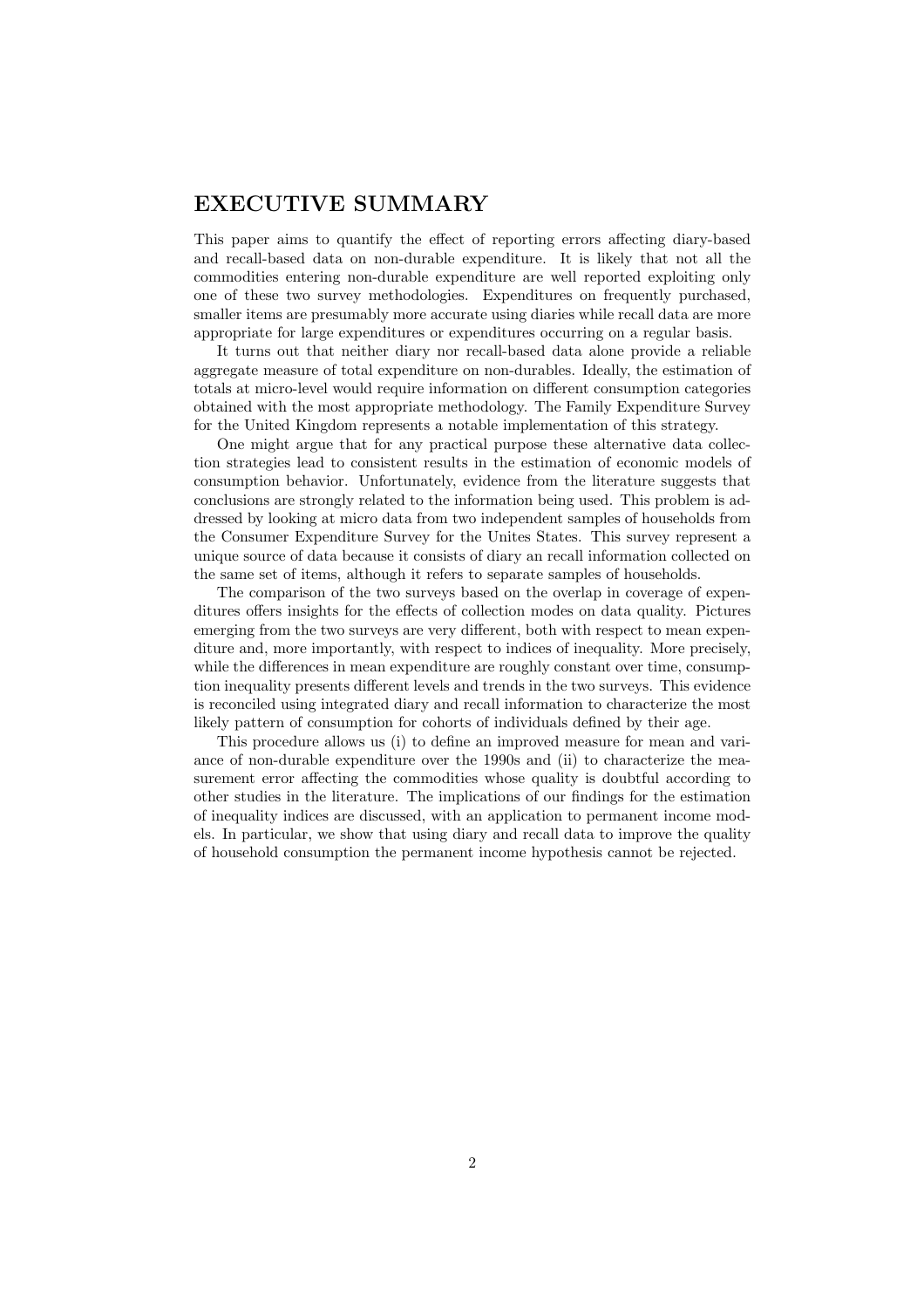## **1 INTRODUCTION**

Data quality is an issue of longstanding concern among researchers interested in testing the implications of theoretical models of consumption over the life cycle.

The empirical analysis of these models requires reliable micro-data on expenditures at household or individual level. In many countries expenditure data are regularly collected either by diaries covering purchases made within a short period of time (typically one or two weeks) or by means of retrospectively asked questions on the *usual* spending over a longer period.

There is a consensus that the time-consuming task required by diaries produces good quality expenditure data for small items, while recall questions should be asked for bulky items (major consumer durables: real property, automobiles and major appliances) or for those components either having regular periodic billing or involving major outlays (such as transportation or rent).

For this reason diary surveys are designed to obtain detailed recordings of expenditures on small, frequently purchased items which are normally difficult to recall. Such an idea is not only intuitively clear, but it is also supported with evidence from cognitive studies and from the comparison of aggregated consumption measures with national account data.

On the other hand, the drawback of such an evidence is that neither diary nor recall based data alone provide a reliable aggregate measure of *total* consumption. One might argue that for any practical purpose these two alternative designs lead to consistent results, but unfortunately this is not the case. For example, there is some evidence that recall consumption data lead to potentially misleading results in analyzing household saving behavior (Battistin *et al.* 2003). Other studies demonstrate how available consumption data can be unsuitable for the analysis of the permanent income (life cycle) hypotheses and how adjustments provide greater consistency concerning the time series properties of consumption (Wilcox 1992 and Slesnick 1998). Browning *et al.* (2002) provide a detailed discussion of these problems and review alternative survey methodologies that have been suggested to obtain reliable measures of consumption.

Ideally, the estimation of totals at micro-level would require information on different consumption categories obtained with the most appropriate methodology. The Family Expenditure Survey for the United Kingdom represents a notable implementation of this strategy. It consists of a comprehensive household questionnaire which asks about regular household bills and expenditure on major but infrequent purchases and a diary of all personal expenditure kept by each household member (including children) for two weeks. There is some evidence - at least for the United Kingdom - that consumption measures obtained from such a design are comparable to aggregated values from national accounts (Banks and Johnson 1998).

Because of time constraints and survey practice, questionnaires can not cover all the aspects of consumer behavior with the same level of accuracy. Since the collection of diary records is highly time-consuming in itself, the issue arises of whether consumption information based on recall questions is of comparable quality to information based on diary records.

A related problem is the characterization of the response error across different consumption categories in diary and recall data. Retrospectively collected information of household surveys are typically characterized by recall errors. For example, respondents might round off the true measure causing abnormal concentrations of values in the empirical distribution. Neter and Waksberg (1964) discuss the relative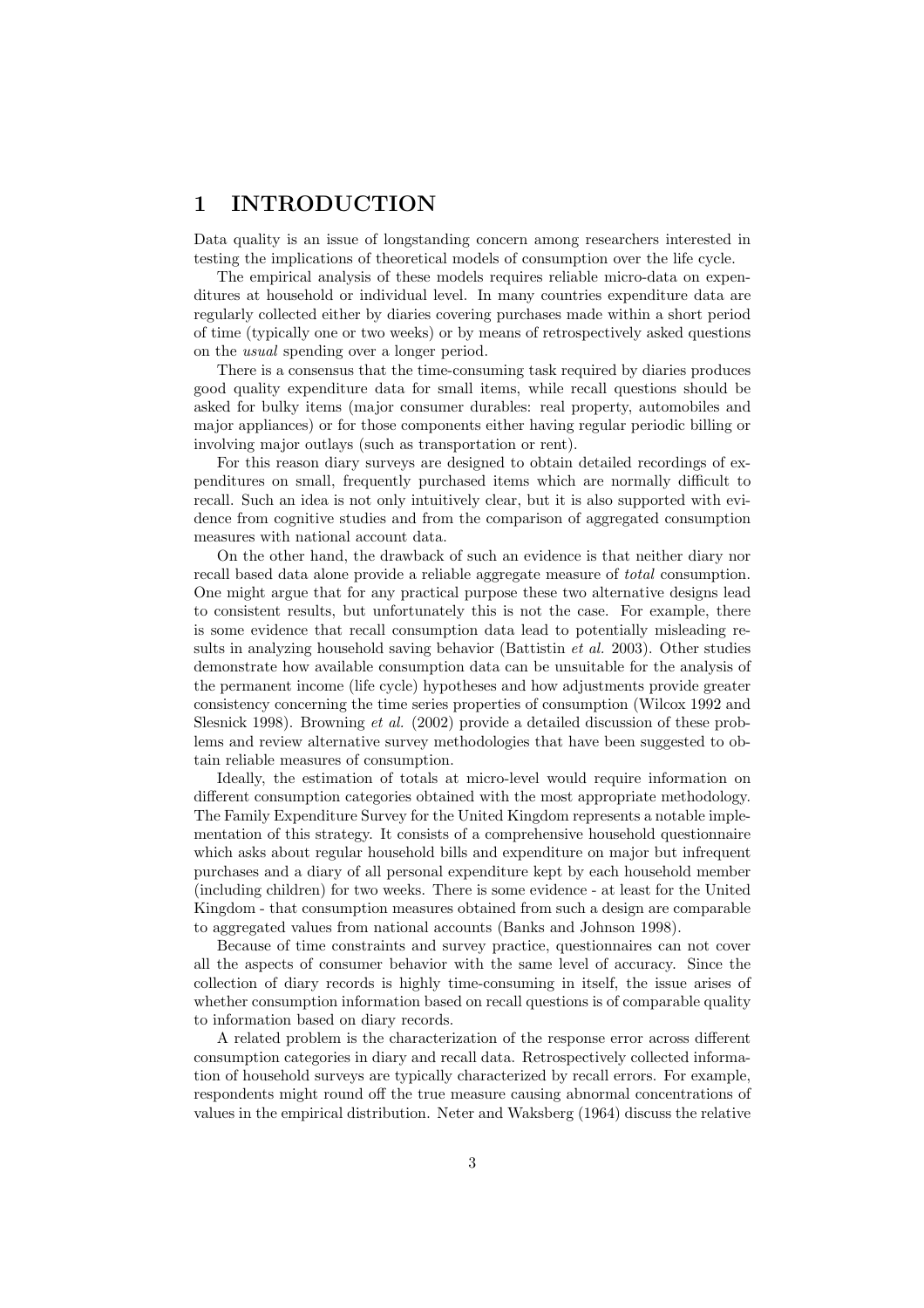importance of forgetfulness and telescoping in expenditure data from household interviews. See also Browning *et al.* (2002) for a review of data quality issues related to the collection of consumption information.

It is often assumed that response errors in the variable of interest are of classical form, so that they have limited impact on parameter estimates (if consumption is used as a dependent variable) or can be accounted for by using suitable econometric techniques depending on the model specification (see for example Lewbel 1996 and Hausman *et al.* 1995). However, this assumption is made for ease of estimation rather than for any theoretical conviction. In fact, Bound *et al.* (2001) review the state of the art about measurement error in surveys across a wide range of areas in economics and provide evidence that standard assumptions are likely to be violated to various extents.

In the presence of validation data, one might be able to correct biases and derive consistent estimates from primary data without further assumptions on the error structure (see Lee and Sepanski 1995 and the references therein). But again this would require the availability of complementary datasets, ideally with the same individuals or, at least, with a set of common information rich enough to motivate matching procedures (see Ziliak 1998 and Battistin *et al.* 2003 for recent applications).

The aim of this paper is to shed light on the comparison between recall based and diary based data on household consumption using micro-level data from the Consumer Expenditure Survey for the Unites States (CEX in the following). This survey consists of two different components: a quarterly Interview Survey (IS) and a weekly Diary Survey (DS), each with its own questionnaire and sample. The most interesting feature that makes the CEX an extremely appealing source of data is that the IS and the DS overlap for many categories of consumption for which information is collected using different methodologies.

According to the line of thinking discussed above, neither of these two surveys provides accurate estimates of total consumption at household level. In fact, the two survey components are explicitly designed to collect information on different types of expenditures (see Bureau of Labor Statistics 2002). The IS aims to obtain data on the types of expenditures respondents can recall for a period of three months or longer; the DS is instead designed to obtain data on frequently purchased smaller items. Accordingly, the Bureau of Labor Statistics (BLS in the following) publishes data integrated from the two components to provide a complete accounting of consumer expenditures, which neither survey component alone is designed to do.

Inconsistencies between the CEX and national accounts have been already pointed out in the literature by several papers (notably by Slesnick 1998, 2001), suggesting that the quality of these data might have deteriorated over the last decade. Figure 1 presents aggregate expenditure on non-durable goods using published tables from the CEX and from the Personal Consumption Expenditures  $(PCE).$ <sup>1</sup> The two series follow a similar trend until 1992, with CEX expenditure peaking in 1989. However, CEX data do not appear to pick up the trend in total consumer spending found in the PCE over the 1990s. Slesnick (2001) finds that only part of this discrepancy can be explained by definitional differences, concluding that "*the remaining gap is a mystery that can be resolved only by further investigation*" (page 52).

<sup>1</sup>We are grateful to David Johnson at the BLS for making this graph available to us. The contents of this figure are comparable to those of Figure 3.2 in Slesnick (2001; page 51), although the latter figure looks at total expenditure on durable and non-durable goods.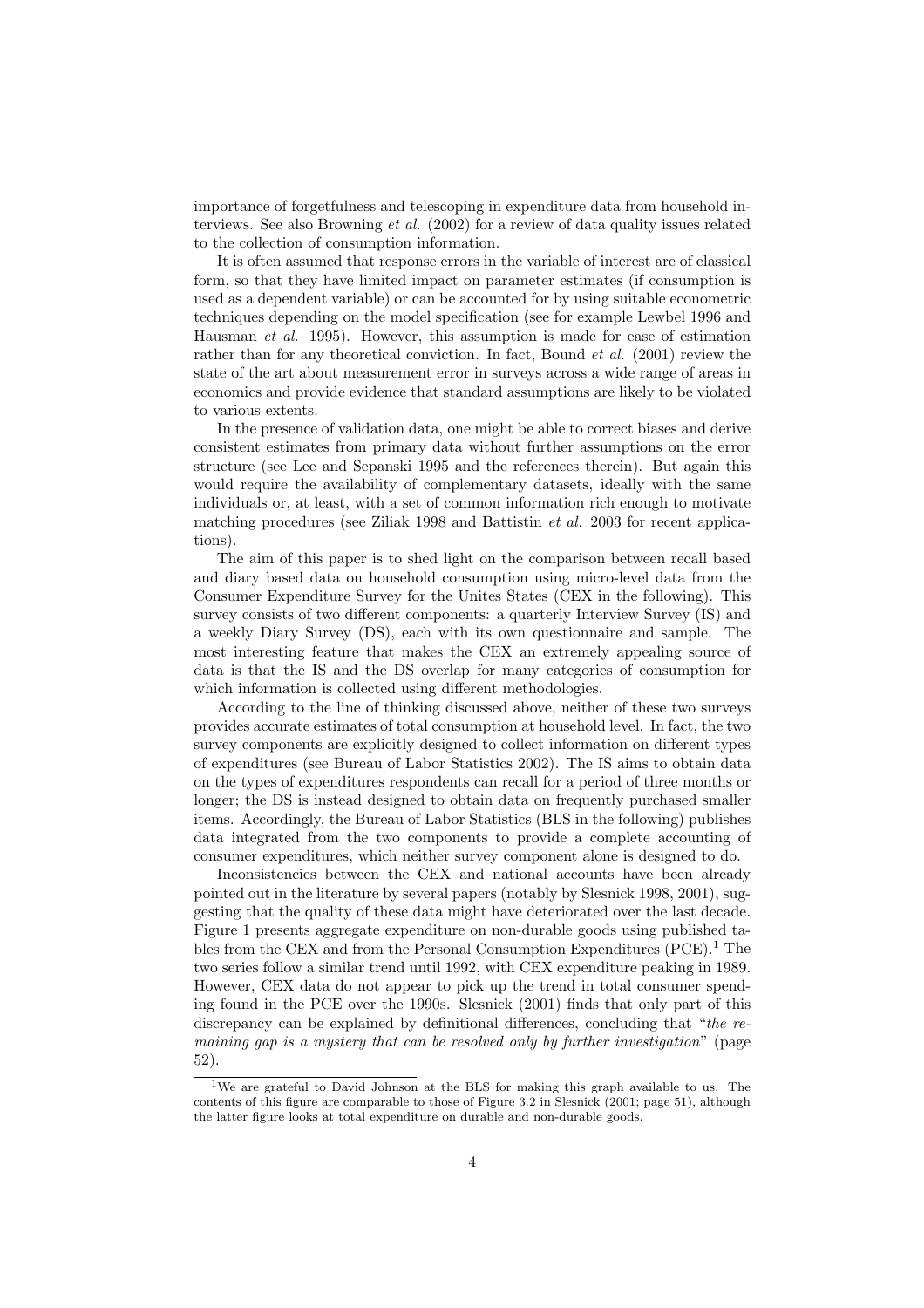

Figure 1: Non-durable expenditures in 2000 dollars - Consumer Expenditure Survey (CEX) and Personal Consumption Expenditures (PCE)

Despite of the puzzle implied by these findings, the IS is currently the most widely used source of consumption data for the United States: very many authors have used it to validate different theoretical constructs of economic behavior over the years (see, for example, Attanasio and Weber 1995 and Krueger and Perri 2001). The most appealing features of the IS are primarily its panel component (individuals are interviewed every three months over five calendar quarters) and the richer amount of household information collected with respect to the DS. On the other hand, although the DS exists in its current format since 1986, it hasn't received so much attention by researchers so far (the only example we are aware of is Sabelhaus 1996). Actually, the DS is still a relatively unknown source of data.

Given the overlap between the IS and the DS for many categories of consumption, and given that the IS is explicitly designed to collect good quality information only on a subset of these categories, the question then arises of whether we can jointly exploit DS and IS data to derive a superior measure of total consumption. The answer to this question has very many empirical implications. As already pointed out by Wilcox (1992), the imperfections of micro-data on consumption expenditures may be important enough to influence the conclusions of empirical work. Are our data relevant to the theory? Is the economic model really in error? Should research be directed towards alternative models of economic behavior or is data itself not suitable to validate existing models?

We will address these issues presenting three sets of results. Firstly, *new* evidence on the evolution of consumption inequality for the United States in the last twenty years is presented using data from the DS. Consumption inequality for the United States has recently received much attention amongst researchers, since according to IS data it does not appear to have grown much during a period characterized by a marked increase in income inequality. This result has also generated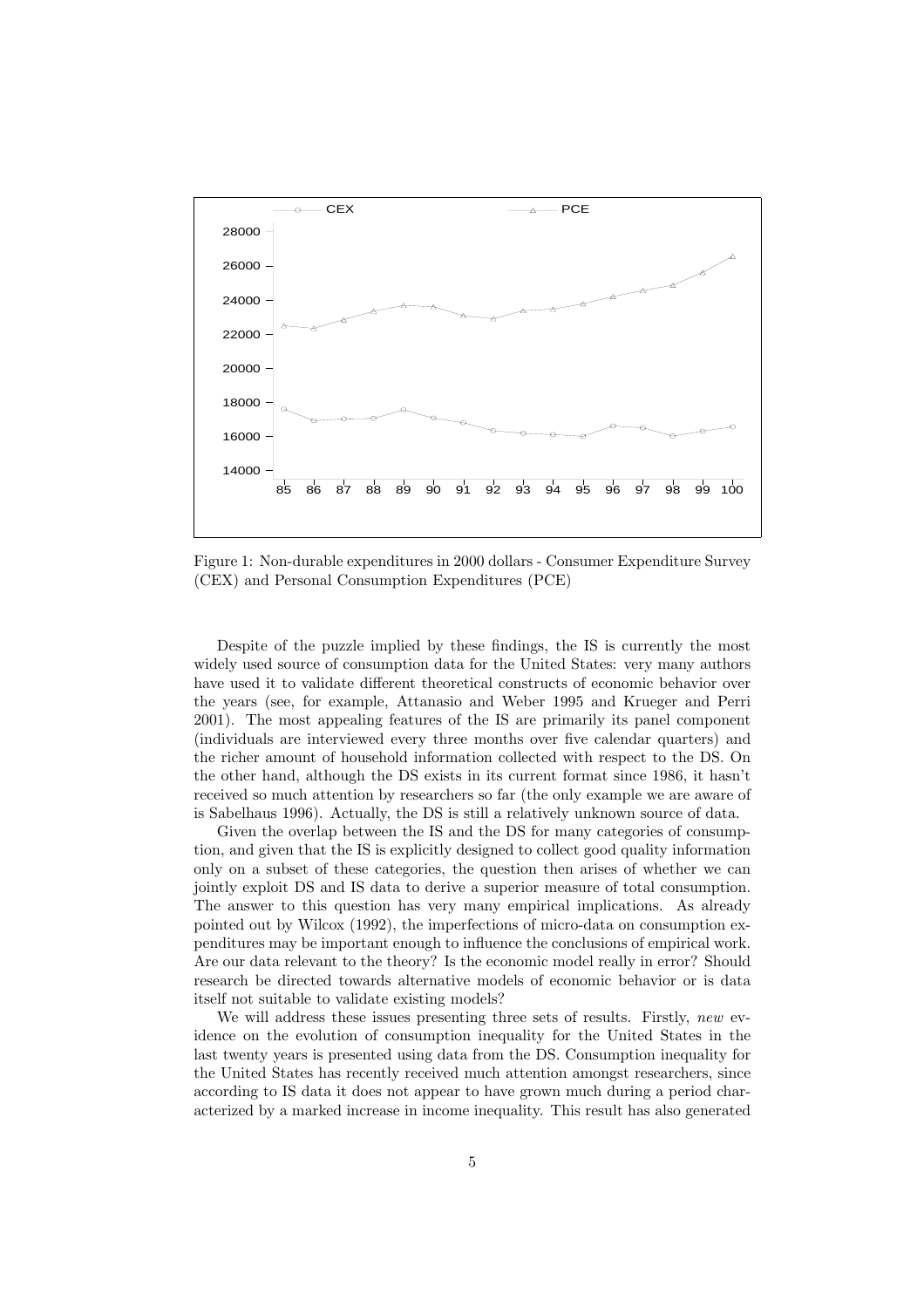discussion on the appropriate measure of economic well-being in the evaluation of inequality.

Secondly, the amount of misreporting of total non-durable expenditure characterizing the IS is discussed exploiting information from the DS. Since the two surveys refer to different samples, individual level consumption cannot be straightforwardly defined from combined IS and DS data. For this reason, we will mainly focus on figures for mean expenditure on different commodities for cohorts of people identified by their year of birth or, equivalently, by their age in a base year.

Finally, the available information from the IS and the DS allows us to examine to what extent tests of the permanent income (life cycle) hypothesis are sensitive to the choice of consumption measure. Our motivating example is the work by Deaton and Paxson (1994), where they examine the evolution over time of the variance of total non-durable consumption at cohort level as a test for the original formulation of permanent income theory (Hall 1978).

The main findings of this paper can be summarized as follows. Firstly, the pattern of consumption inequality obtained from DS data is very different from the pattern largely discussed in the literature using IS data (see for example the discussion in Krueger and Perri 2001). DS inequality seems to grow over time, and particularly over the last ten years when there is no evidence of increasing inequality using IS data. A correction procedure is proposed to reconcile the evidence from the CEX and to characterized the most likely pattern of consumption inequality. This issue is further developed by Attanasio *et al.* (2003).

Secondly, we show that the quality of IS information has worsened with respect to frequently purchased smaller items, housekeeping supplies and personal care products and services (that is those items the DS is designed for). This decline is particularly accentuated for the last ten years. On the other hand, we show that DS data quality has improved also for all those non-durable items which presumably are better described using IS data.

Finally, we point out that data quality issues in the IS should deserve more attention in the evaluation of alternative constructs of economic behavior. We emphasize this point showing that the permanent income model as formulated by Hall (1978) cannot be rejected combining IS and DS data to improve the quality of reported consumption. The same test applied to IS data over the period covered by our analysis leads to different conclusions.

The remaining of this paper is organized as follows. Section 2 describes the two surveys and compares descriptive statistics of household characteristics already found to be relevant for data quality in previous studies of expenditure surveys. Section 3 discusses the economic model used as a motivating example. Section 4 presents a puzzle implied by the comparison of means and inequality indicators of non-durable expenditure exploiting information from the two surveys. Section 5 analyzes such discrepancies looking at the contribution of different non-durable goods. Also, the identification restrictions needed to combine IS and DS information are presented. Section 6 presents results on the reporting errors affecting nondurable components. Section 7 discusses the testing procedure to validate the permanent income model using combined information from the IS and the DS. Results from this test are presented in Section 8. Some more technical comments on data collection issues and data problems are discussed in the Appendix.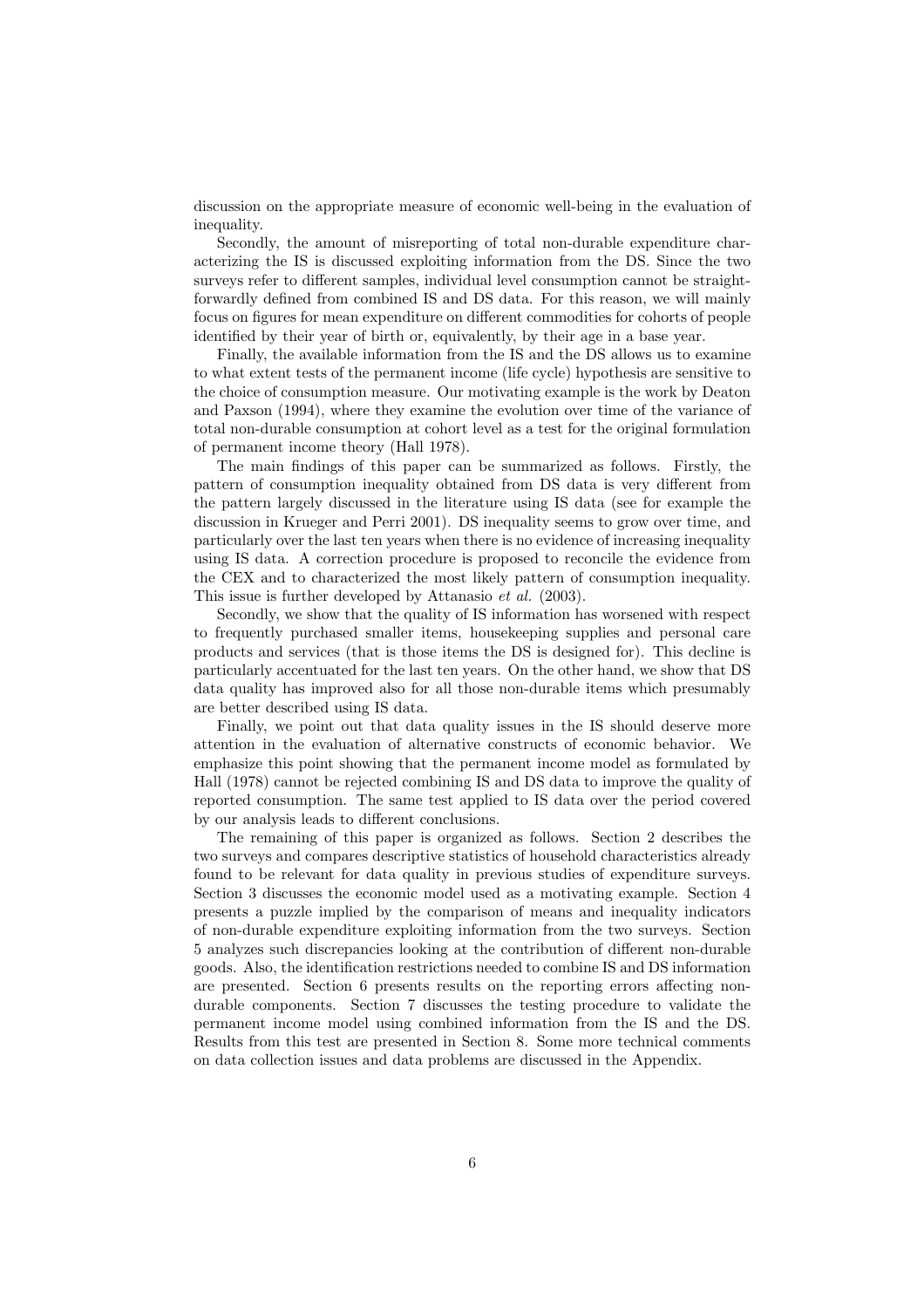## **2 DATA**

The main characteristics of the two survey components from the CEX are summarized in what follows. In particular, Section 2.1 describes diary and recall questionnaires. Section 2.2 discusses the extent to which the IS and the DS are comparable with respect to sample designs, population coverage and information collected; also, the definition of household total consumption is presented. Finally, Section 2.3 discusses the working sample considered in this paper. The reader interested in more specific details on the survey methodology in the CEX is referred to Bureau of Labor Statistics (2002).

#### **2.1 The consumer expenditure surveys**

The CEX is currently the only micro-level data set reporting comprehensive measures of consumption expenditures for a large cross-section of households in the United States. Essentially, sample consumer units are households (literally, "all members of a particular housing unit who are related by blood, marriage, adoption, or some other legal arrangement", Bureau of Labor Statistics 2002), whose buying habits provide the basis for revising weights and associated pricing samples for the Consumer Price Index. Only one person responds for the whole consumer unit, typically the most knowledgeable of expenditures in the family.

The survey consists of two separate components, each of them with its own questionnaire addressing a *different* sample. The IS sample is selected on a rotating panel basis targeted at 5000 units each quarter; DS data refer to repeated cross sections of households (around 4500 per year) interviewed over a two-week period. Response rates for the two components are reasonably good (around 80 percent).

In the IS, households are interviewed about their expenditures every three months over five consecutive quarters. After the last interview households are dropped and replaced by a new unit, so that - by design - 20 percent of the sample is tossed out every quarter. Expenditure information is collected in the second through the fifth interview; one month recall expenditures are asked in the first interview only for bounding purposes. The percentage of households completing all five interviews is about 75 percent, with single persons more likely to attrit.

Households are retrospectively asked for their *usual* expenditure via two major questions. The first type of question asks for the weekly/monthly purchase directly for each reported expenditure; the exact wording is "*What has been your usual weekly/monthly expense for ... in the last quarter?*". For non-durable goods households are asked to report their usual weekly expenditure only for tobacco products and for food and non-alcoholic beverages consumed at home. The expenditure on the latter category is obtained as the difference between the usual weekly total expenditure at grocery stores or supermarkets and how much of this amount was for non-food items (specified as '*paper products, detergents, home cleaning supplies, pet foods, and alcoholic beverages*'). Expenditures on alcoholic beverages and food away from home (but not food consumed on vacation) are referred to the usual monthly amount.

The second type of question asks for expenses in the last quarter by a detailed collection of expenditures on a list of separate goods (referred to clothing, food consumed on vacation and entertainments). In either case, recall data are collected by a trained interviewer asking questions and providing examples of items in each category.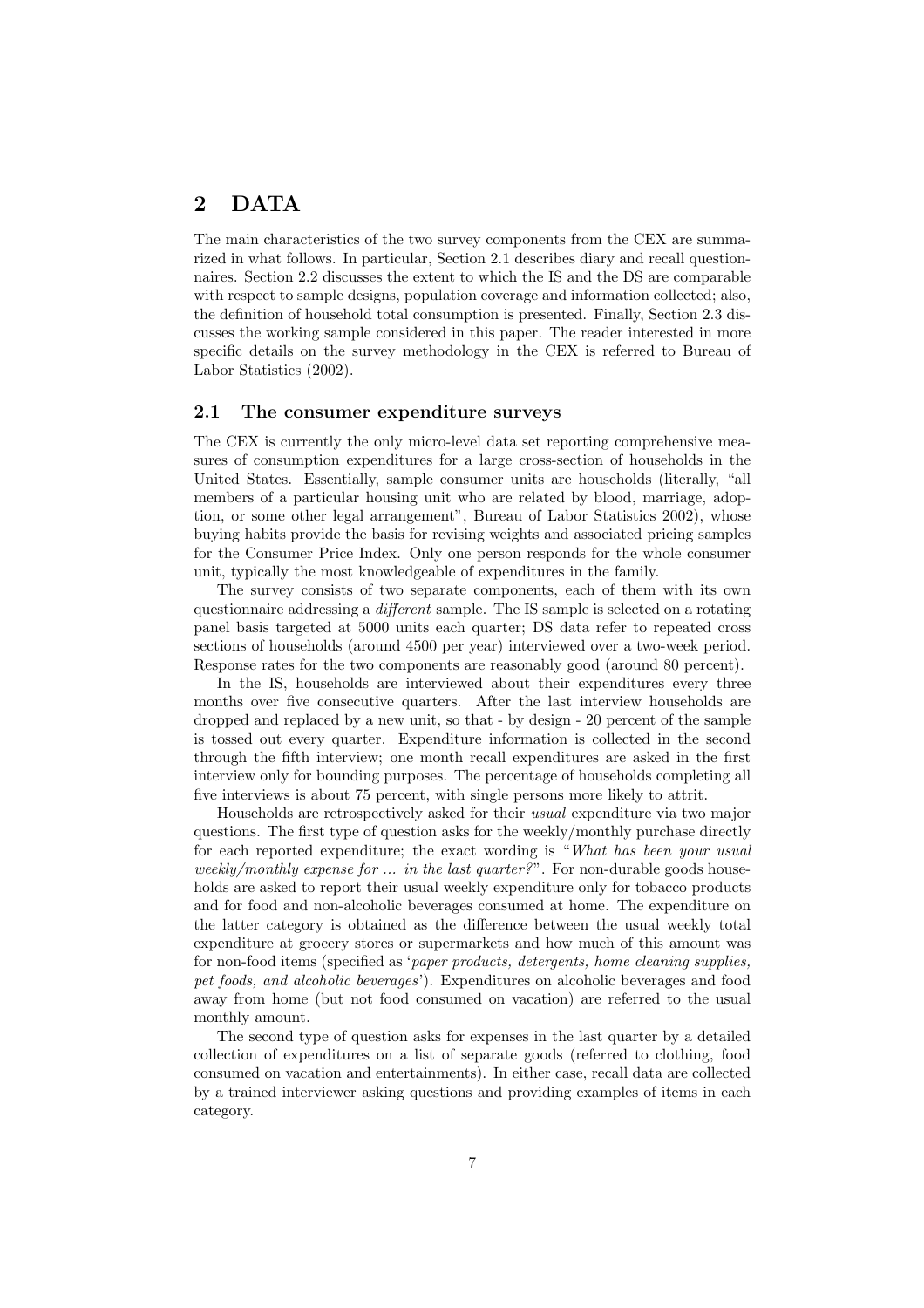The DS is instead a cross-section of consumer units asked to self-report their daily purchases for two consecutive one-week periods by means of product-oriented diaries. Each diary is organized by day of purchase and by broad classifications of goods and services. Respondents are assisted by printed cues and - whether it is needed - by interviewers at pick-up. The percentage of households completing both diaries is about 92 percent. Interestingly, the DS also collects recall information for food and non-alcoholic beverages consumed at home as in the IS, implying that for this category of consumption recall and diary information is available for the same households.

Both IS and DS collect information on a very large set of household characteristics (demographics, work-related variables, education and race) as well as on income and assets (using a twelve-month recall period). Income figures refer to total before-tax family income in the last year. This information is subject to top-coding in the CEX, but only for a small proportion of household in the two samples (less than 1 percent in any year). However, income and assets data are known to be not as reliable as the expenditure data: the amount of incomplete income reporters is about 20 percent in the two surveys and missing values are currently not imputed. For this reason many applications in the literature have combined consumption information from the CEX to income information from complementary data sets (see, for example, Lusardi 1996 and Blundell *et al.* 2002).

The two survey components are based on a *common* sampling frame: the 1980 Census for those households sampled in the 1980s and the 1990 Census for households sampled in the 1990s. Sample designs differ only in terms of frequency and over sampling of DS households during the peak shopping period of Christmas and New Year holidays. The BLS constructs weights to control for systematic aspects of the sampling, to post-stratify by region, home ownership, household size and race and to compensate for under coverage (relative to the Census-based estimates) of people by age, race and gender.

#### **2.2 On the comparability of the two surveys**

As far as consumption is concerned, the BLS follows the standard international procedure of exploiting both information from recall questions for more durable items bought in the quarter prior to the interview and diary-based records of purchases carried out within a two-week period. In fact, as discussed above, the IS and the DS are explicitly designed to collect different types of goods and services and neither survey is expected to represent all aspects of consumption.

Since aggregate consumption is obtained from integrated survey data, the question then arises of which survey component provides more accurate information on different items. When data are available from both surveys, the procedure followed by the BLS determines the most reliable survey by comparing CEX figures to those from other data sources - typically from the Personal Consumption Expenditures (see Branch and Jayasuriya 1997 and McCarthy *et al.* 2002). Of course, a potentially interesting question is the extent to which external sources provide an accurate representation of total consumption (Slesnick 2001).

However, some expenditure items are collected only by either the IS or the DS. The IS excludes expenditures on housekeeping supplies (e.g. postage stamps), personal care products and non-prescription drugs, which are instead collected in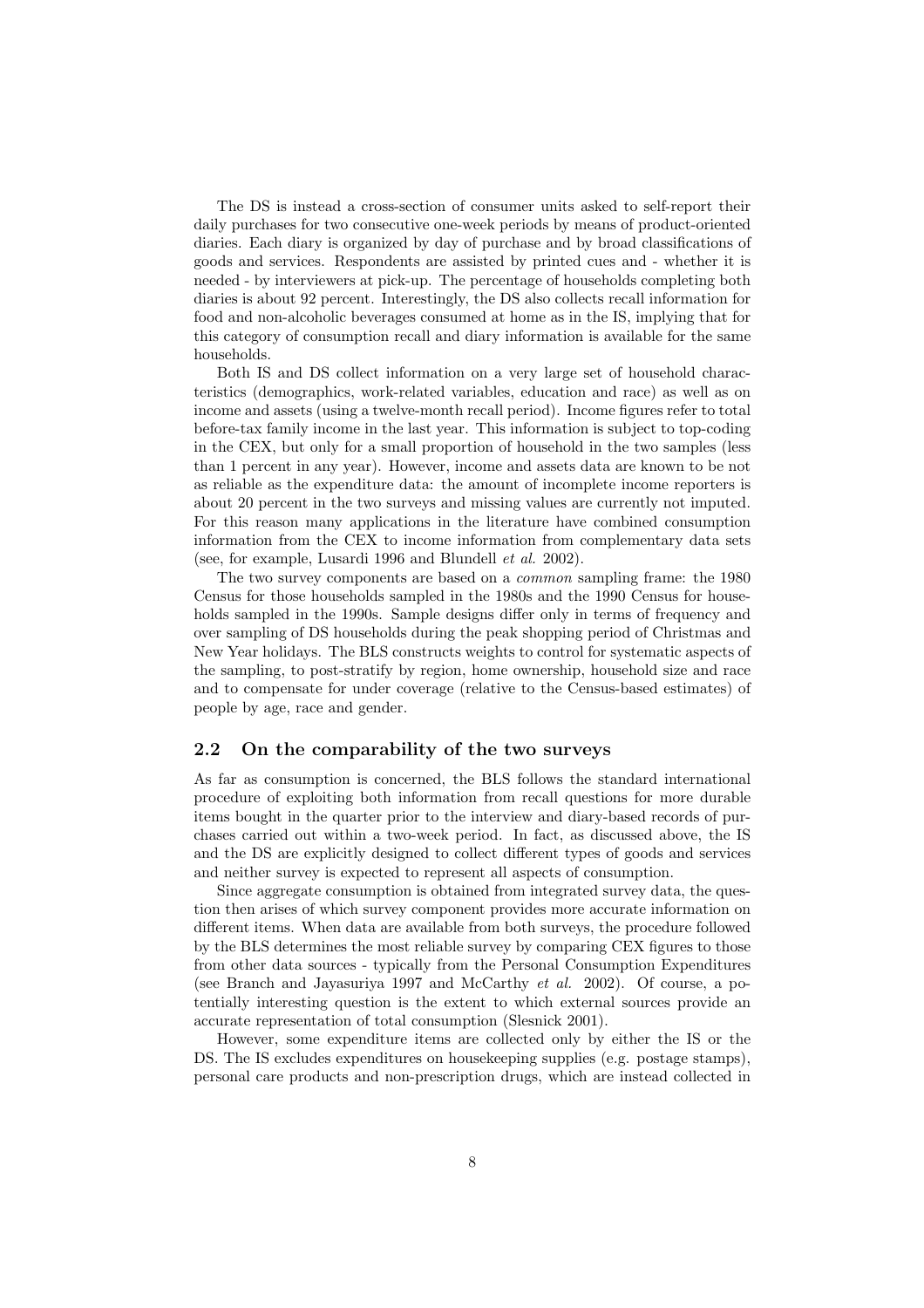the DS.<sup>2</sup> On the other hand, the DS excludes expenditures incurred by members while away from home overnight or longer and information on reimbursements (such as for medical care costs or automobile repairs), which are collected in the IS.

Throughout the analysis, only figures for expenditure on *non-durable goods and services* will be considered.<sup>3</sup> The expenditure categories considered have been defined so that IS and DS definitions are comparable and consistent over time. The definition of non-durable expenditure closely follows the one already given by Attanasio and Weber (1995): food and non-alcoholic beverages (both at home and away from home), alcoholic beverages, tobacco and expenditures on other nondurable goods such as heating fuel, public and private transports (including gasoline), services and semi-durables (defined by clothing and footwear). In particular, expenditure on health, education (which can be considered as an investment in human capital) and mortgage/rent payments are excluded. To improve the comparability of the two surveys, DS figures for total consumption are considered only after 1986 (see the Appendix for a discussion of data collection problems in the CEX affecting the definition of non-durable expenditures).

Changes in survey instruments characterize the CEX over the time covered by our analysis. For example, a new diary form with more categories and expanded use of cues for respondents was introduced in 1991, based on results from earlier field and laboratory studies. Moreover, changes in the wording of the IS question on food consumption heavily affect the mean of reported expenditure on this category over time (data have been adjusted to solve for this problem; see the Appendix for more details).

Only expenditure figures for the month preceding the interview are considered for the IS sample, thus leaving four observations for each household (one observation for each interview).<sup>4</sup> Monthly expenditure in the DS is defined as  $26/12 = 2.16$ times the expenditure observed over two weeks, assuming equally complete reporting.

#### **2.3 The working sample**

The CEX has a long history: the first survey was ran in 1917-18. Before the new ongoing structure initiated by the BLS in 1980, previous surveys were conducted only every 10 to 12 years. The 1980 survey is the first year providing consumption information on a continual yearly basis. Differences in the survey methodology between the surveys conducted after 1980 and those conducted before result in visible inconsistencies when compared to the national accounts (see Slesnick 2001).

The information exploited in this paper covers twenty years of data from the IS and the DS between 1982 and 2001. However, public use tapes permit to integrate data on non-durable consumption from both surveys only after 1986, since only selected expenditure and income data from the DS were published before then.

In what follows, the family head is conventionally fixed to be the male in all H/W families (representing the 56 percent and 53 percent of the whole sample for

 $^{2}$ This expenditures contribute about 5 to 15 percent of total monthly expenditures in our data. <sup>3</sup>Assuming preference separability between durables and non-durables, expenditure on nondurable goods and services is a relevant consumption measure.

<sup>&</sup>lt;sup>4</sup>It has been found that expenditures for many items are reported more frequently for this month than for earlier months (see Silberstein and Jacobs 1989). This could obviously mean a partial recollection of past events (mainly less important purchases) increasing with longer reference period and/or a telescoping effect for the month nearest to the interview.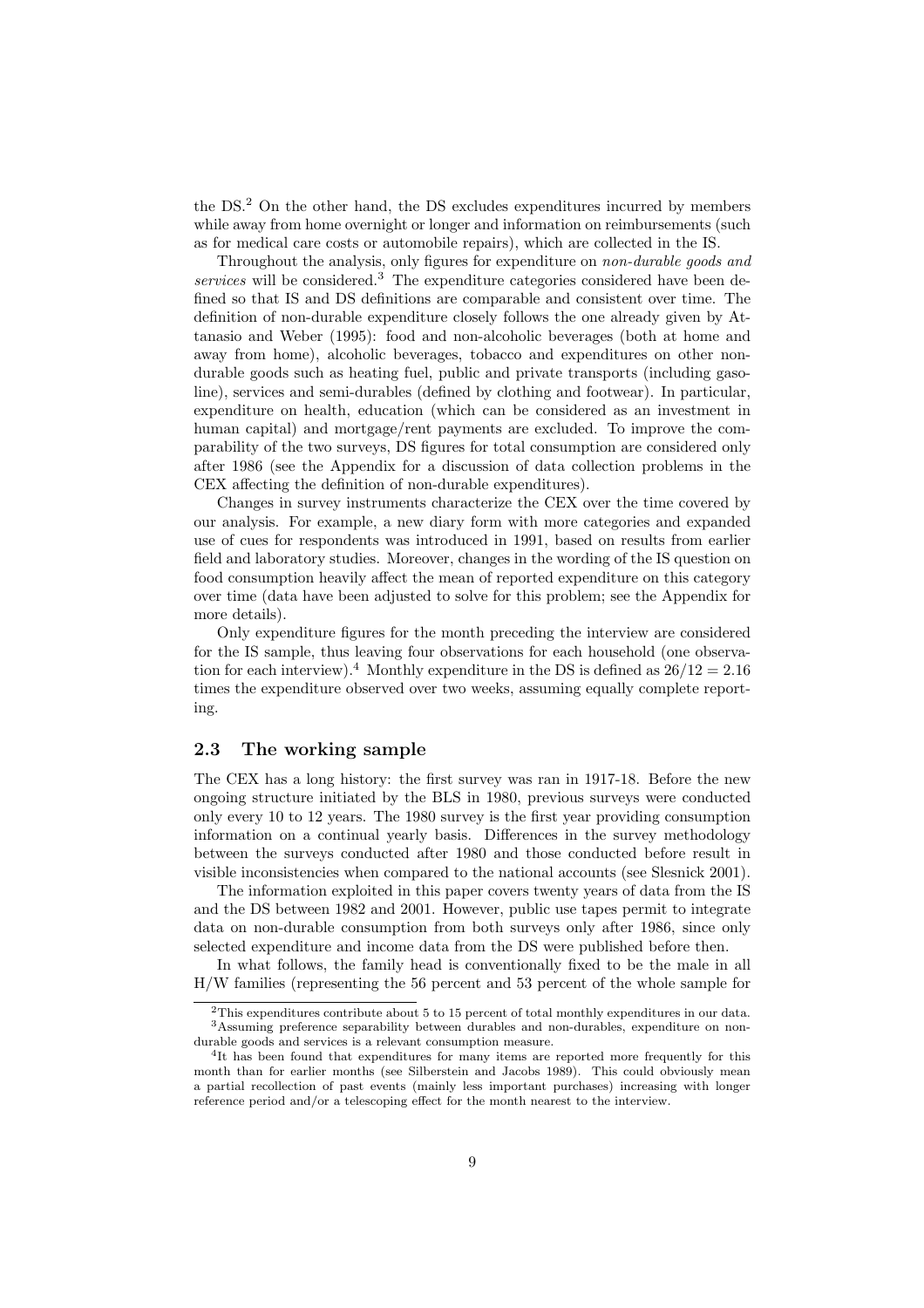| Variable                                        | 1982-85 | 1986-89  | 1990-92  | 1993-95 | 1996-98 | 1999-2001 |
|-------------------------------------------------|---------|----------|----------|---------|---------|-----------|
| Proportion of components 18-                    |         |          |          |         |         |           |
| Proportion of components 64+                    |         |          |          | 2.22    | $-3.15$ | 2.11      |
| Proportion of children $0-3$                    |         |          |          |         |         |           |
| Proportion of children $4-7$                    |         |          |          |         | 1.94    |           |
| Proportion of children $8-12$                   |         |          | $-3.00$  | 2.86    |         |           |
| Proportion of children $13-18$                  |         | 3.43     |          |         |         |           |
| Age of the reference person                     |         |          |          | 2.11    |         |           |
| Dummy for retired head                          | $-6.13$ | $-11.94$ | $-13.01$ | $-8.38$ | $-4.90$ |           |
| Weeks worked per year                           | $-6.00$ | $-10.73$ | $-12.04$ | $-9.34$ | $-8.20$ | $-3.60$   |
| Total amount of income before taxes             | 10.03   | $-7.78$  | 9.10     | 6.35    |         | 4.05      |
| Total amount of income before taxes squared     | $-4.25$ | $-4.01$  | $-6.12$  | $-3.58$ |         | $-3.78$   |
| Dummy for Midwest region                        |         |          |          | 2.57    |         |           |
| Dummy for South region                          | 4.15    |          |          | 2.39    |         |           |
| Dummy for West region                           |         |          |          |         |         | 2.44      |
| Husband and wife $(H/W)$ only                   | $-2.93$ | $-4.24$  | $-2.64$  |         |         |           |
| $H/W$ , own children only, oldest child $0-5$   |         | $-6.45$  | $-2.65$  | $-3.67$ | $-2.06$ |           |
| $H/W$ , own children only, oldest child $6-17$  | $-2.75$ | $-2.16$  | $-2.04$  | $-2.56$ | $-3.16$ |           |
| $H/W$ , own children only, oldest child over 18 |         | $-2.62$  |          |         | $-2.41$ | 2.04      |
| All other $H/W$ households                      |         | $-2.96$  |          |         |         |           |
| One parent (male) at least one child $0-18$     |         |          |          |         |         |           |
| Single persons                                  |         |          |          |         |         |           |
| Dummy for Black                                 |         | $-2.31$  |          |         |         |           |
| Dummy for American Indian                       | $-2.37$ |          | 1.95     |         |         |           |
| Dummy for Asian or Pacific Islander             |         | $-2.14$  |          | 2.08    |         |           |
| High School Graduate                            |         | $-2.95$  | $-5.01$  | $-1.98$ |         |           |
| College dropout                                 |         | $-2.61$  | $-3.63$  | $-2.26$ |         |           |
| At least College graduate                       |         | $-3.15$  | $-4.75$  | $-3.30$ |         |           |

Table 1: T-statistics from propensity score estimates; dependent variable 1=Interview, 0=Diary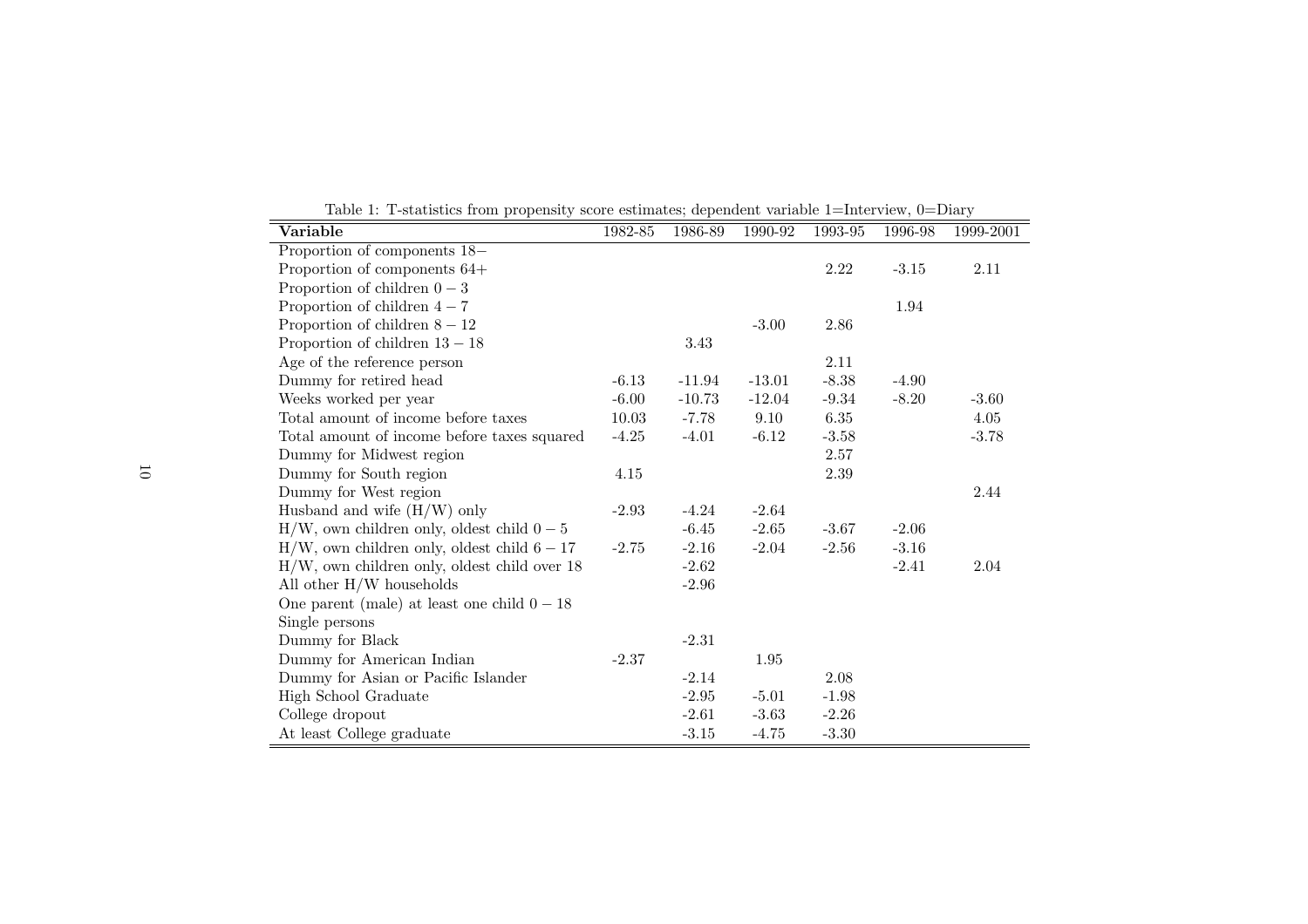IS and DS data, respectively). Furthermore, only households headed by individuals aged at least 23 and no more than 73 and not self-employed are considered. These restrictions leave us with a sample of 190.080 and 46.244 households over the considered period of time, for IS and DS data respectively. Sample sizes by year and a detailed description of less important selection criteria and of data problems are presented in the Appendix.<sup>5</sup>

Although the two surveys are designed to be representative of the same population, significant differences in the two samples are found along several dimensions and with a different pattern over time. Table 1 presents t-statistics from a logistic regression of the binary indicator IS/DS household over a set of variables including work-related information and characteristics found to be relevant for data quality in previous analysis of CEX data (Tucker 1992). Weighted results are presented, using population weights from each survey. The specification adopted includes polynomial terms in the age of the reference person and in the proportion of children and members within certain age bands (these terms are not reported because not statistically significant).

For ease of exposition, only statistically significant differences at the 95 percent confidence level or above are reported. Moreover, pooled results for the following six time periods are presented: 1982-85, 1986-89, 1990-92, 1993-95, 1996-98, 1999-2001. A negative (positive) value in the table should be interpreted as an higher concentration of households with that characteristic in the DS sample (IS sample, respectively) with respect to the other sample. The main difference in the composition of the two surveys is confirmed to lie in the DS relative over sampling of more educated households (particularly between 1986 and 1996), and generally of H/W households with retired heads. The amount of weeks worked per year by the reference person and the distribution of total family income are lower in the IS sample. However, significant differences are found along several other dimensions and with a different pattern over time.

## **3 THE MOTIVATING EXAMPLE**

This section follows closely Deaton and Paxson (1994) to review the economic reasoning that motivates our exercise. The simplest formulation of Permanent Income Hypothesis (PIH) implies that, for any cohort of people born at the same time, consumption inequality should grow with age (see, for example, Deaton 1992). The conventional model of consumption under uncertainty assumes that, in each period  $t$ , individuals maximize expectation of a time-separable utility function

$$
U(c_t) + \sum_{s=t+1}^{T} \delta_s U(c_s),
$$

subject to expectation of an intertemporal budget constraint

$$
(c_t - y_t) + \sum_{s=t+1}^T r_s(c_s - y_s) = \omega_t.
$$

Throughout this section  $U$  will denote an utility function invariant over the life cycle,  $\delta_t$  the individual's rate of subjective preference,  $r_t$  the real interest rate and

 $5$ Note that, due to the criteria used to define the working sample, we might observe systematic movements in/out of the sample for IS households over their one-year interview period.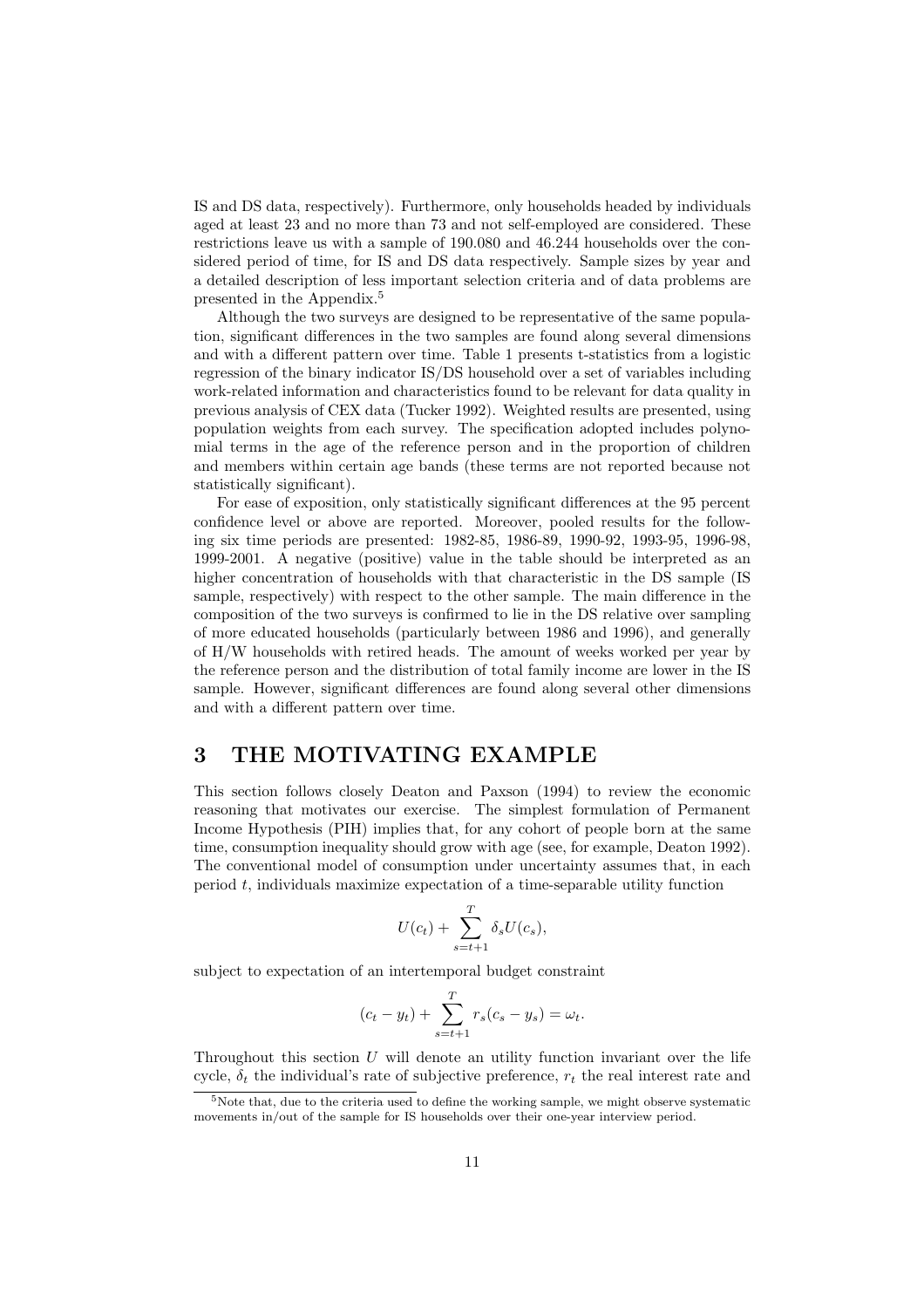$\omega_t$  the accumulated wealth al time t. The length of the life cycle is T, while  $c_t$  and  $y_t$  represents log real consumption and income in each period.

The first order conditions to solve this problem imply that marginal utility of consumption obeys the following equation

$$
U'(c_t) = \beta_t U'(c_{t-1}) + \nu_t,
$$

where  $\nu_t$  is a shock to consumption resulting from new information at time t and  $\beta_t = \delta_t/r_t$  (see Hall, 1978). Otherwise stated, the last expression implies that only the actual level of consumption is informative to predict future values of consumption. In particular, future consumption is independent of actual income and wealth related variables given actual consumption.

The relationship between the evolution of consumption and the evolution of marginal utility depends on the function U. If  $U'(c_t)$  is approximately linear in  $c_t$ (that is if each subperiod's utility function is quadratic up to discounting by the rate of time preference  $\delta_t$ ), the intertemporal choice of consumption over the life cycle is given by

$$
c_t = \beta_t c_{t-1} + v_t.
$$

The last expression has some testable implications that might be used to check the validity of this set-up. First, since the lagged value of consumption incorporate all information about consumers' decision at time  $t$ , then consumption or any other related variable (income, in particular) lagged more than one period shouldn't have any explanatory power to predict the current value of consumption. This can be tested by looking at the coefficients in the regression of actual consumption on lagged values of consumption and income (see Hall 1978).

Additional implications become available once we are willing to make assumptions on the evolution of the  $\beta_t$  terms over time. To see that, consider the case where  $\beta_t = 1$ , as in the original model. Under this condition, individual's variance must increase over time (Deaton and Paxson 1994), since

$$
Var(c_t) = Var(c_{t-1}) + Var(v_t).
$$
\n<sup>(1)</sup>

Secondly, since

$$
\frac{c_t}{t} = \frac{1}{t} \sum_{s=0}^t \upsilon_s,\tag{2}
$$

individual's consumption is a sample average of independent shocks and hence asymptotically normal by means of the central limit theorem. Note, however, that this result applies when  $t$  grows to infinity; since individuals have finite life-spans, the distribution of consumption is expected to be normally distributed only amongst older people (see Blundell and Lewbel 1999).

When  $\beta_t$  varies over time, the implications of the model might be different. The distribution of individual's consumption at time  $t$  is more disperse than the distribution of consumption at time  $t-1$  when  $\beta_t$  is greater that one. If the rate of interest is greater than the rate of time preference (i.e. if incentives to postpone consumption dominate impatience), the distribution of individual's consumption can either concentrate or disperse depending on the variance of  $v_t$ . On the other hand, consumption in older age can be normally distributed only if  $\beta_t$  is always centered around one, to avoid having the sum of shocks in (2) be zero or infinity as t grows to infinity.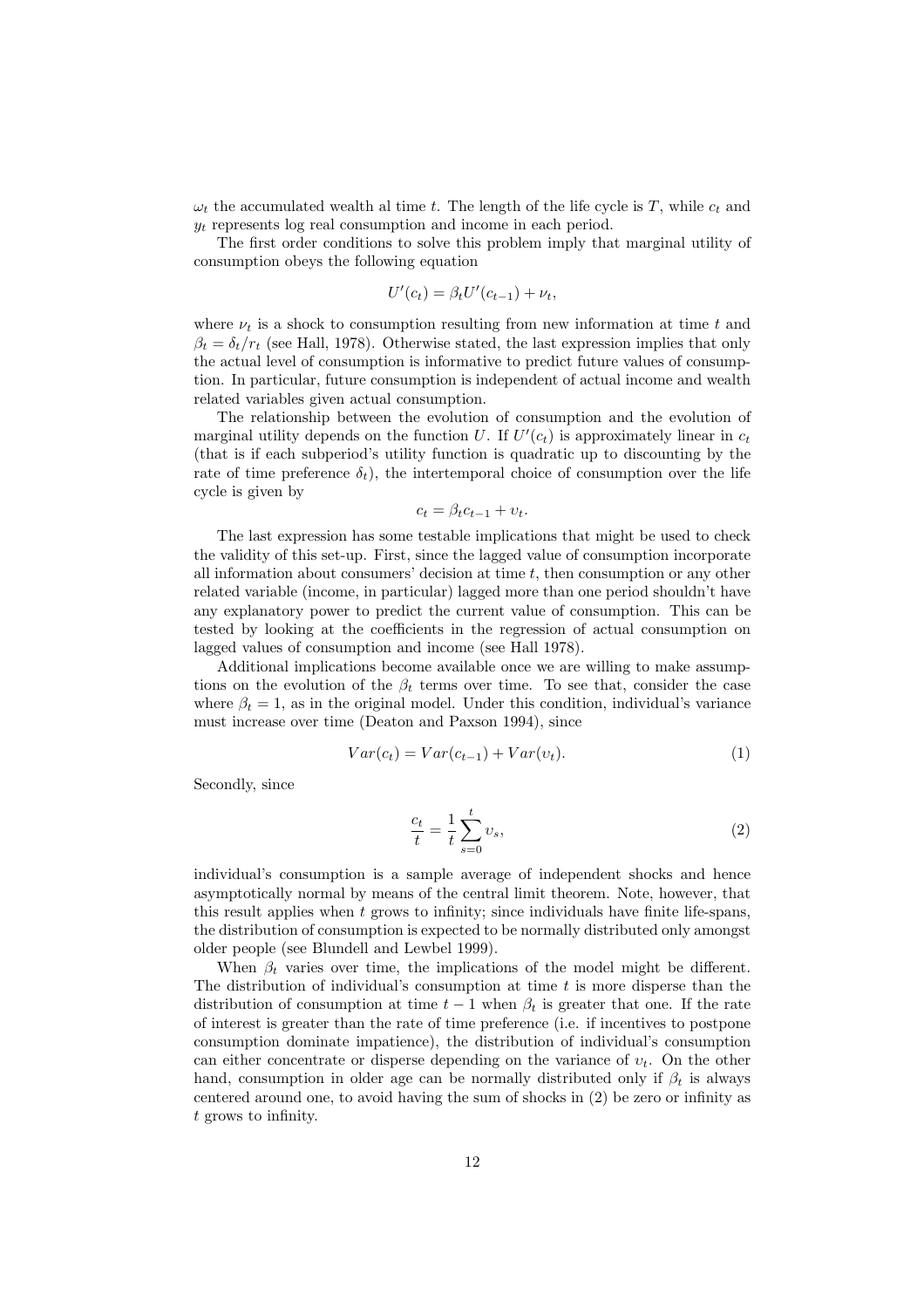Of course, the validity of the previous implications of the PIH rests on several *caveats* that have been already pointed out in the literature (see the discussion in Browning and Lusardi 1996 and the references therein).<sup>6</sup> In the remaining of this paper, we will build on Deaton and Paxson (1994) to investigate the validity of (1) by looking at the cross-sectional dispersion of IS and DS non-durable consumption within cohorts as they age.

## **4 EVIDENCE ON CONSUMPTION BEHAVIOR**

A standard way to analyze the dynamic properties of consumption with repeated cross-sections is to rely on cohort analysis. This section investigates the effects of different data collection methodologies by comparing expenditures levels (Section 4.1) and expenditure variances (Section 4.2) from IS and DS data.

In what follows we will group IS and DS households into cohorts on the basis of the year of birth of the reference person (defining six 10-year bands) and we will produce some descriptive graphs for total non-durable consumption using average cohort techniques. We will focus on four cohorts of individuals born between 1930 and 1969; sample sizes for the IS and the DS are reported in the Appendix. Throughout this paper we will tend to use 'expenditure' and 'consumption' as two synonyms, since the distinction is not relevant in this context.<sup>7</sup>

Clearly household characteristics (occupation and economic activity of the head, household composition, region of residence) affect the share of spending and the quality of reporting own expenditures (Tucker 1992). Since differences in consumption across the two surveys might reflect differences in the composition of the samples with respect to household characteristics, we re-weight DS households exploiting a weighting scheme based on the regressions in Table 1 (see Battistin *et al.* 2003). Intuitively, the aim is to down-weigh (up-weigh) those households in the IS sample exhibiting characteristics over represented (under represented) with respect to the DS sample. Such a weighting scheme depends on the conditional probability of observing those characteristics in the population represented by the IS (the so-called *propensity score*), that is on the binary regressions reported in Table 1. Under the assumption that sampling differences are adequately captured by this weighting scheme, the remaining differences reflect solely the nature of the instrument exploited in each survey (i.e. diary vs recall questions).

Note that the weighting scheme adopted leads the distribution of income and household composition to be the same across the two samples over time; both these variables could appreciably affect the shape of age profiles because of an increasing dispersion of household size (and, as a consequence, available family income) as the cohort ages.<sup>8</sup>

To summarize the evidence from this section, we find that the evolution of consumption means and variances as cohorts age over the life-cycle turns out very

 ${}^{6}$ For example, the evolution of within cohort inequality depends on people's attitude toward risk and on the mechanisms that are available for sharing risks between people and periods.

<sup>7</sup>The panel component of the IS survey is not exploited in this paper, that is quarterly observations for IS households are counted separately as if the four observations over the one year interview referred to different households.

<sup>8</sup>It might be interesting considering how much robust our results are to variations in head's age definition (Deaton and Paxson, 2000). However, there is not particular reason to believe that any bias arising from such problem affects the two instruments in a different way and/or with a different sign.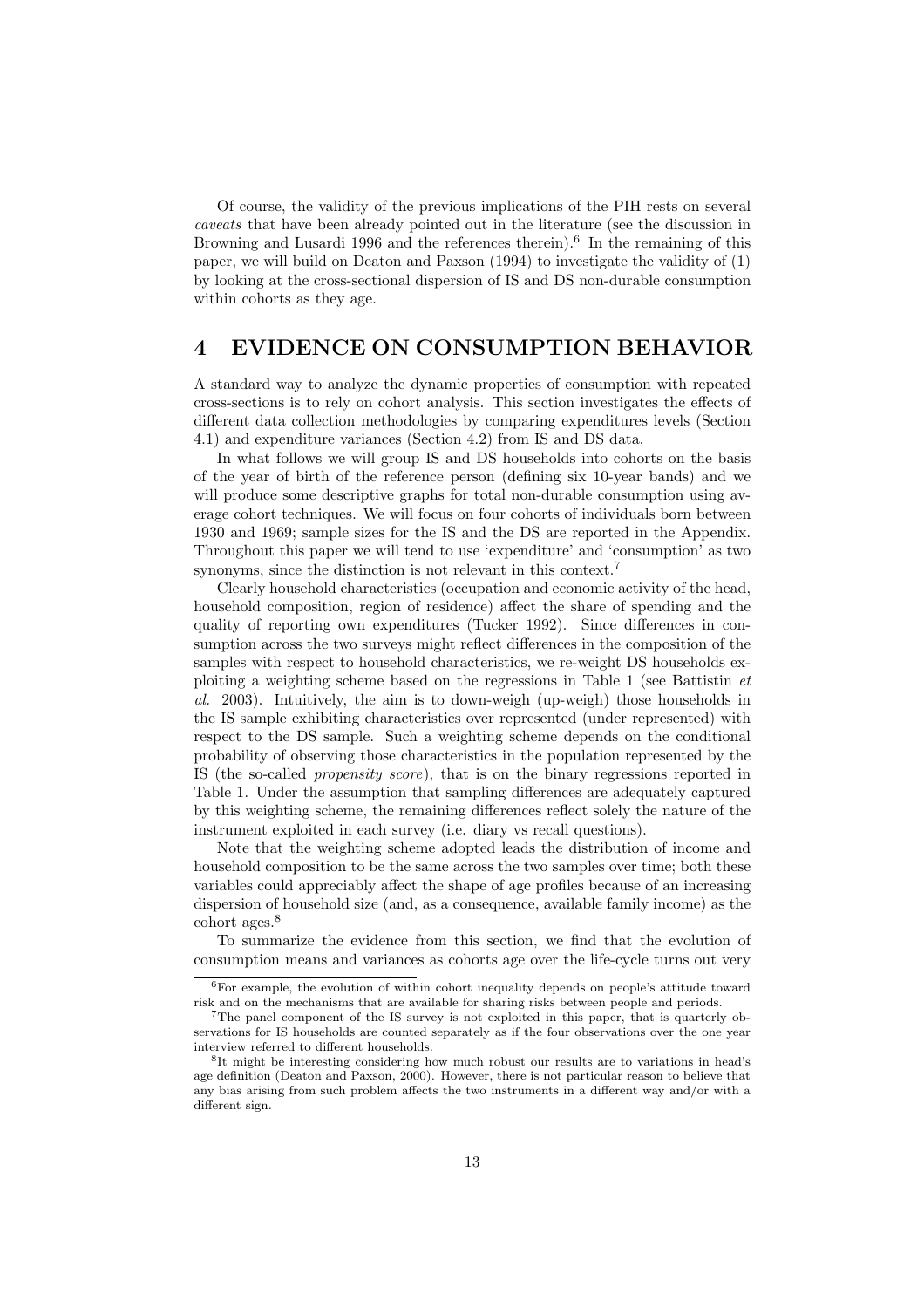different depending on the source we consider.<sup>9</sup> In particular, although most of the published research for the United States has noticed that using IS data consumption inequality has not grown significantly over the last twenty years, we show that the picture emerging using DS data is very different. Differences in the two surveys with respect to this point are discussed in the remaining of this section. Section 5 below aims to reconcile the evidence from the IS and the DS and to characterize the most likely pattern of consumption inequality.

#### **4.1 Expenditure levels**

Figure 2 presents total expenditure on non-durable consumption by cohort as obtained from raw IS and DS data. Each point in the graph represents mean expenditure of the cohort in a generic year over the period 1982-2001 (1986-2001 for the DS survey). Family consumption is adjusted using an equivalence scale which depends on the number of adults and children in various age ranges (see the Appendix for more details).

There are several discrepancies between estimated profiles for the two surveys. Perhaps the most striking feature is that DS cohorts consume less than IS cohorts, consistently over time. Overall, DS data appear to pick up most of the trends in total spending found in IS data. Non-durable consumption declines in the last part of the life cycle in line with similar drops reported in other countries (the retirement puzzle). However, this decline seems to be more pronounced for IS data.

A further point worth stressing is the sharp drop of the IS expenditure level in the early 1990s. Apparently, differences in reported levels of consumption between the two surveys converge to zero after this time, and both data sources suggest a declining pattern of total consumption in the last ten years.

The implications of these findings for the whole population are presented in Figure 3. Annual growth rates in the two surveys are positive until 1989, then the two series present negative growth in real consumer spending (although this decline occurs later in time for the DS). As already pointed out in the Section 1, the level of expenditure from integrated IS and DS data is decreasing over time, particularly in the 1990s. This finding strongly contradict the pattern of expenditure on nondurables as implied by looking at data from the national accounts (see Figure 1).

The observed pattern of consumption in the two surveys can be further analyzed by breaking down total expenditure into the contribution of different categories of non-durable consumption. The relationship between mean expenditures in the two surveys varies a great deal considering different commodities. Thus, the overall figure for total expenditure appears to be the aggregated outcome of a large number of positive and negative mean differences on non-durable commodities. Figures A.2-A.10 in the Appendix present cohort profiles for expenditure on the nine nondurable groups considered in this paper (as discussed in Section 2.2).

Trends in expenditure on food related items and transportation in IS and DS data probably presents the most striking differences. IS households realized a sharp decline in price-adjusted food expenditure over the 1990s, both at home and away from home. This figure is not consistent with DS data about food at home expenditure, whose values present a less pronounced decline over time. Expenditure for transportation exhibits different trends over time for the two surveys, with DS figures increasing in the 1990s contrary to those from the IS.

<sup>9</sup>We removed the households with the highest and lowest 2% of expenditures in each year so as to enhance robustness of results.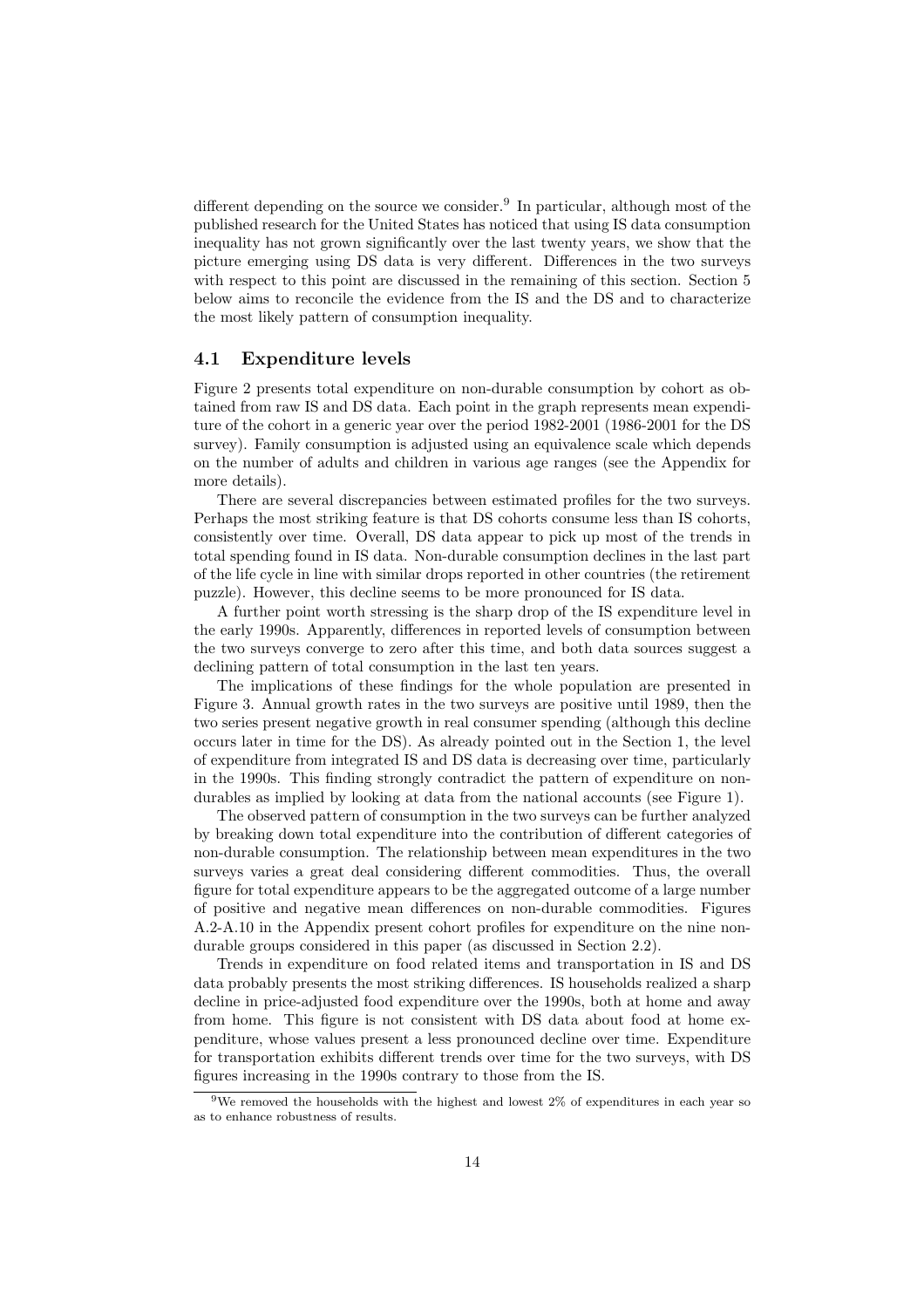

Figure 2: Mean of log family expenditure on non-durable goods by cohort (2001 dollars)



Figure 3: Mean of log family expenditure on non-durable goods (2001 dollars)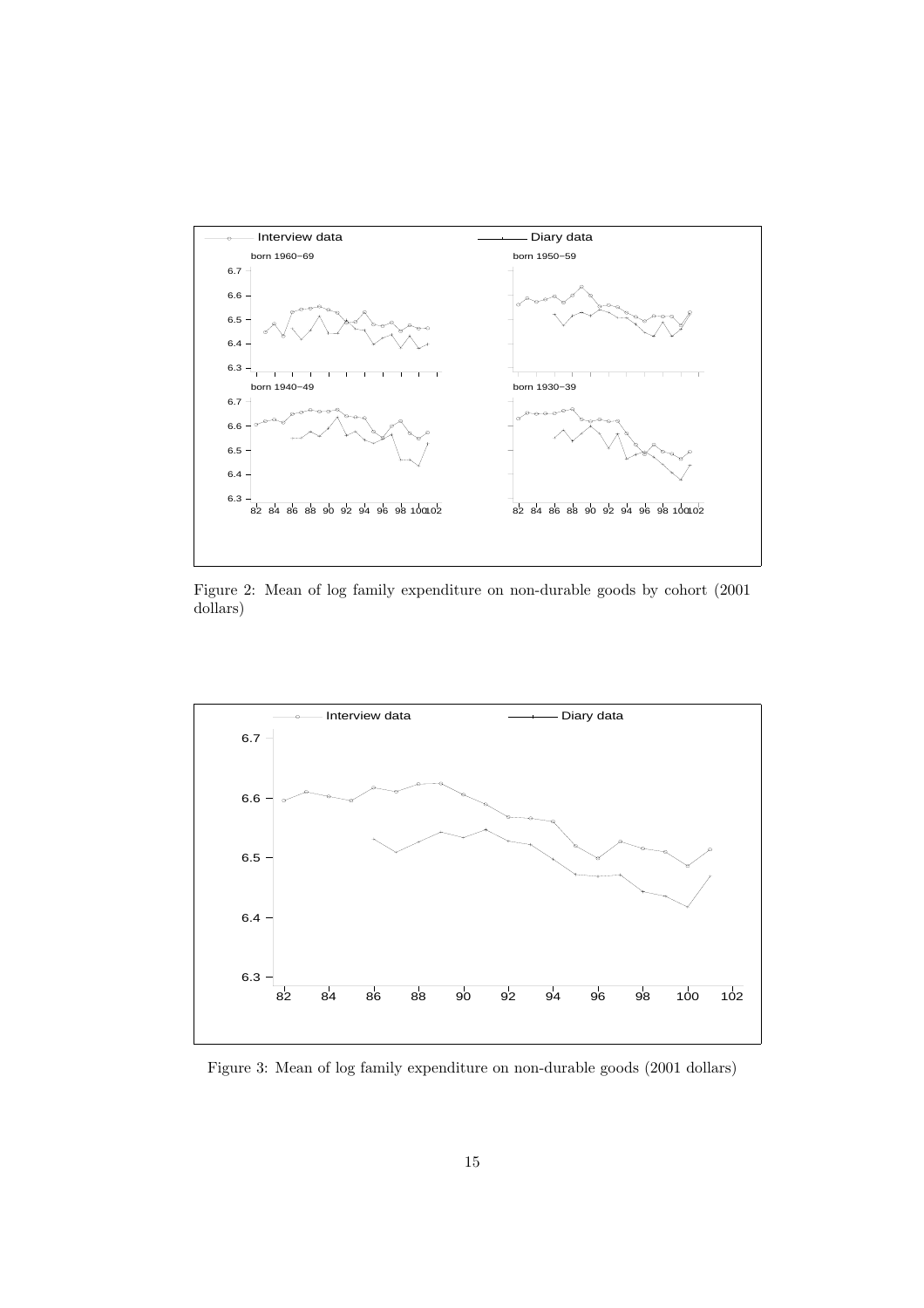Expenditure budgets (that is, the expenditure on each commodity as percentage of expenditure on non-durables) follow the same pattern over time in the two surveys, although they have different levels (see Battistin 2002). The percentage of total expenditure attributable to clothing and footwear, tobacco and alcohol is decreasing (particularly over the 1990s) and is compensated by an increase of expenditure on housing and public services.

#### **4.2 Expenditure inequality**

While the pattern of income inequality in the United States during the last twenty years is well documented, the evidence on the evolution of consumption inequality is much less clear. Several researchers have pointed out a rise in consumption inequality over the 1980s using IS data, both within age-cohorts and for the overall population (see, amongst others, Deaton and Paxson 1994). However, during the first half of the 1990s, inequality partially receded for consumer expenditures while for income it continued to rise (see Johnson and Shipp 1995).<sup>10</sup> For this reason, the issue of what happened to consumption inequality during a period characterized by marked increases in income inequality has recently received much attention. This section shows that the inequality pattern emerging from the DS is different from the one obtained using the IS.

We will at first discuss the evidence by cohort and then consider inequality for the all population. Figure 4 presents the evolution of consumption inequality by cohort both for IS and DS data exploiting all observations in each survey year. We find inequality (defined as the variance of log monthly non-durable expenditure) to be higher for DS as compared to IS data. This may be due to respondent issues, but is definitely related to the interview time periods of the two surveys being different: the shorter time period results in data with greater volatility (the DS reference period is one week).

However, the information contained in each sample leads to contradictory results with respect to the trend of inequality over time. As stated above, within cohort inequality from the IS survey presents a mildly increasing pattern in the 1980s for those born between 1930 and 1949, but there is no evidence of any increase after 1990. This result can be directly compared to the numbers reported in Deaton and Paxson (1994) and Blundell *et al.* (2002) where IS information for the 1980s is used. DS inequality is instead increasing over time uniformly for all cohorts. According to what discussed in Section 3, raw information from the two surveys leads to contradictory conclusions in the validation of the PIH.

To improve the readability of the information contained in Figure 4, Table 2 presents the values of the Gini coefficient for the same data. IS inequality remains flat over time for all the considered cohorts, with the exception of the cohort defined by heads born in  $1940 - 49$ . Moreover, the cohort born in  $1930 - 39$  presents a mildly increasing pattern during the 1980s. Inequality seems to be most pronounced exploiting DS data for all cohorts.<sup>11</sup> The bump-shaped pattern before retirement

 $10$ Table A.3 in the Appendix presents values of the Gini coefficient for total family income over the last twenty years, exploiting additional information from the Current Population Survey (CPS) and the Panel Survey of Income Dynamics (PSID). The picture is consistent with the one already reported in the literature, showing a general increase in income inequality over the time covered by this analysis.

 $11$ The robustness of this result has been further investigated exploiting additional measures of inequality selected from the generalized entropy family (see for example Shorrocks, 1982). The resulting picture is consistent with the one presented here.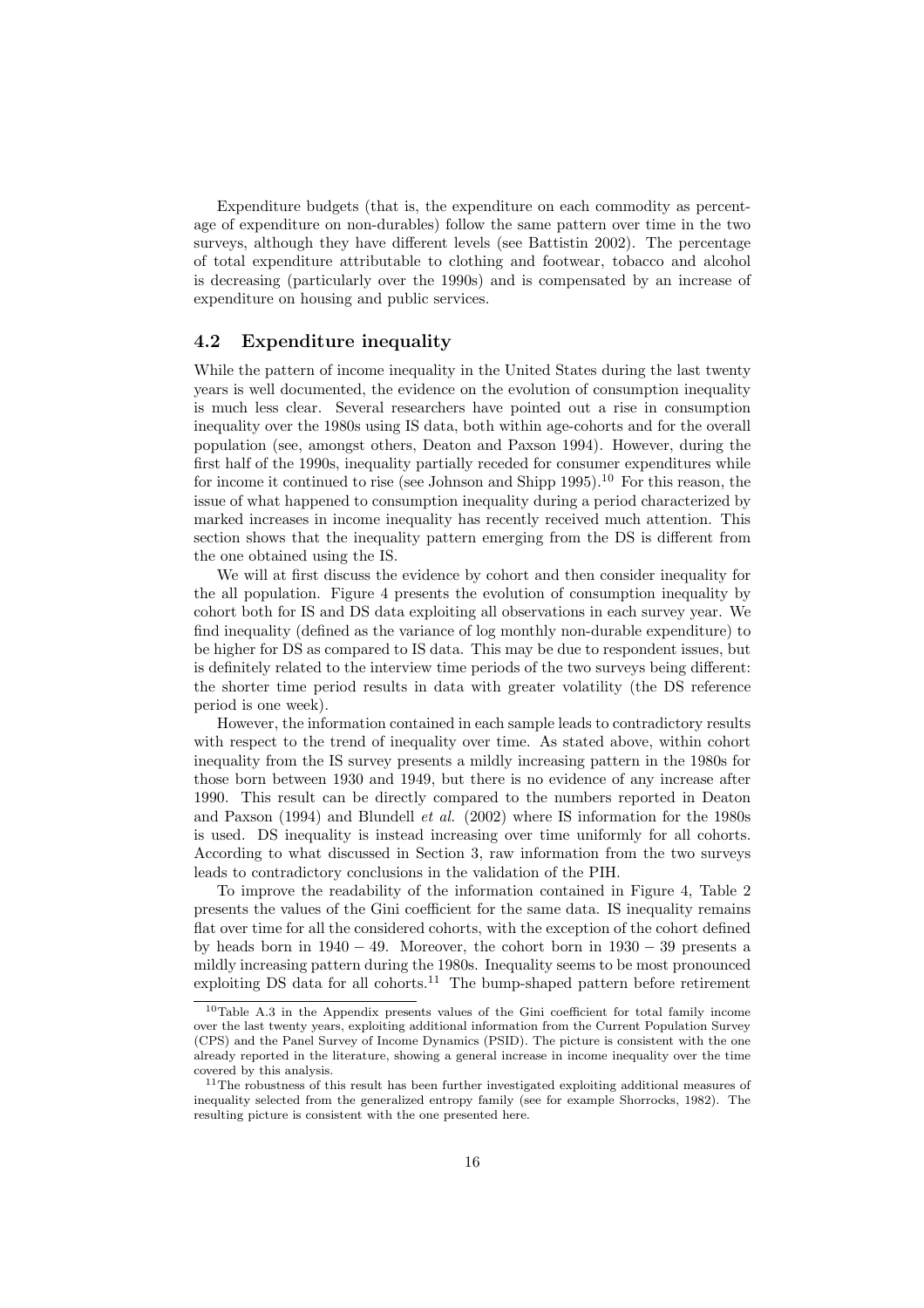

Figure 4: Variance of log family expenditure on non-durable goods by cohort (2001 dollars)



Figure 5: Variance of log family expenditure on non-durable goods (2001 dollars)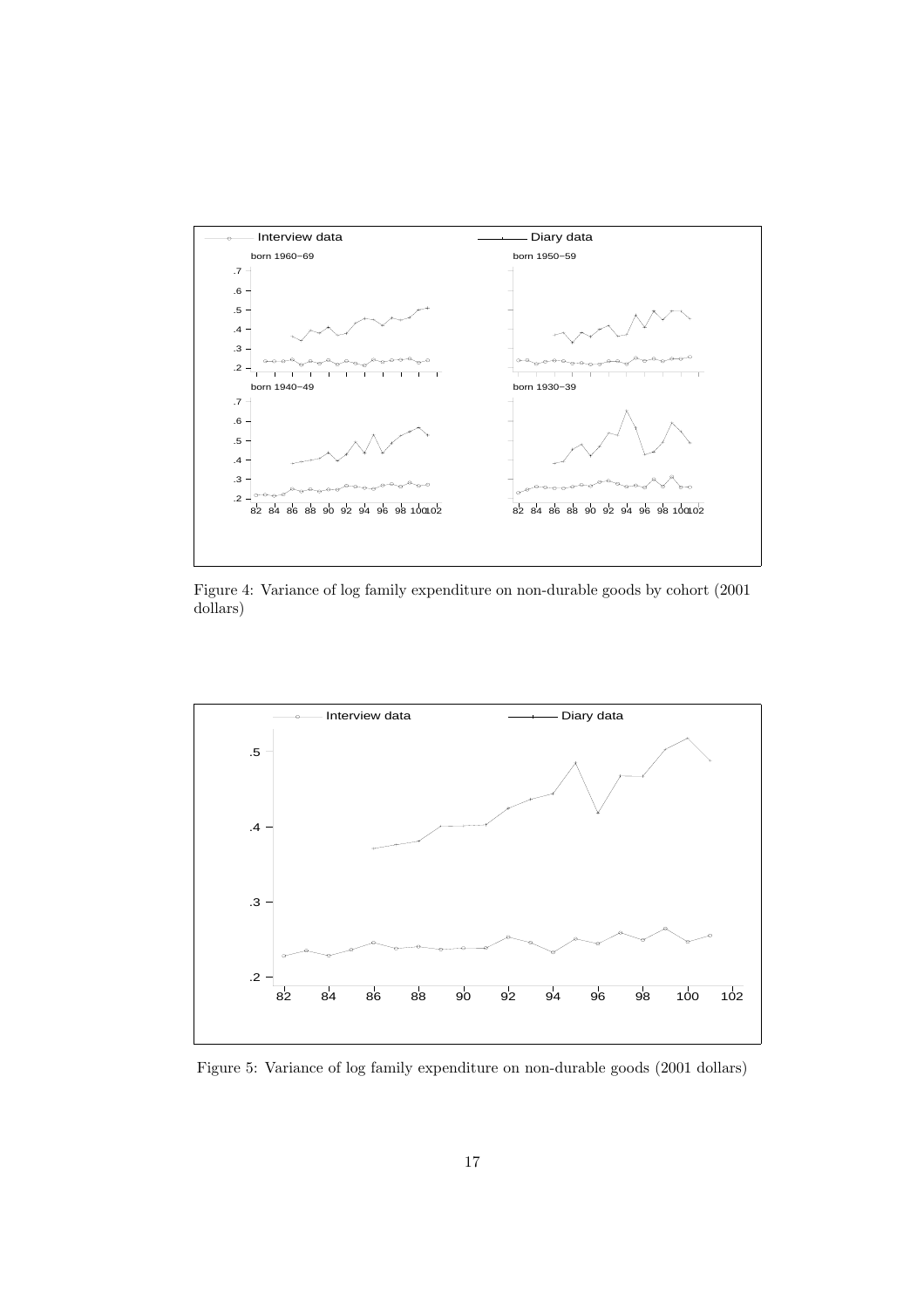|      | Diary sample |              |              |              |      |  |  |  |  |
|------|--------------|--------------|--------------|--------------|------|--|--|--|--|
| year | born 1930-39 | born 1940-49 | born 1950-59 | born 1960-69 | all  |  |  |  |  |
| 1986 | 0.34         | 0.31         | 0.31         | 0.31         | 0.31 |  |  |  |  |
| 1987 | 0.33         | 0.32         | 0.32         | 0.29         | 0.32 |  |  |  |  |
| 1988 | 0.34         | 0.32         | 0.31         | 0.34         | 0.33 |  |  |  |  |
| 1989 | 0.36         | 0.35         | 0.32         | 0.30         | 0.33 |  |  |  |  |
| 1990 | 0.35         | 0.34         | 0.31         | 0.32         | 0.33 |  |  |  |  |
| 1991 | 0.35         | 0.33         | 0.34         | 0.33         | 0.34 |  |  |  |  |
| 1992 | 0.37         | 0.33         | 0.32         | 0.33         | 0.34 |  |  |  |  |
| 1993 | 0.38         | 0.36         | 0.31         | 0.33         | 0.34 |  |  |  |  |
| 1994 | 0.39         | 0.35         | 0.33         | 0.34         | 0.35 |  |  |  |  |
| 1995 | 0.36         | 0.35         | 0.36         | 0.33         | 0.35 |  |  |  |  |
| 1996 | 0.37         | 0.34         | 0.34         | 0.34         | 0.34 |  |  |  |  |
| 1997 | 0.35         | 0.37         | 0.36         | 0.33         | 0.35 |  |  |  |  |
| 1998 | 0.36         | 0.38         | 0.34         | 0.34         | 0.35 |  |  |  |  |
| 1999 | 0.37         | 0.36         | 0.35         | 0.34         | 0.36 |  |  |  |  |
| 2000 | 0.38         | 0.37         | 0.35         | 0.36         | 0.36 |  |  |  |  |
| 2001 | 0.36         | 0.38         | 0.35         | 0.37         | 0.37 |  |  |  |  |

Table 2: Gini coefficient for total non-durable expenditure (2001 dollars)

|      | Interview sample |              |              |              |      |  |  |  |  |  |
|------|------------------|--------------|--------------|--------------|------|--|--|--|--|--|
| year | born 1930-39     | born 1940-49 | born 1950-59 | born 1960-69 | all  |  |  |  |  |  |
| 1982 | 0.27             | 0.26         | 0.26         |              | 0.26 |  |  |  |  |  |
| 1983 | 0.27             | 0.26         | 0.27         | 0.28         | 0.27 |  |  |  |  |  |
| 1984 | 0.28             | 0.26         | 0.26         | 0.26         | 0.27 |  |  |  |  |  |
| 1985 | 0.28             | 0.26         | 0.27         | 0.27         | 0.27 |  |  |  |  |  |
| 1986 | 0.28             | 0.27         | 0.27         | 0.28         | 0.27 |  |  |  |  |  |
| 1987 | 0.28             | 0.27         | 0.26         | 0.25         | 0.27 |  |  |  |  |  |
| 1988 | 0.28             | 0.27         | 0.26         | 0.27         | 0.27 |  |  |  |  |  |
| 1989 | 0.29             | 0.27         | 0.26         | 0.26         | 0.27 |  |  |  |  |  |
| 1990 | 0.28             | 0.28         | 0.27         | 0.27         | 0.27 |  |  |  |  |  |
| 1991 | 0.30             | 0.27         | 0.26         | 0.26         | 0.28 |  |  |  |  |  |
| 1992 | 0.30             | 0.28         | 0.27         | 0.27         | 0.28 |  |  |  |  |  |
| 1993 | 0.30             | 0.28         | 0.27         | 0.26         | 0.28 |  |  |  |  |  |
| 1994 | 0.29             | 0.28         | 0.26         | 0.26         | 0.27 |  |  |  |  |  |
| 1995 | 0.30             | 0.28         | 0.28         | 0.27         | 0.27 |  |  |  |  |  |
| 1996 | 0.28             | 0.28         | 0.27         | 0.26         | 0.27 |  |  |  |  |  |
| 1997 | 0.31             | 0.28         | 0.28         | 0.27         | 0.28 |  |  |  |  |  |
| 1998 | 0.28             | 0.28         | 0.27         | 0.28         | 0.28 |  |  |  |  |  |
| 1999 | 0.31             | 0.29         | 0.27         | 0.28         | 0.29 |  |  |  |  |  |
| 2000 | 0.29             | 0.29         | 0.27         | 0.26         | 0.28 |  |  |  |  |  |
| 2001 | 0.29             | 0.29         | 0.28         | 0.27         | 0.28 |  |  |  |  |  |

L,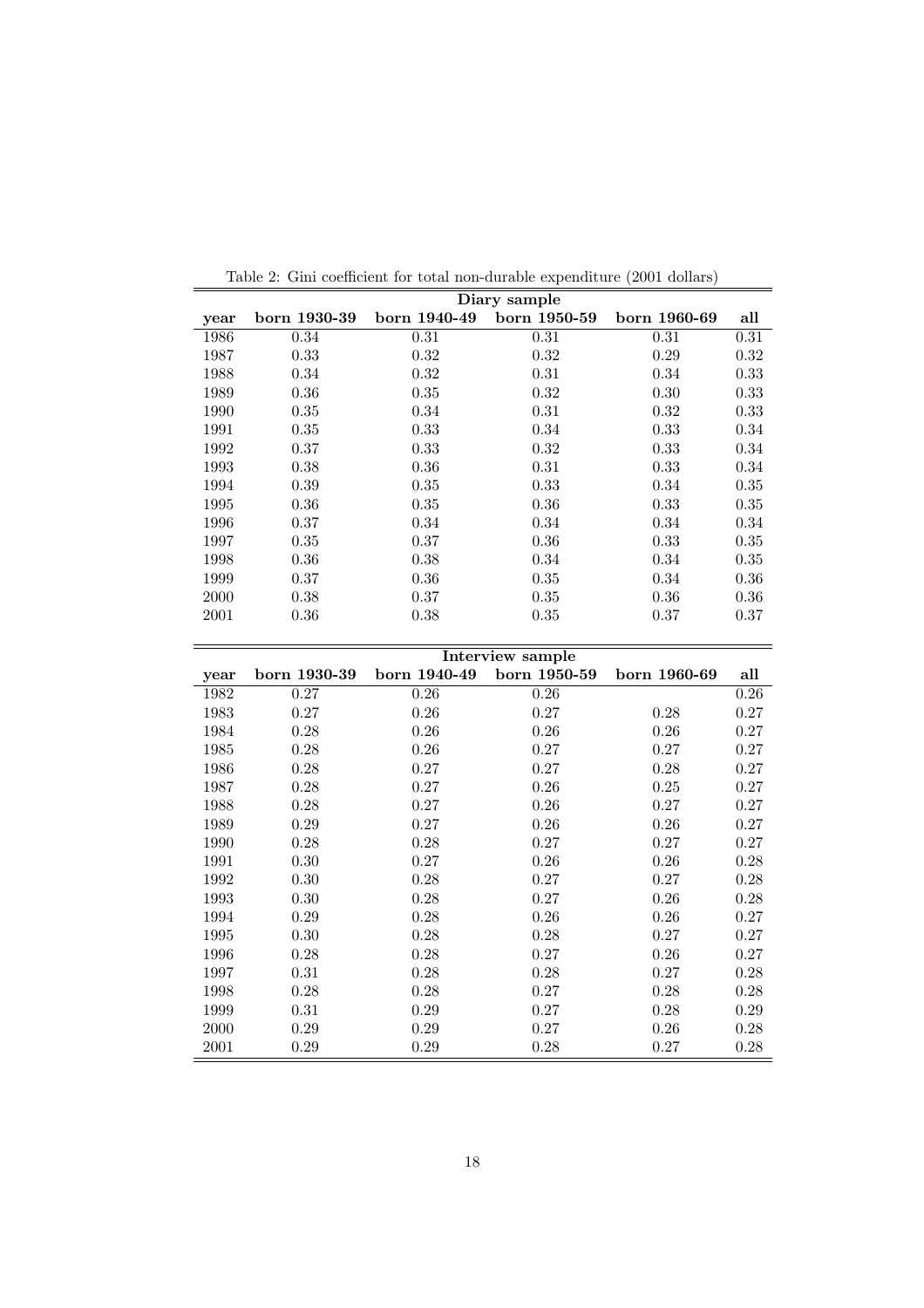for those born in  $1930 - 39$  could reflect the effect of an increasing leisure time due to the retirement age.

The corresponding indeces of consumption inequality in the population are presented in Figure 5 and in the last column of Table 2. The resulting pattern for the IS survey is the one already documented in several other papers expoiting this data source: see for example the graphs in Slesnick (2001; Chapter 6) or Krueger and Perri (2001; Figure 1). The variance of log-consumption is 0.22 in 1982, 0.25 in 1993 and 0.25 in 2001. On the other hand, DS inequality presents a markedly increasing pattern over time. A formal test reject the null hyphothesis of constant inequality for the DS over time, while it fails to reject this hyphothesis using IS information for the 1990s.

A first attempt to explain this difference is to describe how marginal changes in expenditures for specific commodities can affect the inequality of total expenditure. This would required the identification of the contribution in overall inequality attributable to each group entering the definition of non-durable consumption. The problem is related to an unique decomposition rule as suggested by Shorrocks (1982), since the inequality contribution assigned to each source can vary arbitrarily depending on the choice of decomposition rule. Particularly important for our purposes is the ability to meaningfully decompose the index into inequality between and within different commodities. The decomposition must be consistent, in the sense that commodities' contribution should add up to the overall amount of inequality.

Table 3 reports non-durable commodities and their percentage contribution to total inequality using the 'natural' decomposition rule

$$
Var(Y) = \sum_{j} Cov(X_j, Y),
$$

both for IS and DS data. The contribution of each commodity  $X_j$  to total inequality is then expressed as the slope coefficient of the Engel regression of  $X_j$  on nondurable expenditure  $Y$ . Alternative procedures based on decompositions of the Gini coefficient (see for example Garner, 1993) lead to the same result.<sup>12</sup>

The contribution of food at home and housing and public services is increasing over time for both IS and DS data; the increasing weight of non-durable services for IS inequality is not observed in the DS. The trend for the remaining figures is comparable across the two surveys, although different levels are observed. Food away from home, alcohol and clothing are those commodities presenting a decreasing contribution over time.

## **5 ACCOUNTING FOR INACCURACIES**

Can IS and DS data be exploited together to derive a superior measure of nondurable consumption? The goal of this section is to address this issue by discussing the nature of survey errors that are likely to affect the CEX. In fact, a natural explanation for the different time pattern of means and variances in the two sur-

 $12$ However, under suitable constraints, it can be proved that there is an unique decomposition rule for any inequality measure for which the proportion of inequality attributed to each commodity is the proportion obtained in the natural decomposition rule of the variance (Shorrocks, 1982).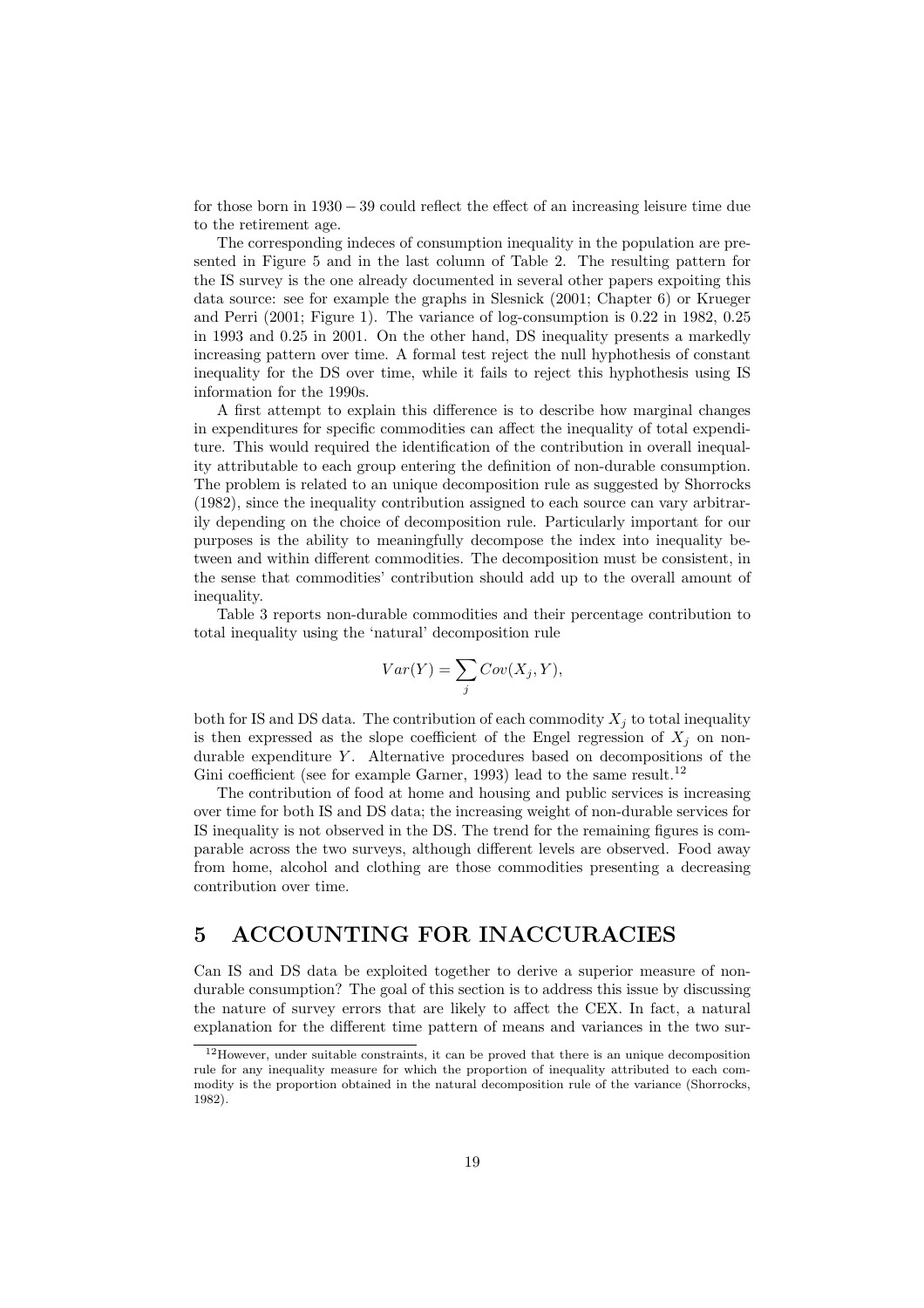| rasic of raccord condition as percentage or colar mequantity |         |         |         |         |         |           |  |  |  |
|--------------------------------------------------------------|---------|---------|---------|---------|---------|-----------|--|--|--|
| Interview                                                    | 1982-85 | 1986-89 | 1990-92 | 1993-95 | 1996-98 | 1999-2001 |  |  |  |
| Food and non-alcoholic beverages at home                     | 10.62   | 10.37   | 11.17   | 10.43   | 10.87   | 11.09     |  |  |  |
| Food and non-alcoholic beverages away                        | 10.14   | 9.71    | 8.73    | 9.11    | 9.01    | 8.64      |  |  |  |
| Alcoholic beverages (at home and away)                       | 4.23    | 3.22    | 2.65    | 2.46    | 2.61    | 2.38      |  |  |  |
| Non-durable goods and services                               | 11.97   | 12.77   | 12.62   | 13.70   | 13.27   | 14.09     |  |  |  |
| Housing and public services                                  | 7.72    | 7.88    | 9.14    | 10.22   | 11.39   | 12.34     |  |  |  |
| Tobacco and smoking accessories                              | 0.61    | 0.43    | 0.55    | 0.54    | 0.51    | 0.76      |  |  |  |
| Clothing and footwear                                        | 16.96   | 18.35   | 17.66   | 15.21   | 13.85   | 12.97     |  |  |  |
| Heating fuel, light and power                                | 4.80    | 4.27    | 4.19    | 4.40    | 4.26    | 4.45      |  |  |  |
| Transport (including gasoline)                               | 32.95   | 33.00   | 33.30   | 33.93   | 34.24   | 33.28     |  |  |  |

Table 3: Factors contribution as percentage of total inequality

| Diary                                    | 1982-85 | 1986-89 | 1990-92 | 1993-95 | 1996-98 | 1999-2001 |
|------------------------------------------|---------|---------|---------|---------|---------|-----------|
|                                          |         |         |         |         |         |           |
| Food and non-alcoholic beverages at home |         | 9.23    | 9.22    | 9.52    | 9.61    | 10.20     |
| Food and non-alcoholic beverages away    |         | 11.85   | 10.71   | 9.57    | 9.37    | 10.46     |
| Alcoholic beverages (at home and away)   |         | 2.58    | 2.10    | 1.83    | 1.62    | 1.86      |
| Non-durable goods and services           |         | 18.25   | 18.59   | 17.54   | 16.95   | 17.73     |
| Housing and public services              |         | 9.91    | 10.80   | 12.19   | 13.25   | 15.49     |
| Tobacco and smoking accessories          |         | 0.52    | 0.37    | 0.48    | 0.52    | 0.75      |
| Clothing and footwear                    |         | 15.54   | 15.21   | 13.78   | 12.11   | 11.31     |
| Heating fuel, light and power            |         | 8.92    | 8.75    | 7.98    | 8.08    | 7.97      |
| Transport (including gasoline)           |         | 23.20   | 24.27   | 27.12   | 28.49   | 24.22     |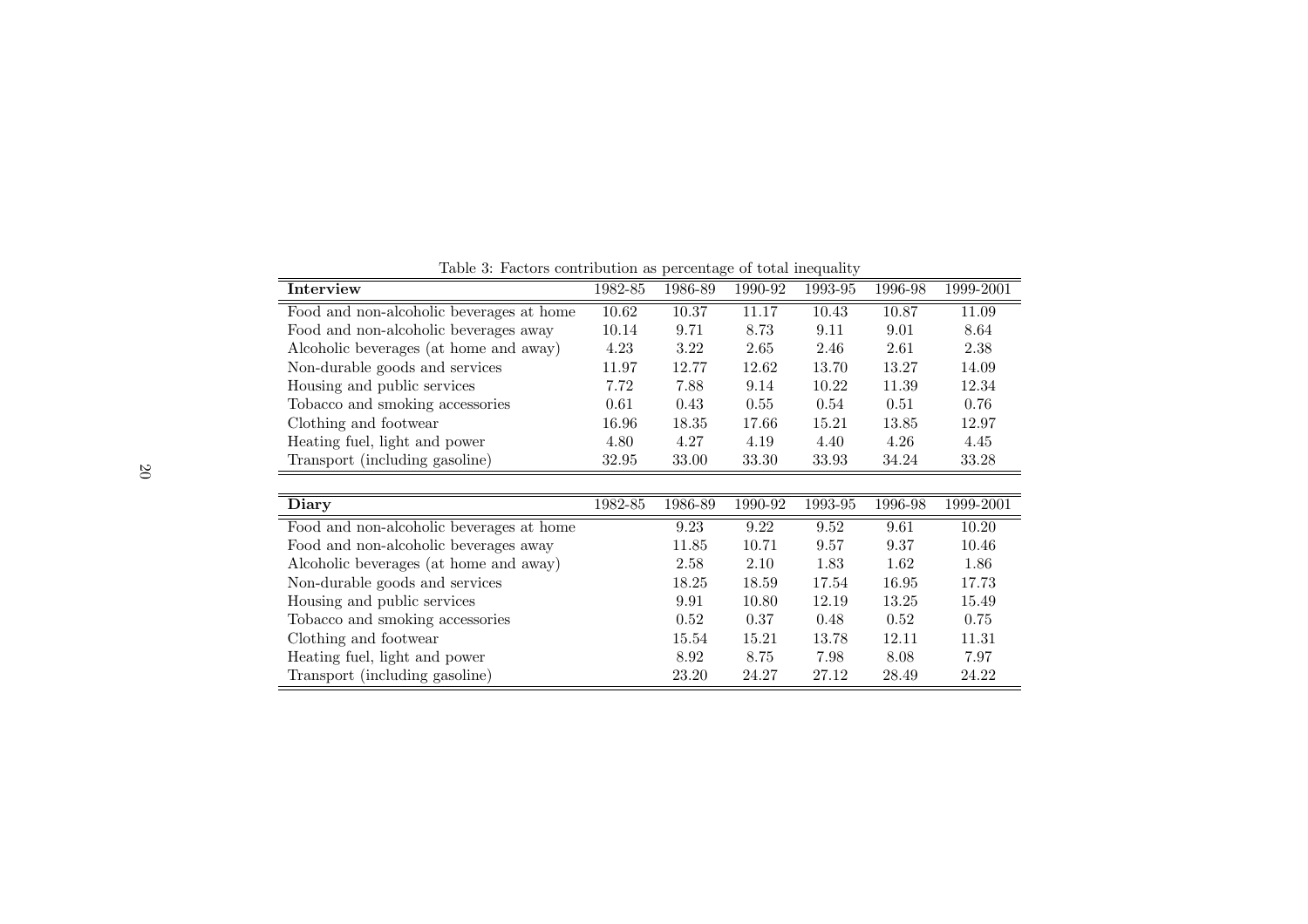veys is the aggregate result of inaccuracies affecting the IS and DS reporting of expenditures.

Lyberg *et al.* (1997), Bound *et al.* (2001) and Browning *et al.* (2002) review data quality problems characterizing survey measurements. The main lesson from their findings is that inaccuracies mainly come from those non-durable commodities each survey is not targeted to: frequently purchased smaller items and services (IS) and large expenditures occurring on a regular basis (DS). The aggregate effect of these inaccuracies is likely to vary over time, because it depends on significative changes in the structure of the two surveys (i.e. design and collecting strategies) and on time-in-sample effects (i.e. people might change their disposition to answer accurately or answer at all). As a matter of fact, there has been a deterioration of the correspondence between CEX aggregates and PCE over the 1990s (see Mc-Carthy *et al.* 2002).

Modelling the effects of survey errors generally requires strong assumptions. In fact, although the error on a given variable is often assumed to be independent of the true level of that and of all other variables, this assumption reflects convenience rather than conviction. In what follows we will depart from any model-based assessment of the error. Instead, we will use information from the most reliable survey as validation data to assess the quality of the other survey.

Internal validation data are to be preferred over validation data coming from external surveys. In this sense, the two survey components from the CEX represent a unique example for the United States. However, since the IS and the DS address independent samples of households, diary and recall values are not observable for the same survey households. The drawbacks of this design discussed in Section 6.

#### **5.1 Nature and consequences of survey errors**

Collection methodology differences between the two survey components of the CEX certainly represent the main explanation for the evidence presented so far. While the DS collects detailed disaggregated data and then sums these up to obtain total spending, the IS asks a global retrospective question about totals. Differences in levels and inequality indices might be determined by different expenditure estimates on each commodity as a result of this aggregation.

Respondents' partial recollection of past events (mainly related to less important purchases) and/or telescoping effects for the month nearest to the interview are factors likely to affect the accuracy of available information in the IS. In fact, recall is certainly a complex cognitive process in the collection of consumer expenditures data through household interviews. The important implications of forgetfulness and telescoping in large-scale recall surveys have been largely discussed in the literature (see, among others, Neter and Waksberg 1964). Moreover, measurement effects in self vs proxy responses, differences in the interpretation of questions, inability or unwillingness of respondents to provide full information or interviewers' effect on data collection might play a non-negligible role in determining the quality of IS information.<sup>13</sup>

Under reporting of expenditures is likely to be limited in diary surveys, although additional data collection effects might play an important role in the definition of monthly aggregates. Household's expenditures recorded during a limited period of

<sup>&</sup>lt;sup>13</sup>Both surveys accept proxy responses from any eligible household member who is at least 16 years old if an adult is not available after a few attempts to contact that person.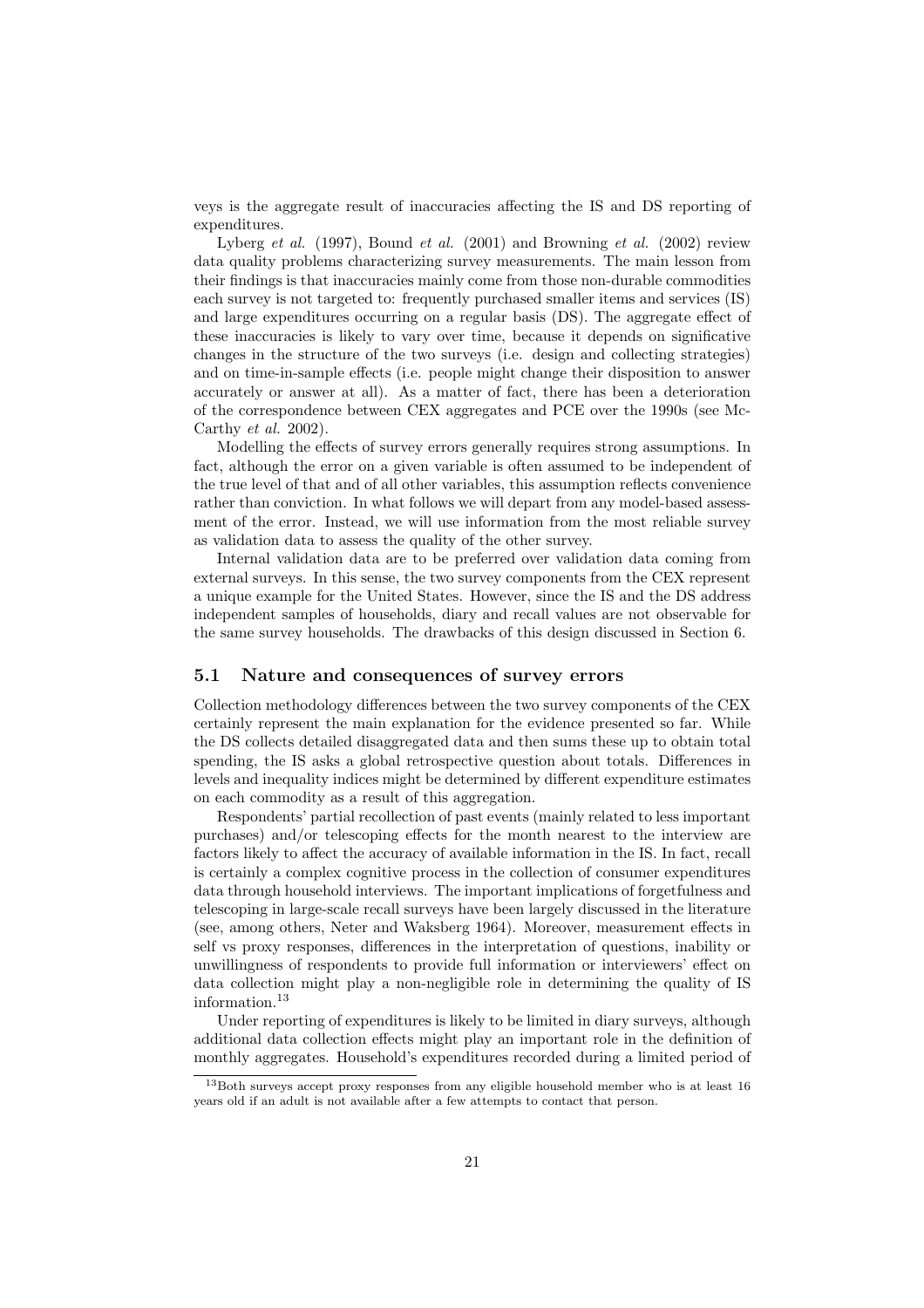time (two weeks) might give a misleading impression of its underlying consumption pattern over a longer period (a month). Since commodities entering total non-durable consumption are purchased with a different frequency, zero recorded expenditures might reflect preferences in the frequency of purchasing rather than preferences in consumption behavior.

Besides, other conjectures on the sources of zero reported expenditures include under reporting in an acknowledged purchase and item non-response (i.e. not reporting a purchase that was made). Several studies have shown that the negative effect of poor quality information as the interview-time increases is bigger than the positive effect due to respondent's learning-by-doing process. For example, Turner (1961) and Silberstein and Scott (1991) find that the average of reported expenditure using diary data decreases across day and week of participation, probably reflecting under reporting related to a declining interest. Silberstein and Jacobs (1989) find similar results with respect to the time-in-sample (i.e. the number of cycles of participation) for the IS.<sup>14</sup>

An additional explanation for the evidence of the previous section are periodic changes in the survey instruments over the years, both for the IS and the DS. For example, a new diary form with more categories and expanded use of cues for respondents has been introduced in the DS since 1991. The diary instrument for the DS is respondent-filled, and reporting levels and accuracy are known to depend on the adopted diary format (Tucker 1992). On the other hand, the definition of expenditure categories collected in the IS has changed over time (notably for food, as discussed in the Appendix) because of newly collected items or because some of them have been supplanted by new ones.

It what follows, we will refer to *measurement error* as the difference between the actual value of expenditure and the value reported by respondents. From what discussed above, data collection effects and respondents' partial recollection of past events are likely to make such a difference not identically distributed across households and over time.<sup>15</sup> Moreover, the assumption of classical measurement error in survey measurements (i.e. zero mean error independent of the true unobserved variable and of all other variables) has been largely criticized and is usually made for ease of estimation rather than for any theoretical conviction (see Rodgers *et al.*

$$
G_X + \sigma^2 \frac{E[X^2 f_X(x)]}{E[X]},
$$

<sup>14</sup>Table A.4 in the Appendix presents reporting rates for IS and DS data, that is the proportion of non-zero expenditures for a specific commodity. Year-to-year changes in this indicator provide useful monitors of survey performance over time. The frequency of purchasing is generally lower in the DS sample, with the only exception of expenditure on food away from home (which by definition does not include expenditures on vacation). However, the overall pattern remains the same uniformly over time, across samples and for each commodity; this we take as an evidence that changes in consumption habits are well reflected in both the samples.

<sup>&</sup>lt;sup>15</sup>Note that if the distribution of the measurement error is not stationary over time, we cannot separately identify the effect of a real change in the inequality level from the effect induced by variation in the quality of reporting. To give a flavor of such a problem, assume that the error affecting reports of spending on commodity  $X$  is multiplicative and that its intensity is given by a parameter  $\sigma$  (see Chesher and Schluter 2001). If we assume independence between X and the reporting error process, a second-order approximation for the Gini coefficient of the errorcontaminated consumption is given by

where  $f_X$  and  $G_X$  are the density and the Gini coefficient associated to X, respectively. It follows that the 'distance' between the true and the observed Gini coefficient might be different over time because of variations in  $\sigma$  or in the shape of expenditure distribution (indeed, the incidence of the measurement error is not particularly high when the distribution of  $X$  is heavily right skewed).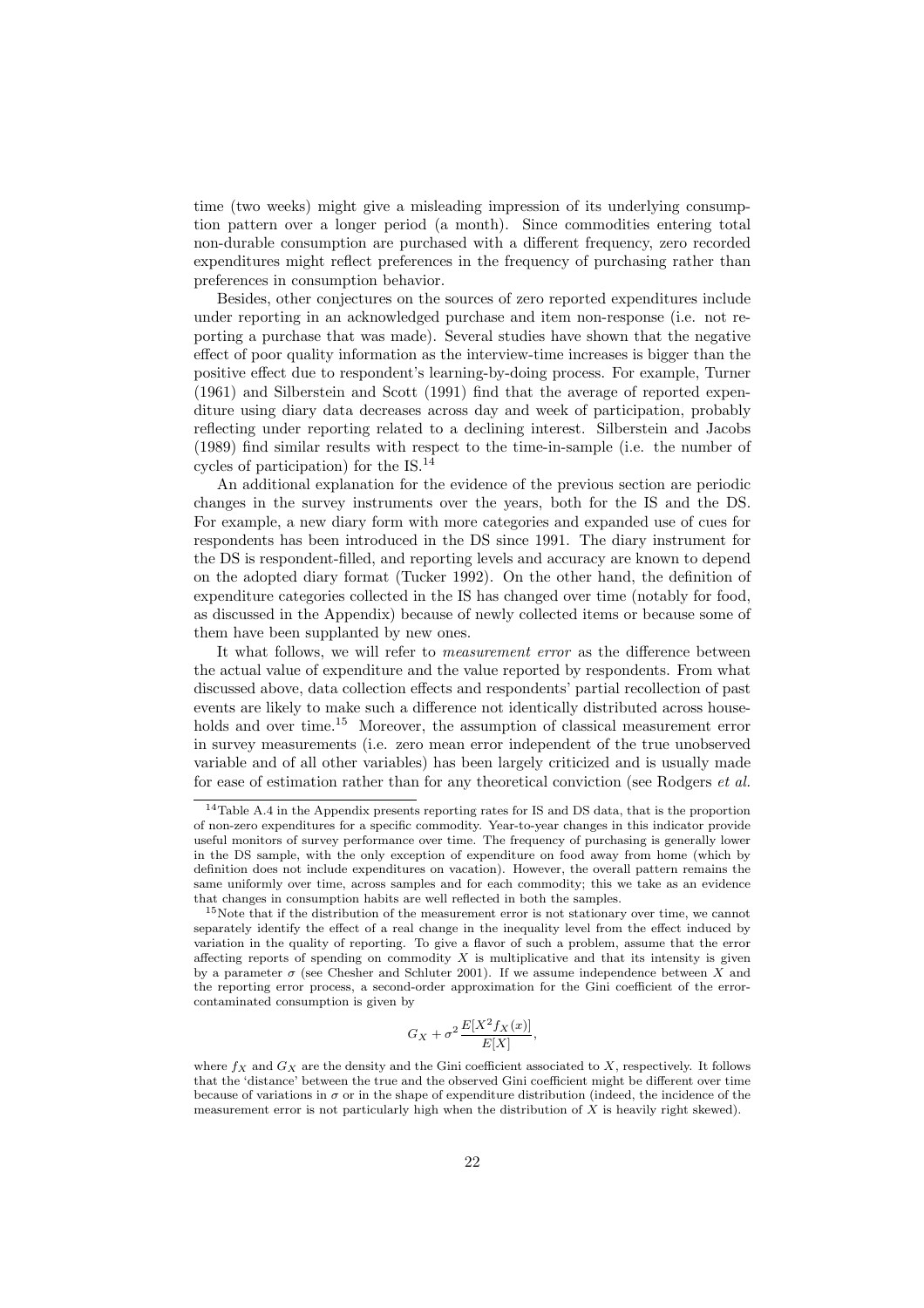1993, Torelli and Trivellato 1993 and Pischke 1995). In particular, Battistin *et al.* (2003) provide some evidence for the case in which the magnitude of the measurement error is endogenously determined by the real amount of expenditure (with higher expenditure levels associated with larger errors), so that the independence assumption is no longer valid.

It follows that modelling measurement errors affecting IS and DS information would require relatively strong assumptions. We instead depart from any modelbased approach and exploit information from the most reliable survey as a validation source for the other survey.

Our procedure develops along the following lines. Since the IS and the DS are explicitly designed to obtain reliable measures of expenditure on different commodities, the error affecting total non-durable expenditure results from those categories of each survey component that are considered 'less reliable'. Those commodities either having regular periodic billing or involving major outlays easily recalled for a period of three months or longer are better described using IS data. On the other hand, those non-durable commodities referring to frequently purchased and smaller items are presumably more reliable in the DS survey. The next section discusses the validity of such an assumption by presenting the evidence from a broad range of studies.

#### **5.2 Choosing among alternative collection methodology**

Throughout the analysis we will make the following assumptions.

- **Condition 1.** Either IS or DS data identify correctly (i.e. report without measurement error) the actual spending on non-durable commodities.
- **Condition 2.** We know which source (IS or DS) provides the actual amount of spending on each commodity.

Condition 1 builds on the well-established conviction that diary and recall surveys provide reliable consumption information on different commodities. Neither survey component alone can be exploited to get an accurate measure of non-durable spending: it is the joint use of IS and DS information that leads to accurate totals.

Condition 2 defines the aggregation rule one should follow in pooling IS and DS information, and it is therefore more debatable. As discussed earlier, the question of which survey component provides more accurate estimates for non-durable items is an issue of longstanding concern in the design of expenditure surveys (see Browning *et al.* 2002). Reliability of expenditure data has been assessed either by examining how aggregate spending on a certain commodity compares with aggregate spending from national accounts (see for example Banks and Johnson 1998 and Slesnick 2001), or by looking at results from controlled experiments (see for example Winter 2002). The remaining of this section discusses the implications of these findings for the aggregation rule used in this paper.

Even if potentially the sign of the bias in recall and diary data could be in both directions depending on different commodities (over or under reporting of true expenditures), the available evidence from several countries suggests that under reporting is more likely to affect the great part of items in expenditure surveys. Complete information on small expenditures is likely to be not always available since the respondent may forget to report less important purchases below a certain amount.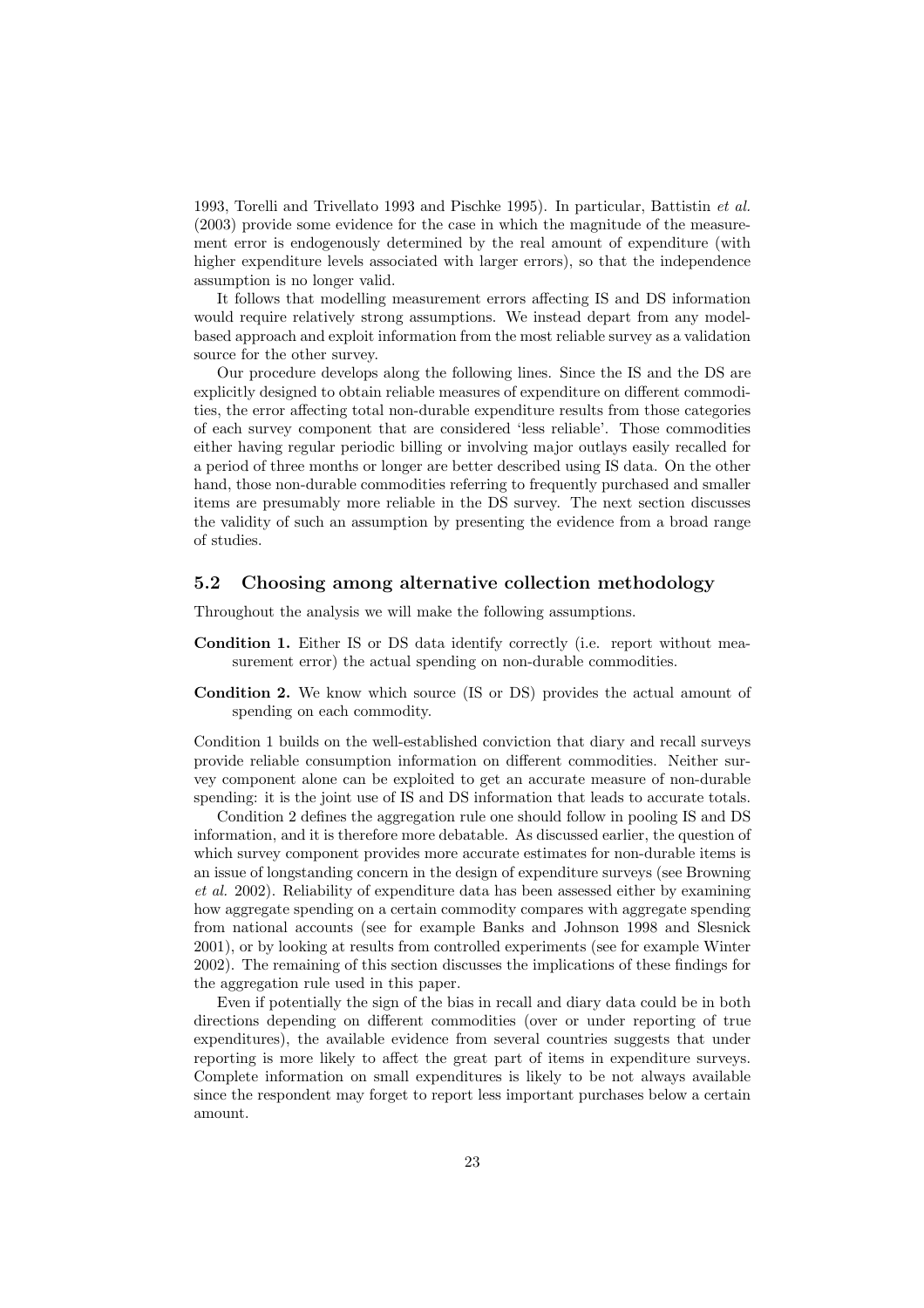The magnitude of partial recollection of past events varies for different commodities exploiting recall and diary keeping methods. Those components having regular periodic billing are more likely to be well reported by respondents in the IS survey. Indeed, exploiting validation data from the national accounts IS expenditures for *transports* and *fuel* have been found to be reliable and heavily under reported by diary data (Gieseman 1987).

Spending on *alcoholic beverages* and *tobacco* traditionally has been under reported in household surveys; some authors refer to this evidence as a puritan element in household data. Diaries were found to give more reliable information about alcohol consumption than recall data (see Poikolainen and Kakkainen 1983 and Atkinson *et al.* 1990); comparisons of tobacco expenditures based on mean squared error methods exploiting national accounts data suggest better quality from recall data (Branch and Jayasuriya 1997).

*Clothing* is a category which requires fuller investigation. Several studies reveal heterogeneity in results exploiting diary or recall information amongst goods within this category. As expected, IS data seem to be more reliable for costly and salient apparel items (with quite variable results exploiting different methods of source selection), but DS data generally capture more apparel spending (Silberstein and Scott 1991).

There is some evidence that diaries are the most reliable source to measure purchases on *food* made away from home (Stanton and Tucci 1982). However, it is also well documented that the quality of reporting is higher in the first week of the diary (see Turner 1961 and Figure A.11 in the Appendix). On the other hand, as explained in Section 2.1, IS information of food at home is derived as the difference between the usual spending at grocery stores and how much of this amount was for non-food items.

According to the evidence from the studies summarized in this section, Table 4 presents the aggregation rule we will follow to obtain aggregate values of total expenditure on non-durables. Branch and Jayasuriya (1997) discusses how consumer expenditures from the two surveys are chosen by the BLS for publication. It is worth noting that, although the level of aggregation considered in their paper is finer than the one exploited here, the classification procedure suggested in Table 4 broadly reflects the one currently being used by the BLS. Not surprisingly, DS data are exploited as the reference source for expenditures on grocery items and personal care, entertainments and other services; IS data to identify expenditures on those components having regular periodic billing or involving major outlays. In what follows these two sets of commodities will be denoted by  $\mathcal I$  and  $\mathcal D$ , respectively.<sup>16</sup>

## **6 ERROR CORRECTION**

The classification procedure discussed in the previous section provides a rule to define a superior measure of total consumption by exploiting together IS and DS information. Nevertheless, straightforward pooling cannot be implemented since diary and recall expenditures are not observed for the same survey households.

The aim of this section is to formalize the restrictions presented in Table 4. Although by sampling design Conditions 1 and 2 do not allow us to fully identify the

<sup>&</sup>lt;sup>16</sup> According to the classification procedure suggested, the 'true' unobserved value of expenditure is a mixture of observed expenditures from the IS and the DS. Conditions 1 and 2 impose zero/one restrictions on the weights of this mixture, so that either IS or IS expenditures are considered.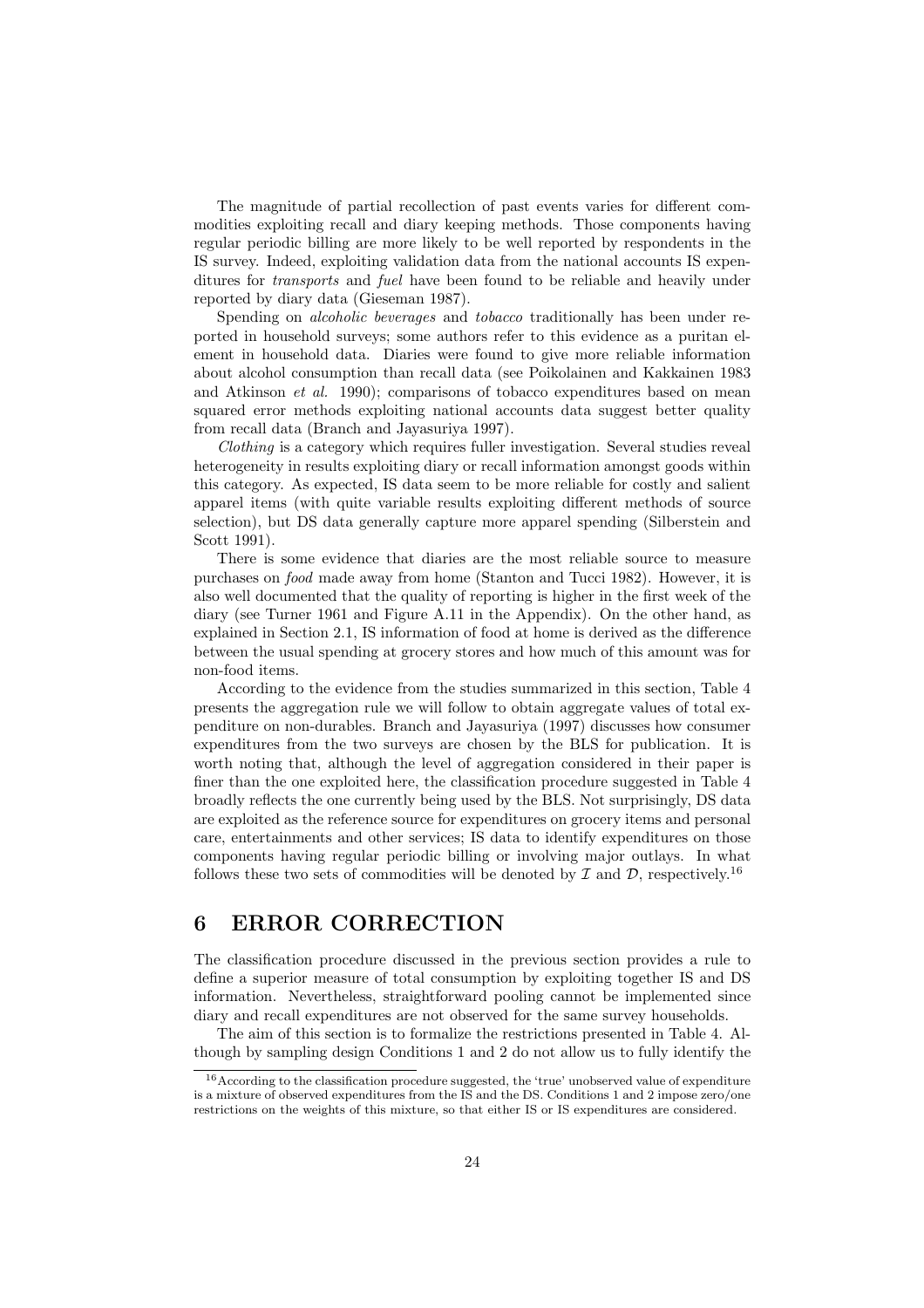Table 4: Survey selection

| Commodities in $D$                               | <b>Survey</b> |
|--------------------------------------------------|---------------|
| Food and Non-Alcoholic Beverages at Home         | Diary         |
| Food and Non-Alcoholic Beverages Away from Home  | Diary         |
| Alcoholic Beverages (at home and away from home) | Diary         |
| Non-Durable Goods and Services                   | Diary         |
|                                                  |               |
| Commodities in $\mathcal I$                      | <b>Survey</b> |
| Housing and Public Services                      | Interview     |
| Tobacco and Smoking Accessories                  | Interview     |
| Clothing, Footwear and Services                  | Interview     |
| Heating Fuel, Light and Power                    | Interview     |
| Transportation (including gasoline)              | Interview     |

distribution of total non-durable consumption, they are identifying restrictions concerning the first moment of this distribution. The identification of higher moments (and percentiles) would require to model the relationship between true expenditures and reporting errors. However, the second moment of this distribution can be bounded without imposing any restriction on the nature of the error by means of the Cauchy-Schwartz inequality. To a certain extent, this turns out to be an informative test for the relationship in (1) implied by the PIH.

Throughout the remaining of this paper we will focus on within cohort means and variances. The issue of how IS and DS information can be jointly used to characterized the most likely pattern of consumption inequality for the entire population is further elaborated in Attanasio *et al.* (2003).

#### **6.1 A potential outcomes approach**

Let

$$
(X_j^r, X_i^d)
$$

be the two outcomes that result from being interviewed on commodity  $X_i$  via a recall or a diary based questionnaire, respectively, and let  $X_i^*$  be the true expenditure on the same commodity (which is not observed). Commodities  $X_i$ 's are those that have been described in the previous section and reported in Table 4.

Clearly, the difference between  $X_i^r$  and  $X_i^d$  is informative about the effect of reporting expenditures exploiting recall rather than diary based questionnaires. Since the two surveys refer to separate samples, an identification problem arises from the fact that - by design - only one of these measurements is observed on each household. In fact, they represent potential outcomes from using alternative survey instruments to collect information on household consumption. The measurement error on each commodity would be identified if we could observe the counterfactual expenditure for each household, that is what the same household would have reported had it participated the other survey.

Let  $C^*$  be total expenditure on all non-durable commodities  $X_j$ 's

$$
C^* = C_1^* + C_2^*,
$$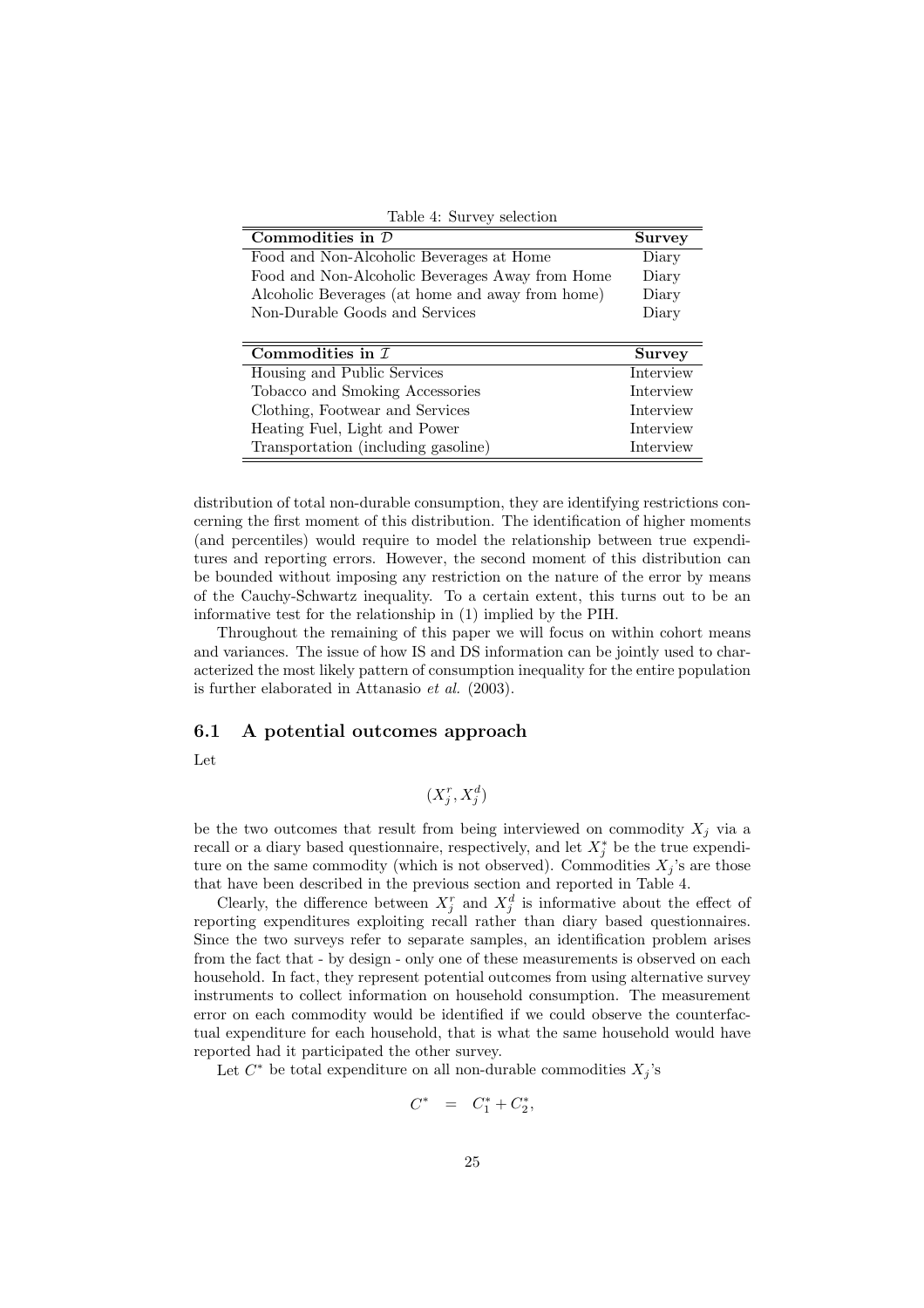where  $C_1^*$  and  $C_2^*$  represent expenditure on commodities in  $\mathcal I$  and in  $\mathcal D$ , respectively, as defined by Table 4

$$
C_1^* = \sum_{j \in \mathcal{I}} X_j^*, \qquad C_2^* = \sum_{j \in \mathcal{D}} X_j^*.
$$

Total expenditure is not observable to the analyst. Rather two error affected measurements of  $C^*$  are observed, representing the aggregate expenditures that result from using IS or DS data

$$
C^{r} = C_{1}^{r} + C_{2}^{r}, C^{d} = C_{1}^{d} + C_{2}^{d},
$$

where  $(C_1^r, C_1^d)$  and  $(C_2^r, C_2^d)$  are IS and DS expenditures on commodities in  $\mathcal I$  and in D

$$
C_1^r = \sum_{j \in \mathcal{I}} X_j^r, \qquad C_2^r = \sum_{j \in \mathcal{D}} X_j^r,
$$
  

$$
C_1^d = \sum_{j \in \mathcal{I}} X_j^d, \qquad C_2^d = \sum_{j \in \mathcal{D}} X_j^d.
$$

By means of Conditions 1 and 2, the measurement error affecting the aggregate expenditures  $C<sup>r</sup>$  and  $C<sup>d</sup>$  depends on the measurement error on different subsets of commodities entering total non-durable expenditure (i.e. those commodities either in  $D$  or in  $\mathcal{I}$ , respectively). That is, total expenditure from IS data can be written as

$$
C^r = C_1^* + C_2^r,
$$

where the last expression follows since expenditures on commodities in  $\mathcal I$  are not affected by measurement error by assumption  $(X_i^r = X_i^*, \forall j \in \mathcal{I})$ . By analogy, it follows that

$$
C^d = C_1^d + C_2^*, \quad
$$

since  $X_i^d = X_i^*, \forall j \in \mathcal{D}$ . Accordingly, the error due to recall and diary interviews can be written as

$$
\varepsilon^r = C_2^r - C_2^*, \tag{3}
$$

$$
\varepsilon^d = C_1^d - C_1^*,\tag{4}
$$

respectively. Any difference in the distribution of these errors over time is responsible for the different pattern of means and variances observed in raw IS and DS data.

The main points arising from the last two expressions can be summarized as follows. Firstly, the mean of the IS (DS) error can be written as a linear combination of means of errors for commodities in  $\mathcal{D}(\mathcal{I},$  respectively). Since error means on all non-durable commodities are identifiable because of Conditions 1 and 2, the mean values of (3) and (4) are identified by

$$
E(\varepsilon^r) = E(C_2^r) - E(C_2^d), \tag{5}
$$

$$
E(\varepsilon^d) = E(C_1^d) - E(C_1^r), \tag{6}
$$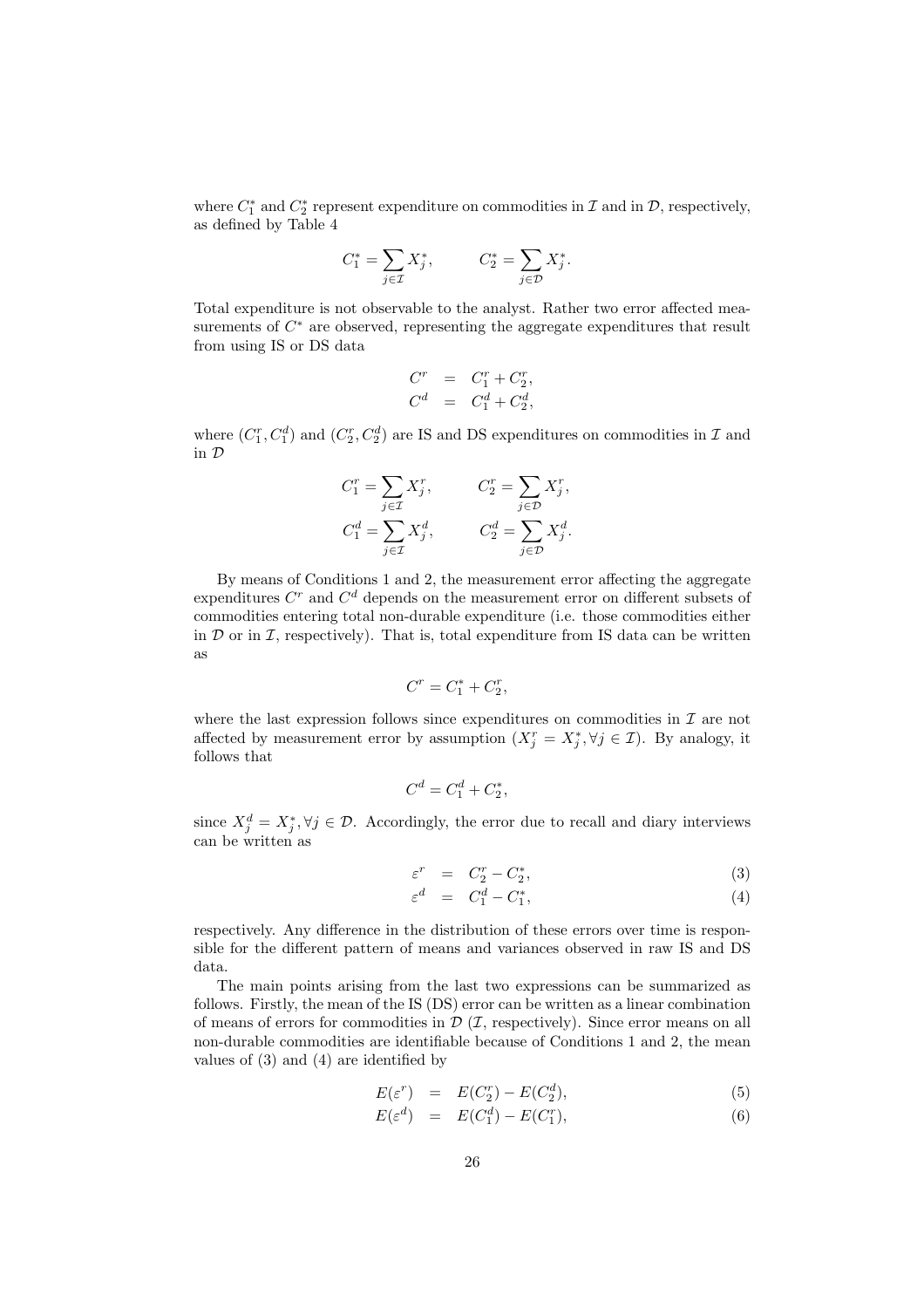

Figure 6: Mean of family expenditure on non-durable goods by cohort after correction (2001 dollars)

respectively. Accordingly, Conditions 1 and 2 are identifying restrictions concerning the first moment of the distribution of total non-durable consumption (see Section 6.2).

Secondly, recall and diary errors are likely to be correlated with  $C^*$ , since they depend on a common set of commodities. This implies that the difference between the real variance of consumption and the observed values of this variance in IS and DS data depends on the variance of the terms in (3) and (4) and on their correlation with  $C^*$ , which are not observable. Therefore the variance of  $C^*$  cannot be estimated without imposing additional restrictions on the error structure (see Section 6.3).

#### **6.2 Consumption levels**

Differences in mean expenditure values for all commodities entering total nondurable expenditure have been already discussed in Section 4.1 (see also Figures A.2-A.10 in the Appendix). By means of Conditions 1 and 2, they can be interpreted as the effect of collecting expenditure information using the less appropriate methodology, depending on whether the considered commodity belongs to  $D$  or  $\mathcal{I}$ .

Mean aggregate errors for IS and DS data (that is the quantities in  $(5)$  and  $(6)$ , respectively) are presented in Table 5, separately by cohort and over time. More precisely, figures for IS and DS errors as proportion of total non-durable expenditure are reported, that is

$$
E(\varepsilon^r)/E(C^*)\qquad E(\varepsilon^d)/E(C^*)
$$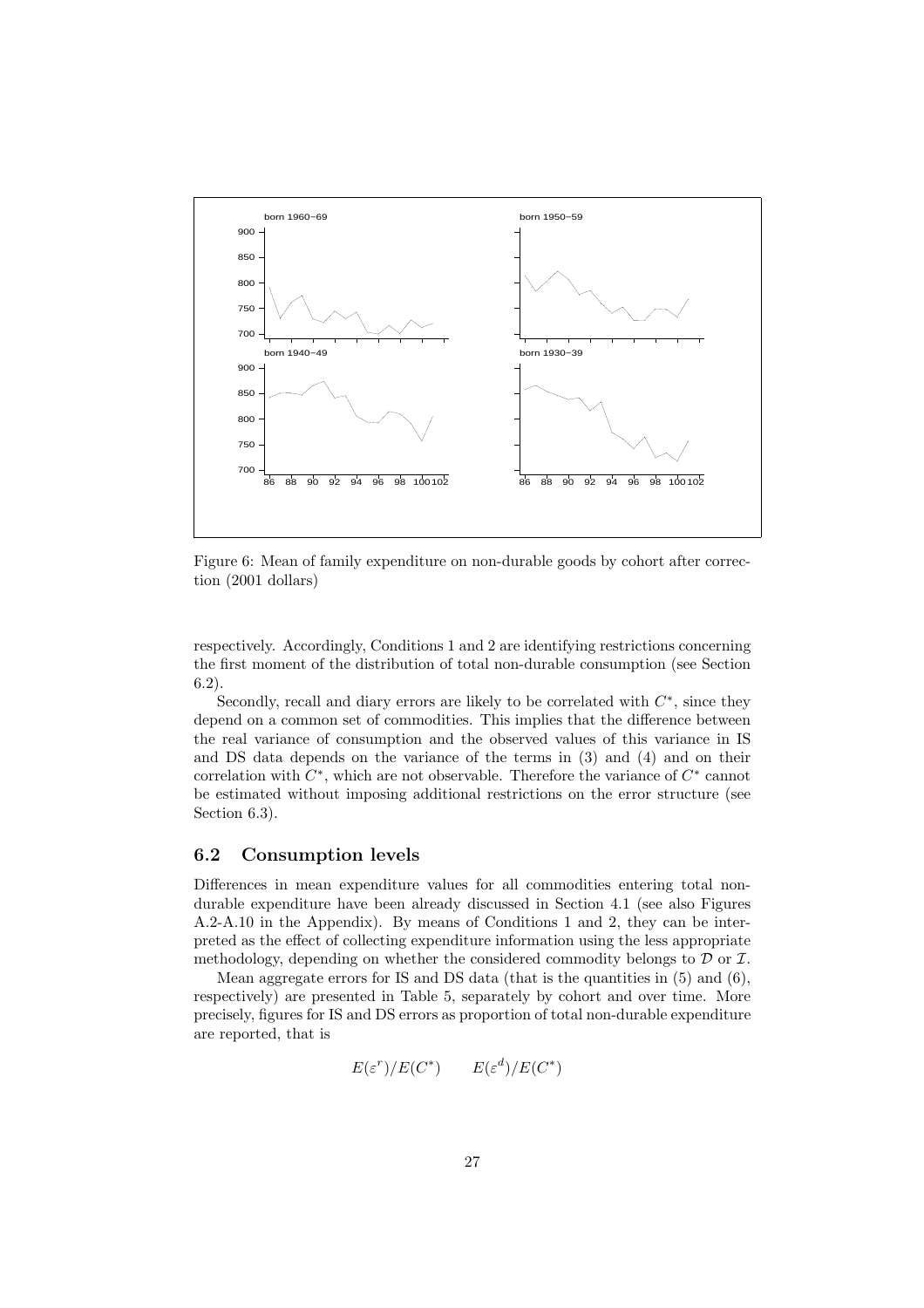| year |         | born 1960-69 |         | born 1950-59 |         | born 1940-49 |         | born 1930-39 |         | all     |
|------|---------|--------------|---------|--------------|---------|--------------|---------|--------------|---------|---------|
|      | IS      | DS           | IS      | DS           | IS      | DS           | IS      | DS           | IS      | DS      |
| 1986 | $-0.05$ | $-0.12$      | $-0.03$ | $-0.10$      | $-0.01$ | $-0.10$      | $-0.02$ | $-0.11$      | $-0.02$ | $-0.11$ |
| 1987 | 0.02    | $-0.11$      | $-0.02$ | $-0.11$      | $-0.03$ | $-0.09$      | $-0.01$ | $-0.08$      | $-0.01$ | $-0.10$ |
| 1988 | $-0.05$ | $-0.09$      | $-0.06$ | $-0.10$      | $-0.05$ | $-0.08$      | $-0.04$ | $-0.08$      | $-0.05$ | $-0.09$ |
| 1989 | $-0.07$ | $-0.07$      | $-0.05$ | $-0.10$      | $-0.05$ | $-0.10$      | $-0.07$ | $-0.06$      | $-0.06$ | $-0.08$ |
| 1990 | $-0.02$ | $-0.06$      | $-0.07$ | $-0.09$      | $-0.06$ | $-0.06$      | $-0.07$ | $-0.05$      | $-0.06$ | $-0.07$ |
| 1991 | $-0.03$ | $-0.06$      | $-0.08$ | $-0.03$      | $-0.07$ | $-0.05$      | $-0.06$ | $-0.06$      | $-0.06$ | $-0.05$ |
| 1992 | $-0.09$ | $-0.04$      | $-0.08$ | $-0.05$      | $-0.05$ | $-0.08$      | $-0.03$ | $-0.04$      | $-0.07$ | $-0.05$ |
| 1993 | $-0.07$ | $-0.03$      | $-0.05$ | $-0.05$      | $-0.06$ | $-0.05$      | $-0.06$ | $-0.03$      | $-0.06$ | $-0.04$ |
| 1994 | $-0.06$ | $-0.04$      | $-0.05$ | $-0.03$      | $-0.03$ | $-0.05$      | $-0.04$ | 0.01         | $-0.04$ | $-0.03$ |
| 1995 | $-0.04$ | $-0.06$      | $-0.07$ | $-0.03$      | $-0.07$ | $-0.02$      | $-0.08$ | 0.02         | $-0.06$ | $-0.02$ |
| 1996 | $-0.05$ | $-0.02$      | $-0.06$ | $-0.05$      | $-0.07$ | $-0.04$      | $-0.08$ | 0.02         | $-0.06$ | $-0.03$ |
| 1997 | $-0.05$ | $-0.02$      | $-0.04$ | $-0.03$      | $-0.06$ | $-0.01$      | $-0.07$ | $-0.06$      | $-0.05$ | $-0.03$ |
| 1998 | $-0.07$ | $-0.06$      | $-0.08$ | $-0.01$      | $-0.04$ | $-0.08$      | $-0.06$ | $-0.02$      | $-0.06$ | $-0.04$ |
| 1999 | $-0.08$ | $-0.03$      | $-0.07$ | $-0.06$      | $-0.06$ | $-0.06$      | $-0.05$ | $-0.04$      | $-0.06$ | $-0.05$ |
| 2000 | $-0.07$ | $-0.05$      | $-0.08$ | $-0.02$      | $-0.04$ | $-0.04$      | $-0.08$ | $-0.05$      | $-0.07$ | $-0.04$ |
| 2001 | $-0.08$ | $-0.05$      | $-0.07$ | $-0.01$      | $-0.08$ | $-0.02$      | $-0.10$ | $-0.06$      | $-0.08$ | $-0.03$ |

Table 5: Survey errors as <sup>a</sup> proportion of total non-durable expenditure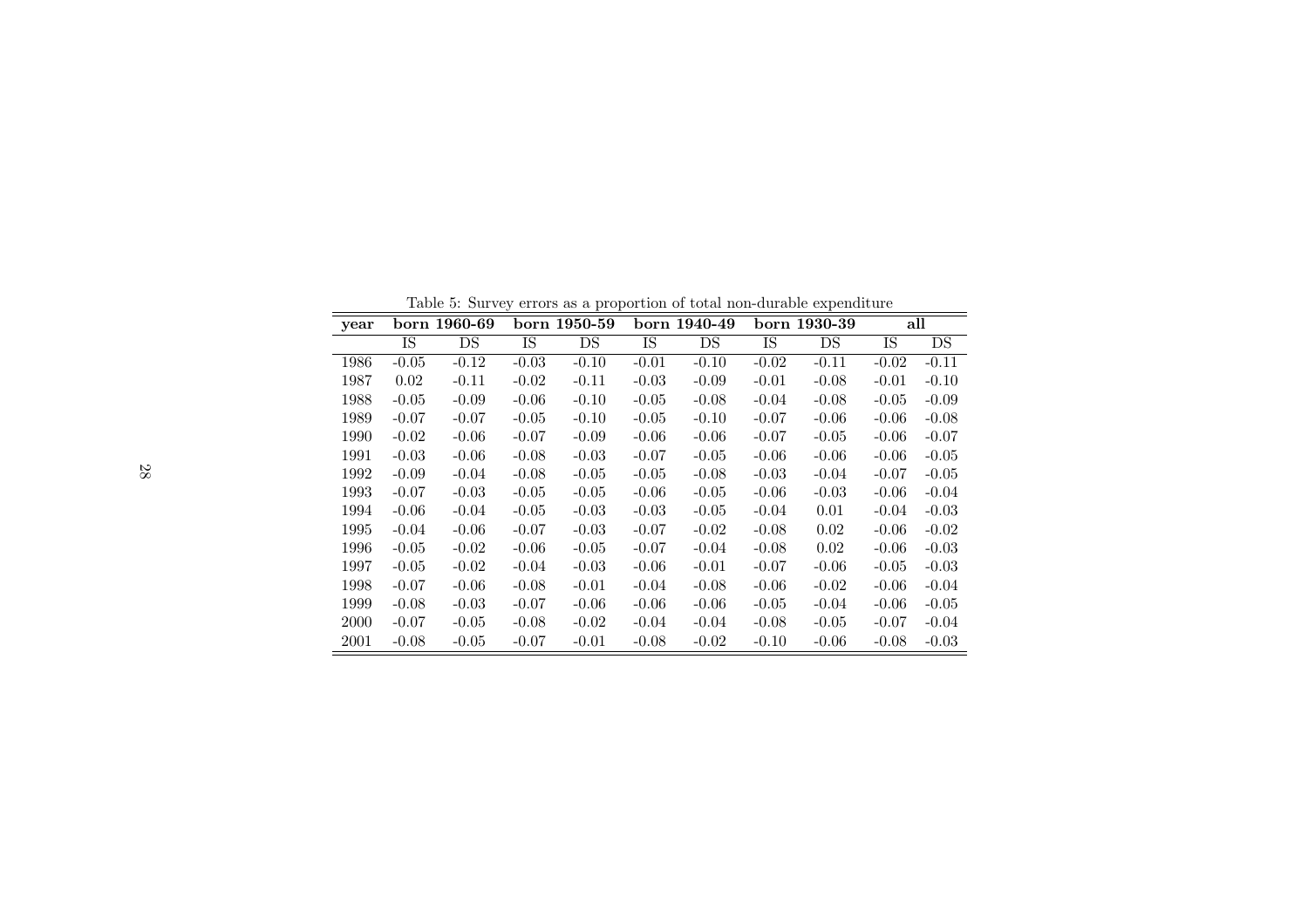respectively, where the mean of total expenditure is estimated by

$$
E(C^*) = E(C_1^*) + E(C_2^*)
$$
  
=  $E(C_1^r) + E(C_2^d)$ . (7)

Negative (positive) numbers in the table can be interpreted as the proportion of expenditure under (over) reported in the IS or in the DS. Apparently, this proportion varies across cohorts, with younger cohorts more likely to have higher errors than older cohorts, both in the IS and in the DS. The amount of misreporting has an almost stationary distribution over time for the IS, while it varies for the DS. In particular, the DS appears to become more accurate over time.<sup>17</sup>

Figure 6 presents estimated mean expenditures by cohort using (7) and can be compared to the results presented in Figure 2. It is evident that, even after the correction, consumption profiles are still sharply decreasing during the first half of the 1990s.<sup>18</sup>

#### **6.3 Consumption inequality**

The goal of this section is to derive the analogue of Figure 4 once the effect of reporting errors is accounted for. Throughout our analysis, we will consider figures for the squared coefficient of variation of total expenditure instead of figures for the variance of logs. The reason for this choice will be clear from what follows.

The variance of total expenditure can be expressed as a function of the variance of commodities in  $D$  and  $D$  and between-group covariances

$$
Var(C^*) = Var(C_1^*) + Var(C_2^*) + 2Cov(C_1^*, C_2^*).
$$
\n(8)

The ratio of the previous quantity to the squared mean of total consumption represents a first order approximation for the variance of log consumption.<sup>19</sup> Conditions 1 and 2 are identifying restrictions only for the first two terms of the previous expression, using either IS or DS data. On the other hand, the covariance term cannot be identified from the available information since by definition  $\mathcal{D} \cap \mathcal{I} = \emptyset$ 

 $\xi = x - x^*$ ,

we could identify the distribution of  $\xi$  by taking the difference between observed diary and recall outcomes depending on the rule discussed in Table 4. In our case, although the first moment of this distribution can be easily recovered, the identification of higher moments and percentiles would require to know the structure of correlation between  $x$  and  $x^*$ , which is not observable.

<sup>19</sup>A Taylor expansion of  $lnC^*$  in a neighborhood of its mean gives

$$
ln C^* = ln E(C^*) + \frac{C^* - E(C^*)}{E(C^*)} - \frac{[C^* - E(C^*)]^2}{2E(C^*)^2} + error,
$$

so that the variance of logs is approximated by taking the squared coefficient of variation

$$
\frac{Var(C^*)}{E(C^*)^2} = CV(C^*)^2 \simeq Var(lnC^*).
$$

 $17$ Given the restrictions imposed so far, the measurement error affecting the reporting of nondurable commodities cannot be further characterized. If we observed both recall and diary outcomes for commodity  $X$  on the same household, according to Condition 1 and Condition 2 the error on that commodity would be (non-parametrically) identified. In fact, by writing

<sup>&</sup>lt;sup>18</sup>Following the same lines of the previous footnote, it can be shown that the distribution of  $C^*$ is not identified. Additional restrictions are required. Alternatively, bounds on this distribution could be derived exploiting Frechet's or Markov's inequalities.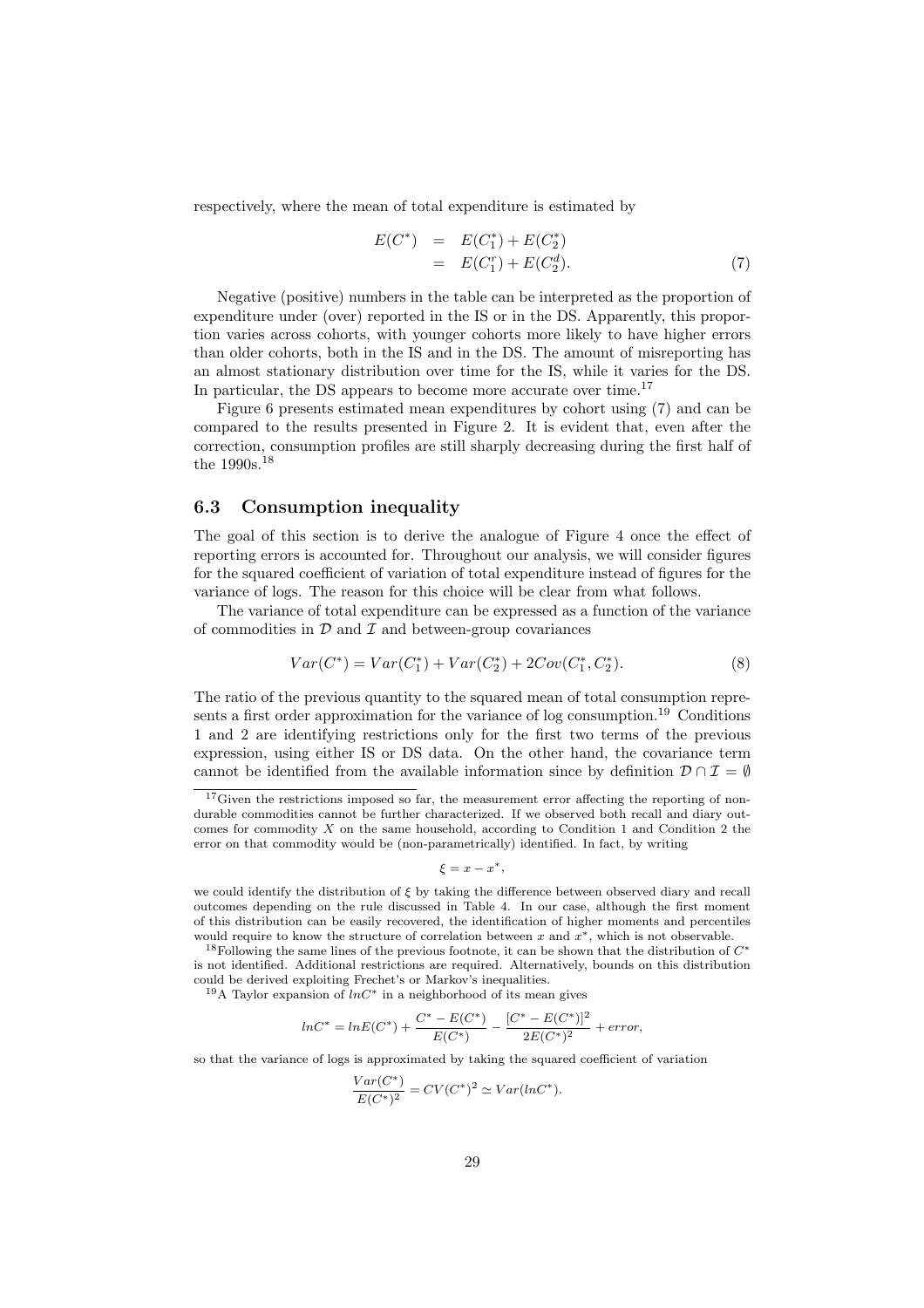so that true expenditures on commodities in  $\mathcal D$  and  $\mathcal I$  cannot be observed for the same individuals.

Two measurements of the covariance between  $C_1^*$  and  $C_2^*$  are actually observable in our data. The first one is derived by taking the covariance between commodities in  $D$  and commodities in  $I$  from the IS; the second one is derived from the DS. Figure 7 presents the squared coefficient of variation obtained when the unknown covariance is estimated by using IS or DS information and the mean of total consumption is estimated by (7). Apparently, both IS and DS figures suggest increasing within cohort inequality over time.

However, without additional assumptions neither observed covariance is a consistent estimator for the covariance of interest. In fact, using (3) and (4) the observed covariance in the IS sample can be written as

$$
Cov(C_1^r, C_2^r) = Cov(C_1^*, C_2^r)
$$
  
=  $Cov(C_1^*, C_2^*) + Cov(C_1^*, \varepsilon^r),$  (9)

and, by analogy, the observed covariance in the DS sample is

$$
Cov(C_1^d, C_2^d) = Cov(C_1^d, C_2^*)
$$
  
=  $Cov(C_1^*, C_2^*) + Cov(C_2^*, \varepsilon^d).$  (10)

Figure 8 presents the evolution of IS and DS covariances over time and separately by cohort. The difference between the two lines of each panel reflects the difference between the last terms in (9) and in (10). These two terms are not identified from observed data. Overall there is evidence that DS covariances are higher and present different trends than IS covariances. A formal test for the equality of observed covariances in IS and DS data rejects this hypothesis over the time period 1986-2001. Similarly, the inequality indices presented in Figure 7 are found to be statistically different (but both statistically increasing).

## **7 BOUNDS ON INEQUALITY**

#### **7.1 Definitions**

As discussed in the last section, additional structure is required to identify the covariance term in (8). For example, Attanasio *et al.* (2003) consider alternative identification strategies based on the specification of a demand system for  $C_1^*$  and  $C_2^*$ . In this paper we take a different route and we investigate whether informative bounds on the within cohort variance can be derived from fairly general assumptions on IS and DS errors.

The strategy we will take consists of three different steps. We will at first use Cauchy-Schwartz bounds resulting from the following equality

$$
|Cov(C_1^*, C_2^*)| = |\rho^*| \sqrt{Var(C_1^*)Var(C_2^*)},\tag{11}
$$

where  $\rho^*$  represents the Pearson correlation index between  $C_1^*$  and  $C_2^*$ . The wellknown relationship

$$
|\rho^*| \le 1\tag{12}
$$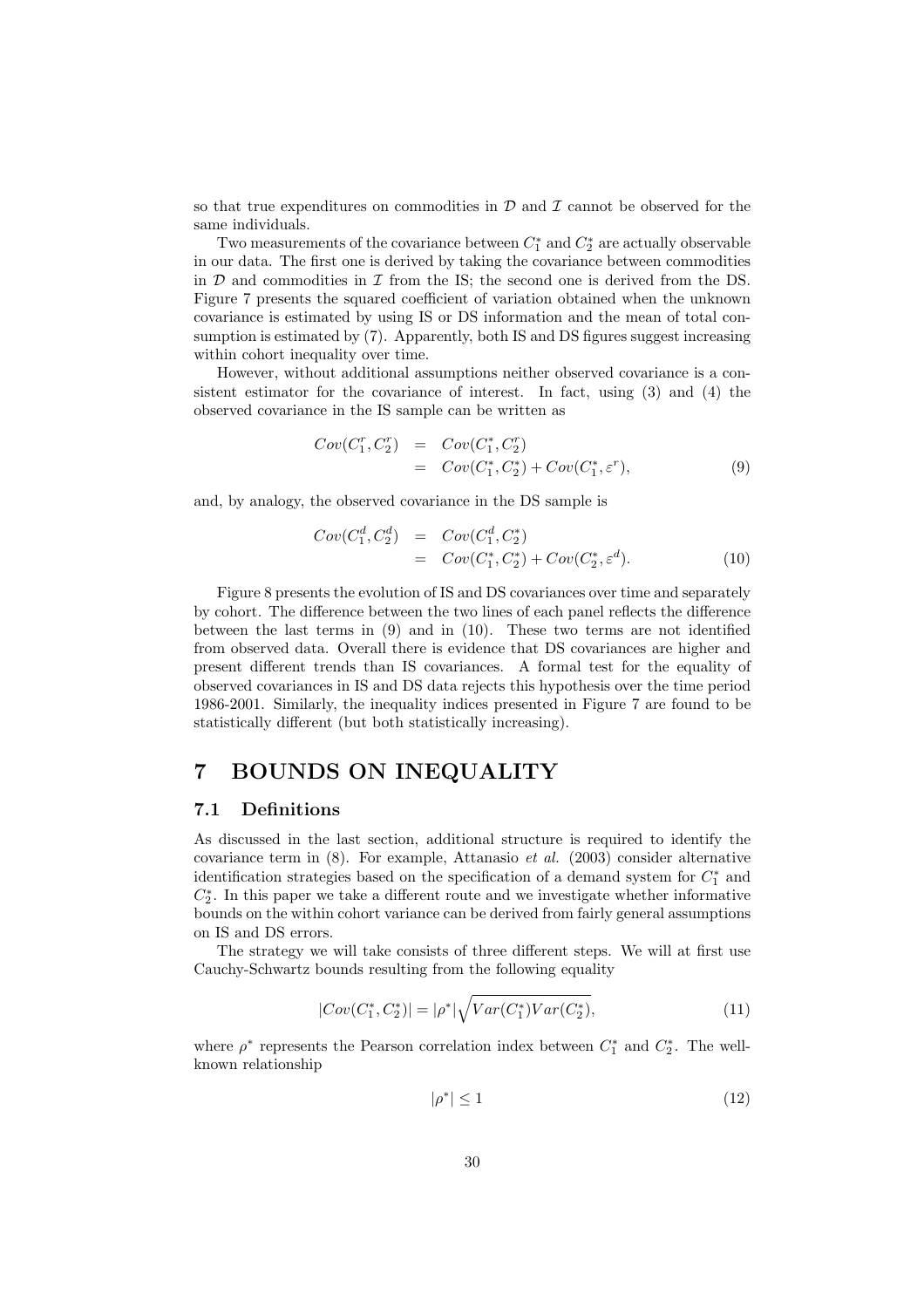

Figure 7: Squared coefficient of variation of family expenditure on non-durable goods by cohort using observed covariances (2001 dollars)



Figure 8: Observed covariances by cohort (2001 dollars)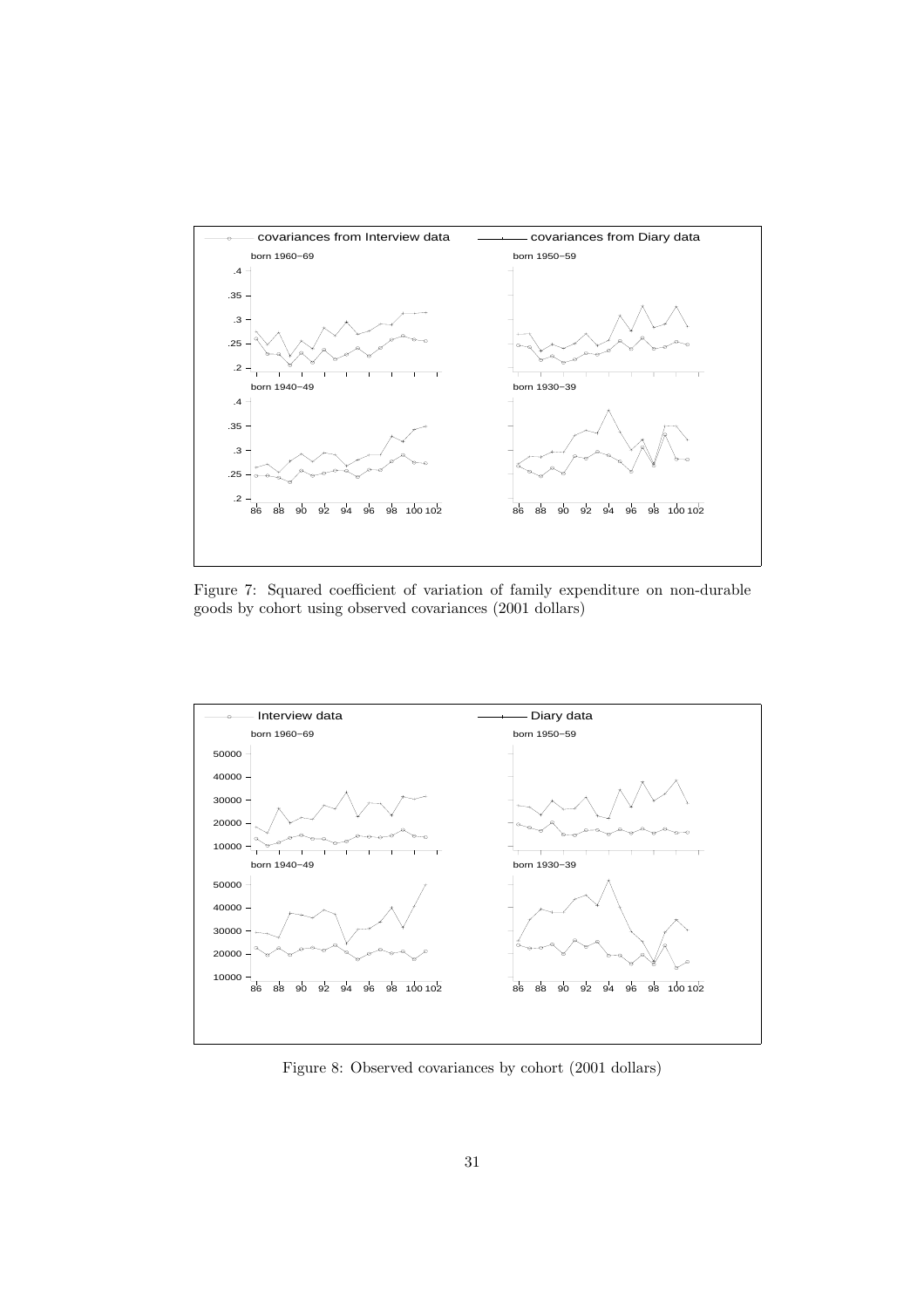defines bounds for the within cohort covariance over time, since the product of the variances in (11) is identifiable using the restrictions in Table 4.

However, although the interval  $[-1, +1]$  is often considered the reference range for evaluating the strength of empirical correlation, it is well known that the upper and the lower bounds can only be achieved if the marginal distributions of  $C_1^*$ and C<sup>∗</sup> <sup>2</sup> are *linearly* related (indeed, the Pearson coefficient detects only linear correlation!). If the two distributions cannot be linearly related, the maximum attainable absolute correlation coefficient is *lower* than one (see for example the discussion by Shih and Huang 1992).

More formally, let  $F_1^*$  and  $F_2^*$  be the cumulative distribution functions of  $C_1^*$ and  $C_2^*$ , respectively, and let the corresponding inverse be defined as

$$
F_j^{*-1}(t) = \inf\{x : F_j^*(x) \ge t\}, \qquad j = 1, 2
$$

for  $0 \le t \le 1$ . Then the correlation between  $C_1^*$  and  $C_2^*$  is bounded by

$$
corr(F_1^{*-1}(W), F_2^{*-1}(1 - W)) \le \rho^* \le corr(F_1^{*-1}(W), F_2^{*-1}(W)),\tag{13}
$$

where  $W$  is a random variable distributed uniformly between zero and one. Note that, if  $C_1^*$  can be written as a linear function of  $C_2^*$ , then the previous expression collapses to the Cauchy-Schwartz bound in  $(12).^{20}$  Bounds in  $(13)$  can be estimated by taking the correlation between percentiles of the empirical distributions of  $C_1^*$ and  $C_2^*$  which, by means of Conditions 1 and 2, are identified. They represent the tightest bounds on the correlation coefficient attainable without imposing further restrictions on the correlation of interest.

Bounds for the within cohort inequality resulting from this procedure are presented in Figure 9. To assess the importance of sampling variability, figures from bootstrapped 95% confidence intervals will be discussed throughout this section. As expected, results are not informative on the pattern of within cohort inequality over time.

Bounds in (13) can be improved by looking at the partial correlation between  $C_1^*$  and  $C_2^*$  once a set of regressors Z is controlled for. The expression in (8) can be written as the sum of the following within-group and between-group components

$$
Var(C^*) = E_ZVar(C^*|Z) + Var_ZE(C^*|Z),
$$

which are defined as

$$
Var_{Z}E(C^{*}|Z) = Var_{Z}\{E(C_{1}^{*}|Z) + E(C_{2}^{*}|Z)\},
$$
  
\n
$$
E_{Z}Var(C^{*}|Z) = E_{Z}\{Var(C_{1}^{*}|Z) + Var(C_{2}^{*}|Z) + 2Cov(C_{1}^{*}, C_{2}^{*}|Z)\},
$$

where Z represents a set of family characteristics *common* across the two surveys. The first component is identified by assumption, since it represents the variance across groups defined by  $Z$  of total mean expenditure as it results from  $(7)$ . The second component is not identified because it contains the within group covariance between  $C_1^*$  and  $C_2^*$ .

This covariance can be bounded along the same lines of what discussed above. To fix ideas, in what follows Z will represent *total family income* and households will be split into *five* mutually exclusive groups defined by income deciles (20% or

 $^{20}$ Shih and Huang (1992) provide several examples where the bounds implied by (13) are very different from the 'natural' bounds implied by (12).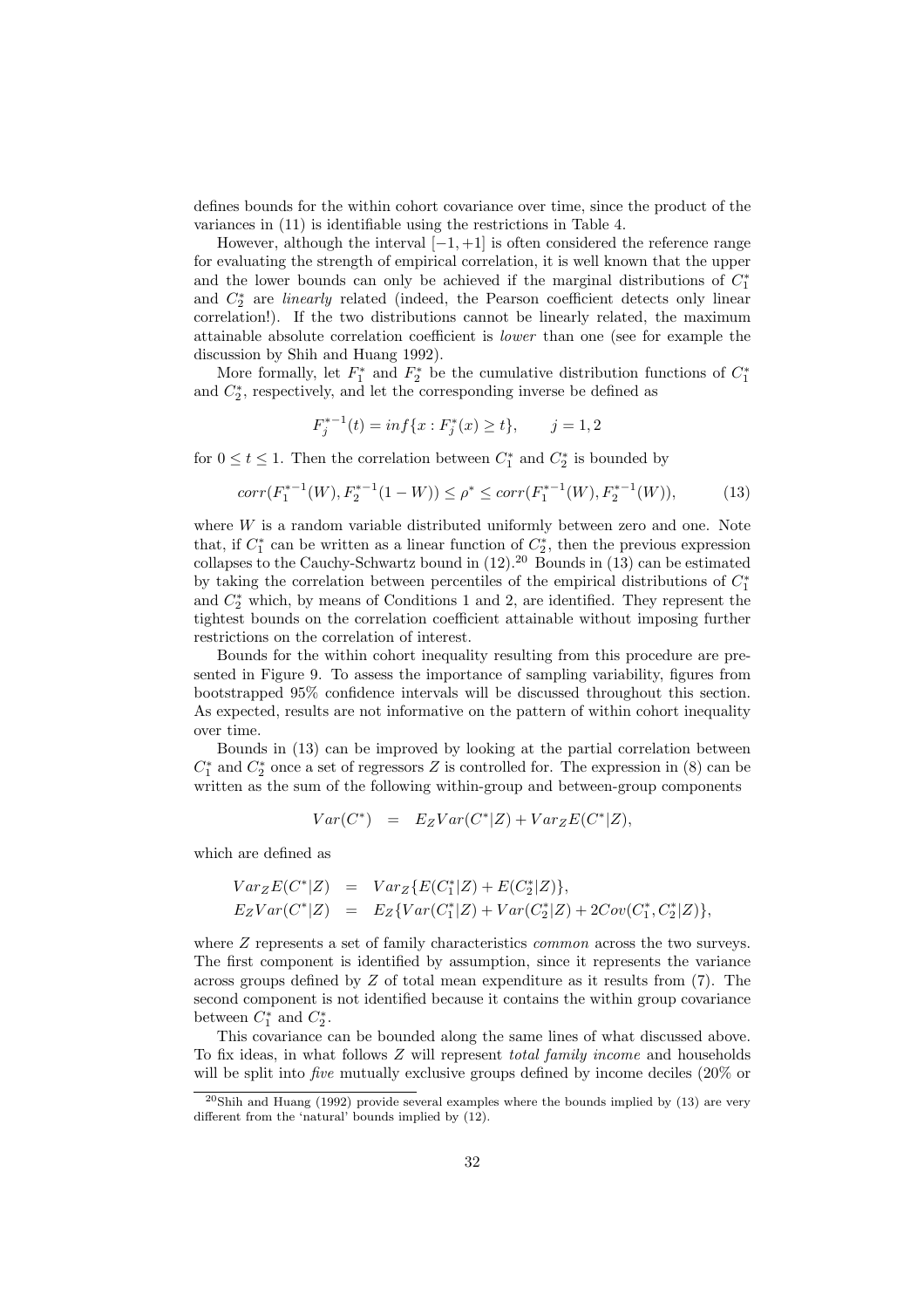

Figure 9: Squared coefficient of variation of family expenditure on non-durable goods by cohort (2001 dollars) - bounds using (13)

less, 20-40%, 40-60%, 60-80%, 80% or more). The within group correlation between  $C_1^*$  and  $C_2^*$  is then bounded using the analogue of (13) once income is controlled for. However, the resulting bounds are still not informative on the pattern of inequality over time and therefore are not presented here. $21$ 

Tighter bonds on these covariances can be derived moving from the following evidence. By using the relationships in (9) and (10), observed IS and DS covariances can be first differenced over time to get

$$
\Delta Cov(C_1^r, C_2^r | Z) = \Delta Cov(C_1^*, C_2^* | Z) + \Delta Cov(C_1^*, \varepsilon^r | Z),
$$
  
\n
$$
\Delta Cov(C_1^d, C_2^d | Z) = \Delta Cov(C_1^*, C_2^* | Z) + \Delta Cov(C_2^*, \varepsilon^d | Z).
$$

Table 6 presents results from a bootstrapped test at the 95% confidence level for the null hypothesis

$$
\Delta Cov(C_1^r, C_2^r | Z) - \Delta Cov(C_1^d, C_2^d | Z) = 0.
$$

For the sake of completeness, results are reported also for the test referred to the covariance in levels. Numbers in the table refer to the proportion of income groups for which the hypothesis is rejected, separately by cohort and over time. Accordingly, 0.20 means that for *one* out of the five income groups considered the null hypothesis is rejected, 0.40 means that for *two* out of five groups the null hypothesis is rejected, and so on.

Although IS and DS covariances appear to have different levels even controlling for Z (see the top panel of the table), overall results support the hypothesis of *stationary* difference between observed IS and DS covariances over time once Z is

<sup>&</sup>lt;sup>21</sup>Similar results are found by controlling for a richer set of regressors. Results are available on request.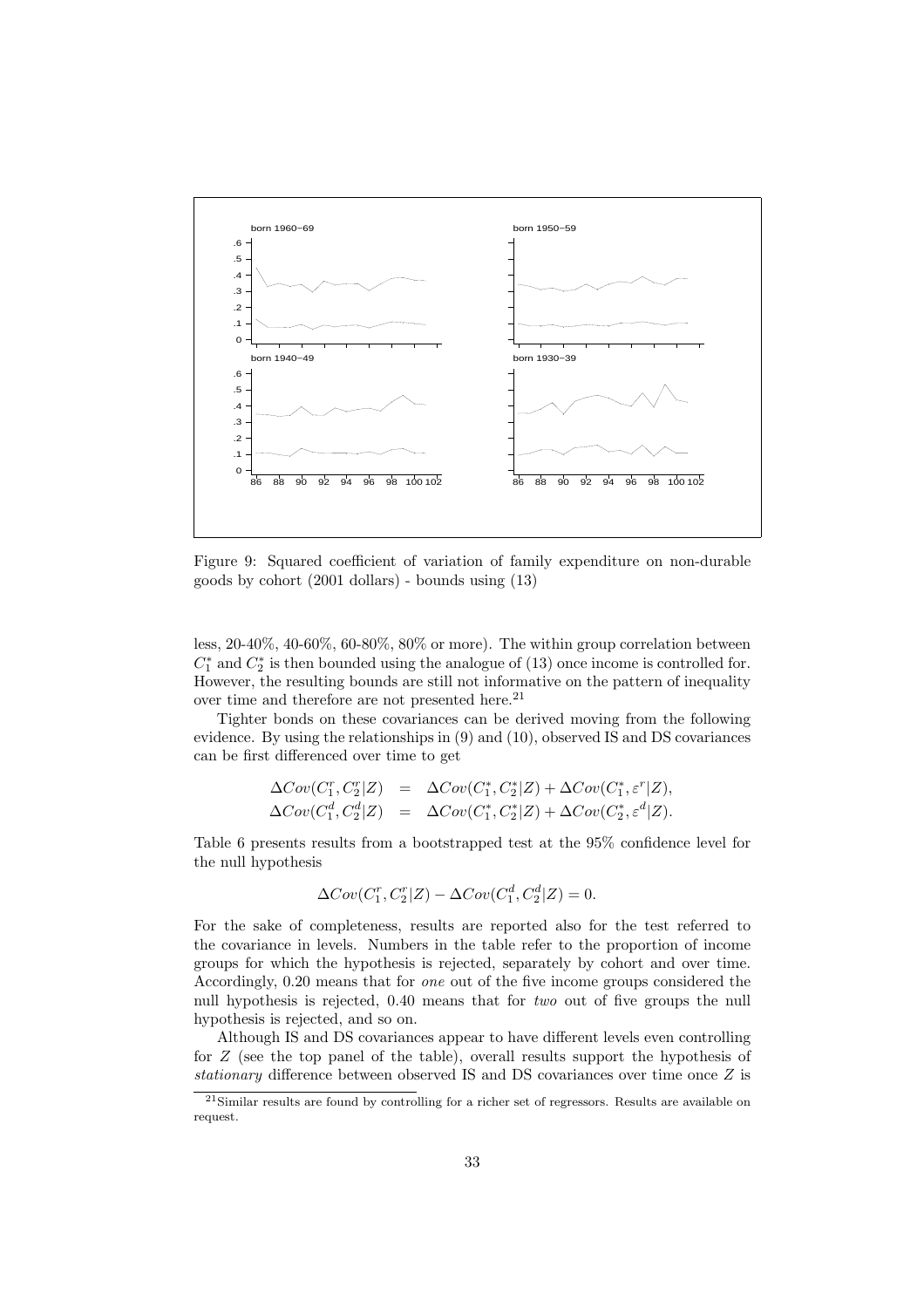| year | born 1960-69 | born 1950-59 | born 1940-49 | born 1930-39 |
|------|--------------|--------------|--------------|--------------|
| 1986 |              | 0.40         | 0.40         |              |
| 1987 |              | 0.60         |              | 0.40         |
| 1988 | 0.20         | 0.20         | 0.20         | 0.20         |
| 1989 |              | 0.20         | 0.40         | 0.40         |
| 1990 | 0.20         | 0.20         | 0.20         | 0.40         |
| 1991 |              | 0.80         | 0.40         |              |
| 1992 | 0.20         |              | 0.60         | 0.20         |
| 1993 | 0.20         | 0.40         | 0.20         | 0.40         |
| 1994 | 0.60         | 0.60         | 0.20         | 0.80         |
| 1995 | 0.60         | 0.80         | 0.20         | 0.20         |
| 1996 | 1.00         | 0.40         | 0.20         | 0.40         |
| 1997 | 0.40         | 0.40         | 0.60         | 0.20         |
| 1998 | 0.20         | 1.00         | 0.40         | 0.20         |
| 1999 | 0.80         | 1.00         | 0.40         | 0.20         |
| 2000 | 1.00         | 0.80         | 0.60         | 0.20         |
| 2001 | $1.00\,$     | 0.60         | 0.80         | 0.20         |

Table 6: Percentage of groups for which the null hypothesis is rejected

 $H_0: Cov(C_1^r, C_2^r | Z) - Cov(C_1^d, C_2^d | Z) = 0$ 

 $H_0: \ \Delta Cov(C_1^r, C_2^r | Z) - \Delta Cov(C_1^d, C_2^d | Z) = 0$ 

| year | born 1960-69 | born 1950-59 | born 1940-49 | born 1930-39 |
|------|--------------|--------------|--------------|--------------|
| 1987 | 0.20         |              |              |              |
| 1988 |              |              |              |              |
| 1989 |              |              |              |              |
| 1990 |              |              |              |              |
| 1991 |              |              |              |              |
| 1992 |              |              |              |              |
| 1993 |              |              |              |              |
| 1994 |              | 0.20         |              |              |
| 1995 |              |              |              |              |
| 1996 |              |              |              |              |
| 1997 |              |              |              |              |
| 1998 |              |              |              |              |
| 1999 |              |              |              |              |
| 2000 |              |              |              |              |
| 2001 |              |              | 0.20         |              |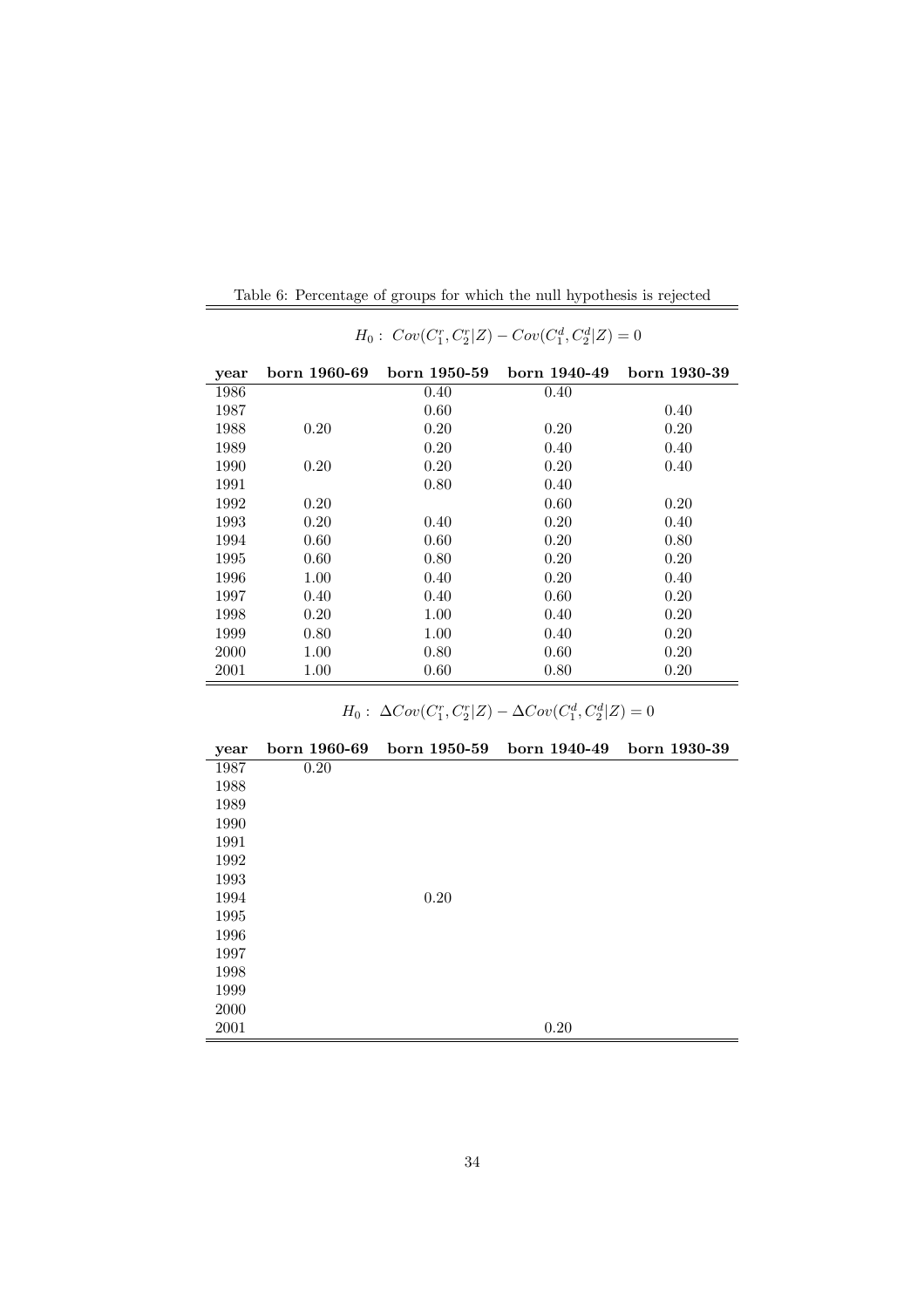

Figure 10: Squared coefficient of variation of family expenditure on non-durable goods by cohort (2001 dollars) - bounds using (13) and Condition 3

controlled for. This represents a necessary condition for the following assumption to be satisfied.

## **Condition 3.**  $\Delta Cov(C_2^*, \varepsilon^d | Z) = 0$  and  $\Delta Cov(C_1^*, \varepsilon^r | Z) = 0$ .

The previous assumption together with the bounds implied by (13) restricts the range of values of the partial covariance between  $C_1^*$  and  $C_2^*$  given Z. Although the level of the covariance of interest is unknown, the series of its changes over time turns out to be identified by the series of variations in IS and DS data. Condition 3 defines bounds on the inequality index over time. Technical details on how these bounds are derived are presented in the Appendix.

Results are reported in Figure 10. Although Condition 3 turns out to be very powerful in tightening the natural bounds implied by (13), it is not fully informative on the pattern of within cohort inequality over time. Apparently, inequality grows over time for the cohort of those born in 1930-39 and for those born in 1930-39 before 1993 (that is before the retirement age). Inequality for the two remaining cohorts (in particular for those born in 1950-59) is not statistically increasing at the confidence level considered.

#### **7.2 Discussion**

A sensitivity analysis of these results with respect to the true value of the correlation coefficient  $\rho^*(Z) = corr(C_1^*, C_2^*|Z)$  is presented in Figures 11-13. More precisely, the same procedure described in the previous section is derived exploiting the additional assumption that the correlation between  $C_1^*$  and  $C_2^*$  net of Z is lower than 0.90, 0.85 and 0.80 in absolute value.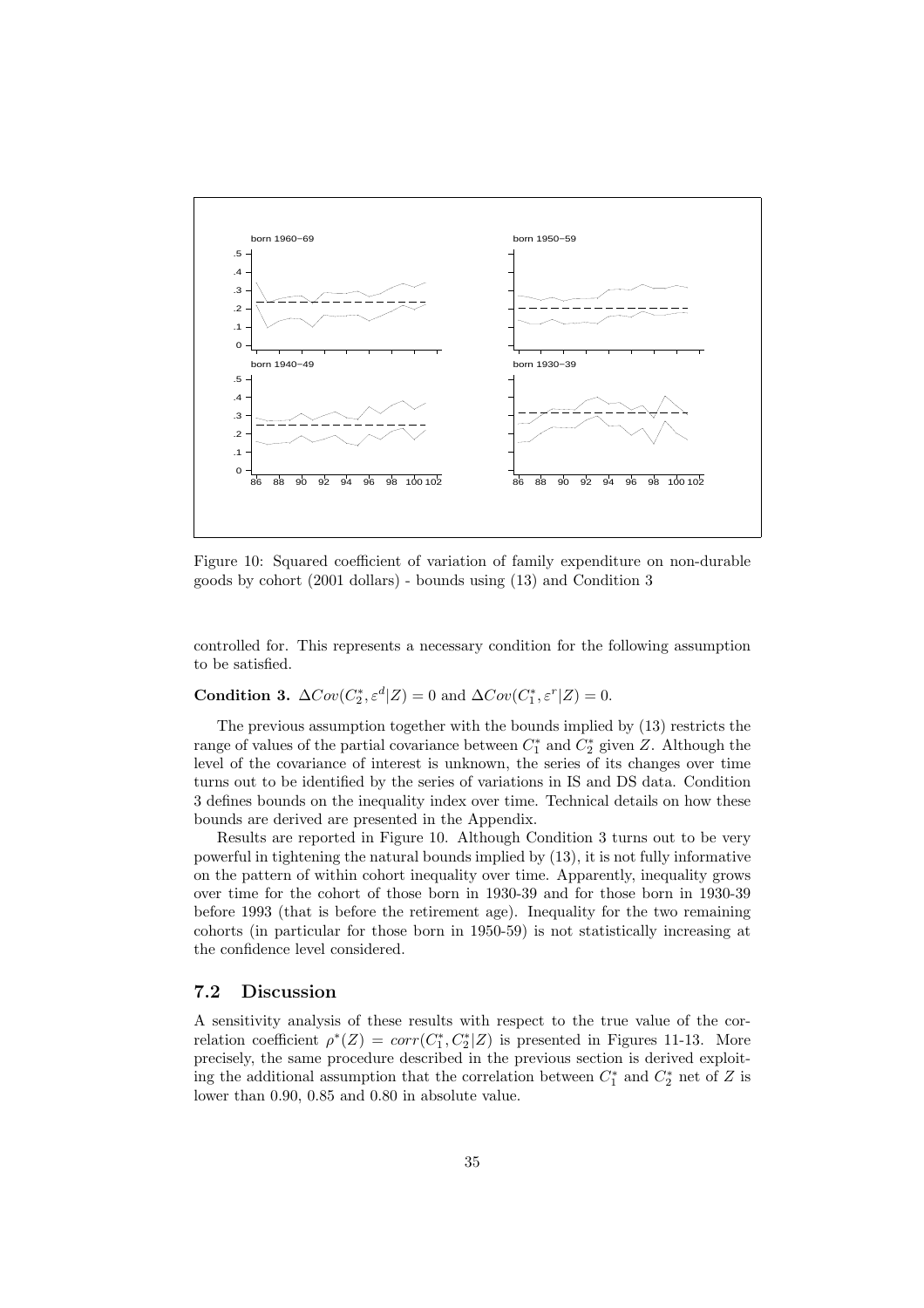

Figure 11: Squared coefficient of variation of family expenditure on non-durable goods by cohort (2001 dollars) - bounds using (13), Condition 3 and assuming  $|\rho^*| \leq 0.90$ 

By means of a grid search on the support of  $\rho^*(Z)$  the following question is addressed: what is the maximum correlation required such that the inequality index for the two 'central' cohorts in Figure 10 is statistically increasing over time? Apparently, a maximum value of  $|\rho^*(Z)|$  between 0.85 and 0.90 is enough to detect increasing inequality for those born in 1940-49, while 0.80 is required for those born in 1950-59.

As discussed above, the range of possible values of  $\rho^*(Z)$  implied by (13) is different from the interval  $[-1, +1]$ . Table 7 presents the distribution over time of the minimum and the maximum values attainable by this correlation by cohort and income group as a result of  $(13)$  once Z is controlled for. Figures for the 5th, 50th and 95th percentiles of the minimum and maximum value of  $\rho^*(Z)$  between 1986 and 2001 are reported. The median of the minimum correlation attainable is always below -0.90, thus the restrictions exploited in Figures 11-13 rule out high and positive values of  $\rho^*(Z)$ .

Table 8 presents the distribution over time of the observed values of  $\rho^*(Z)$  for IS and DS data. Apparently both IS and DS data suggest that the strength of empirical correlation net of  $Z$  is lower than the values considered to derive bounds in Figures 11-13.

## **8 CONCLUSIONS**

This paper has discussed how to account for reporting errors affecting diary-based and recall-based data on non-durable consumption. In fact, it is likely that not all the commodities defining non-durable consumption are well reported exploiting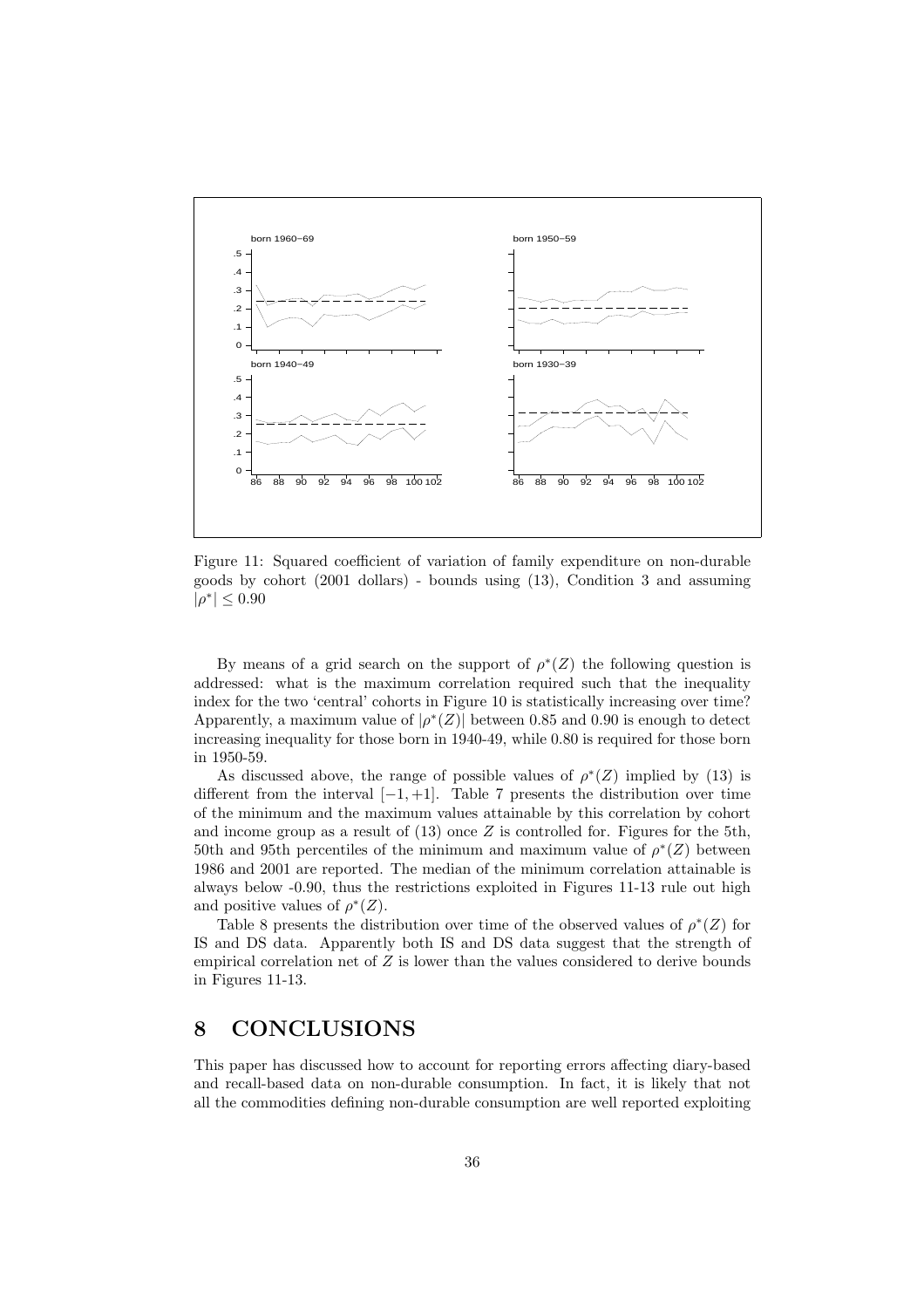| Lable 1. Doutiles implied by (19) |        |         |              |         |              |         |              |         |              |
|-----------------------------------|--------|---------|--------------|---------|--------------|---------|--------------|---------|--------------|
| income group                      |        |         | born 1960-69 |         | born 1950-59 |         | born 1940-49 |         | born 1930-39 |
|                                   |        | min     | max          | min     | max          | min     | max          | min     | max          |
| $0 - 20\%$                        | $5\%$  | $-0.88$ | 0.91         | $-0.87$ | 0.98         | $-0.91$ | 0.92         | $-0.86$ | 0.96         |
|                                   | $50\%$ | $-0.81$ | 0.99         | $-0.81$ | 0.99         | $-0.78$ | 0.99         | $-0.76$ | 0.98         |
|                                   | $95\%$ | $-0.70$ | 1.00         | $-0.76$ | 1.00         | $-0.65$ | 1.00         | $-0.68$ | 1.00         |
| $20 - 40\%$                       | $5\%$  | $-0.93$ | 0.96         | $-0.94$ | 0.98         | $-0.90$ | 0.98         | $-0.92$ | 0.96         |
|                                   | $50\%$ | $-0.89$ | 0.99         | $-0.90$ | 0.99         | $-0.85$ | 0.99         | $-0.82$ | 0.98         |
|                                   | 95%    | $-0.77$ | 1.00         | $-0.83$ | 1.00         | $-0.78$ | 1.00         | $-0.67$ | 1.00         |
| $40 - 60\%$                       | $5\%$  | $-0.95$ | 0.97         | $-0.96$ | 0.98         | $-0.95$ | 0.98         | $-0.93$ | 0.93         |
|                                   | $50\%$ | $-0.90$ | 0.99         | $-0.90$ | 0.99         | $-0.90$ | 0.99         | $-0.85$ | 0.98         |
|                                   | 95%    | $-0.81$ | 1.00         | $-0.87$ | 1.00         | $-0.84$ | 1.00         | $-0.76$ | 0.99         |
| $60 - 80\%$                       | $5\%$  | $-0.94$ | 0.97         | $-0.96$ | 0.97         | $-0.95$ | 0.96         | $-0.92$ | 0.97         |
|                                   | 50%    | $-0.89$ | 0.99         | $-0.91$ | 0.99         | $-0.88$ | 0.99         | $-0.86$ | 0.98         |
|                                   | $95\%$ | $-0.83$ | 1.00         | $-0.87$ | 1.00         | $-0.81$ | 1.00         | $-0.76$ | 0.99         |
| 80-100%                           | $5\%$  | $-0.95$ | 0.95         | $-0.89$ | 0.98         | $-0.91$ | 0.97         | $-0.89$ | 0.95         |
|                                   | 50%    | $-0.87$ | 0.99         | $-0.85$ | 0.99         | $-0.83$ | 0.99         | $-0.81$ | 0.98         |
|                                   | 95%    | $-0.82$ | 1.00         | $-0.79$ | 1.00         | $-0.78$ | 1.00         | $-0.65$ | 0.99         |

Table 7: Bounds implied by (13)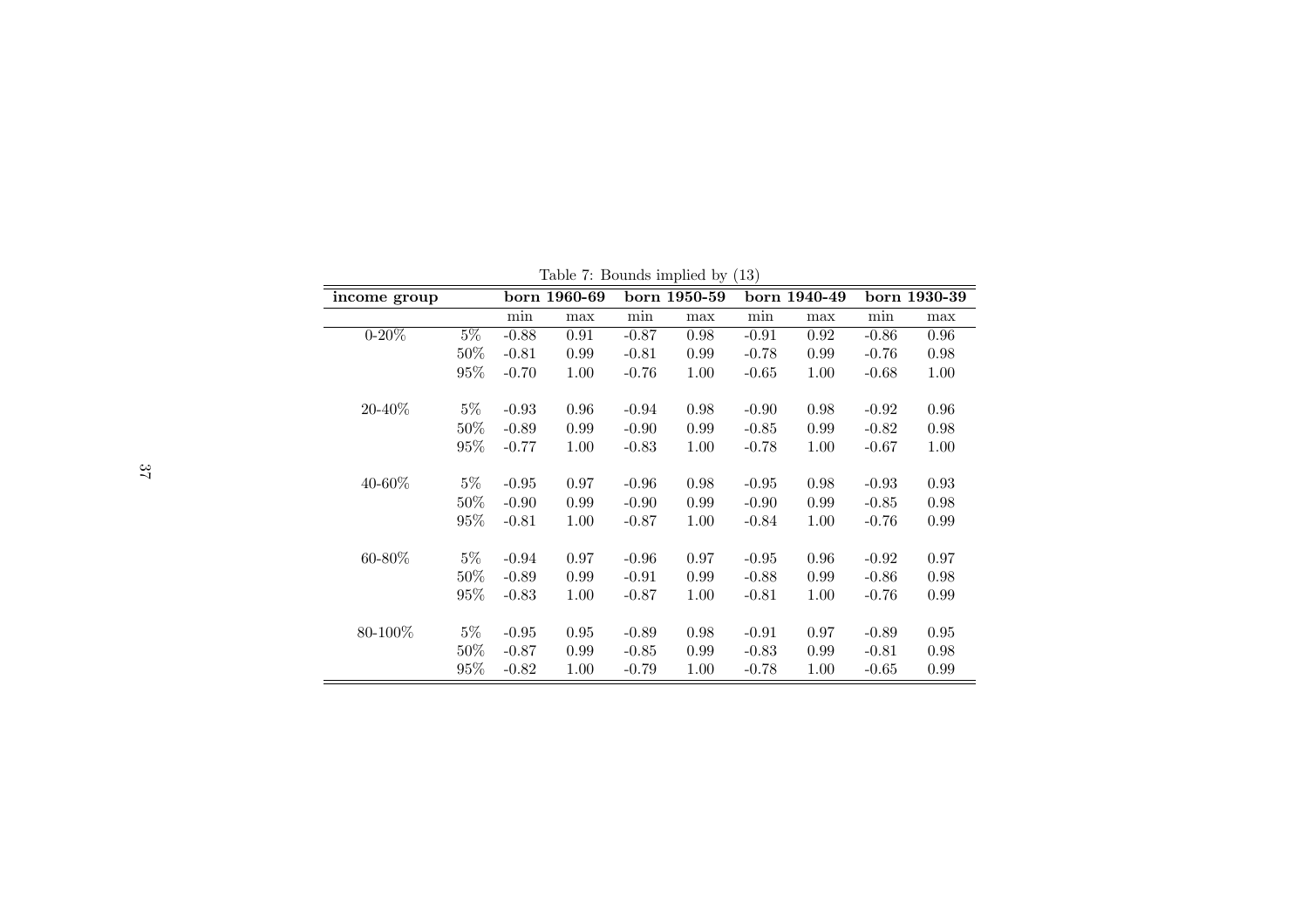| Table 8: Observed correlations |        |      |              |              |      |              |      |              |      |
|--------------------------------|--------|------|--------------|--------------|------|--------------|------|--------------|------|
| income group                   |        |      | born 1960-69 | born 1950-59 |      | born 1940-49 |      | born 1930-39 |      |
|                                |        | IS   | DS           | IS           | DS   | IS           | DS   | IS           | DS   |
| $0 - 20\%$                     | $5\%$  | 0.34 | 0.26         | 0.39         | 0.46 | 0.41         | 0.51 | 0.42         | 0.45 |
|                                | $50\%$ | 0.42 | 0.51         | 0.46         | 0.61 | 0.48         | 0.56 | 0.50         | 0.58 |
|                                | 95%    | 0.51 | 0.68         | 0.52         | 0.71 | 0.57         | 0.66 | 0.63         | 0.71 |
| $20 - 40\%$                    | $5\%$  | 0.23 | 0.22         | 0.35         | 0.39 | 0.28         | 0.28 | 0.26         | 0.31 |
|                                | 50%    | 0.39 | 0.50         | 0.44         | 0.48 | 0.42         | 0.53 | 0.38         | 0.46 |
|                                | 95%    | 0.49 | 0.73         | 0.48         | 0.60 | 0.54         | 0.63 | 0.45         | 0.68 |
| 40-60%                         | $5\%$  | 0.11 | 0.19         | 0.28         | 0.38 | 0.23         | 0.21 | 0.26         | 0.27 |
|                                | $50\%$ | 0.30 | 0.43         | 0.34         | 0.46 | 0.36         | 0.49 | 0.37         | 0.47 |
|                                | $95\%$ | 0.41 | 0.58         | 0.40         | 0.61 | 0.44         | 0.57 | 0.45         | 0.61 |
| 60-80%                         | $5\%$  | 0.14 | 0.25         | 0.19         | 0.33 | 0.23         | 0.27 | 0.17         | 0.30 |
|                                | 50%    | 0.27 | 0.42         | 0.34         | 0.46 | 0.32         | 0.43 | 0.31         | 0.43 |
|                                | $95\%$ | 0.35 | 0.51         | 0.38         | 0.58 | 0.44         | 0.67 | 0.35         | 0.64 |
| 80-100%                        | $5\%$  | 0.18 | 0.18         | 0.23         | 0.25 | 0.23         | 0.28 | 0.26         | 0.25 |
|                                | 50%    | 0.29 | 0.37         | 0.33         | 0.40 | 0.30         | 0.46 | 0.39         | 0.45 |
|                                | $95\%$ | 0.40 | 0.55         | 0.42         | 0.56 | 0.39         | 0.55 | 0.46         | 0.66 |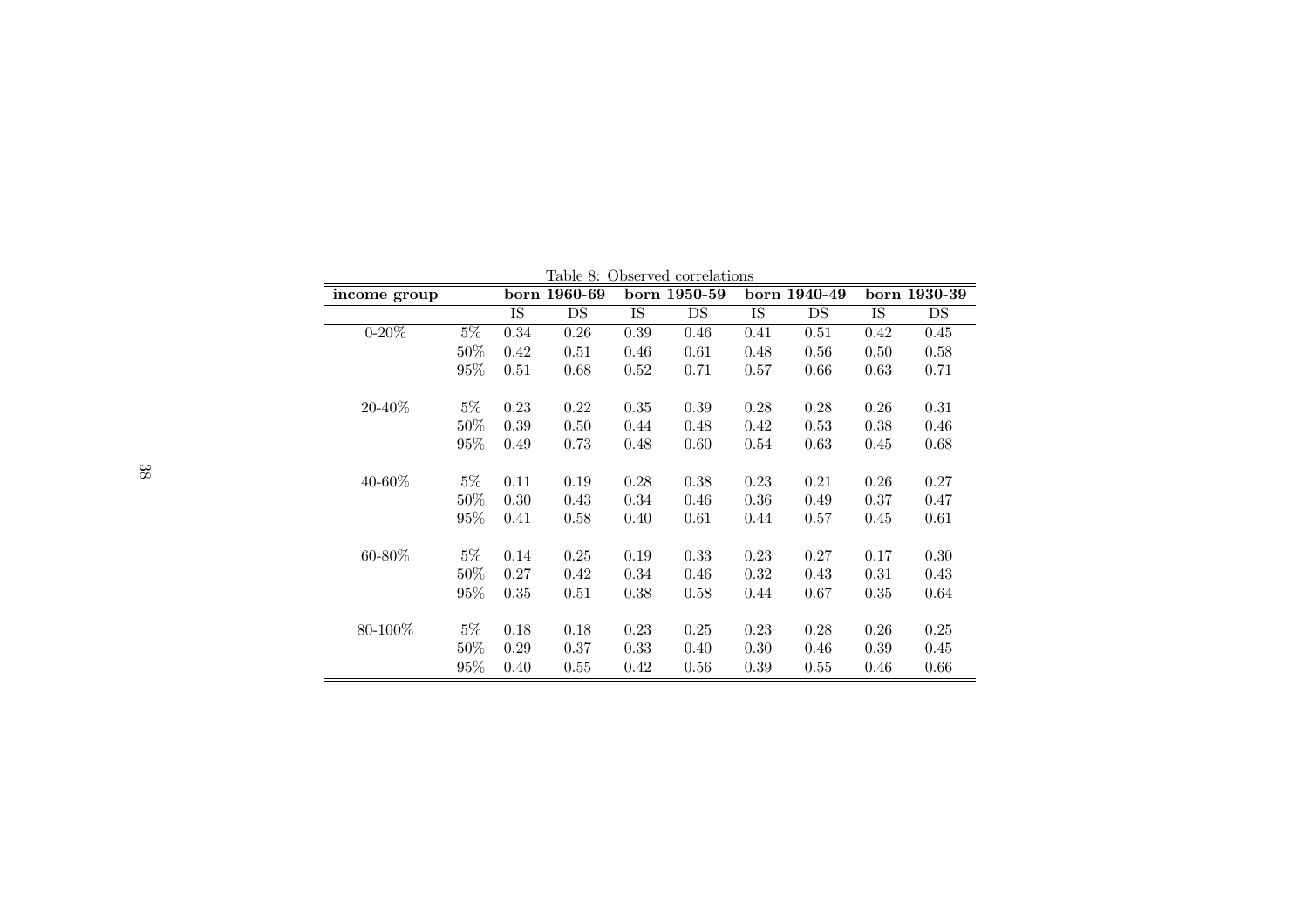

Figure 12: Squared coefficient of variation of family expenditure on non-durable goods by cohort (2001 dollars) - bounds using (13), Condition 3 and assuming  $|\rho^*| \leq 0.85$ 



Figure 13: Squared coefficient of variation of family expenditure on non-durable goods by cohort (2001 dollars) - bounds using (13), Condition 3 and assuming  $|\rho^*| \leq 0.80$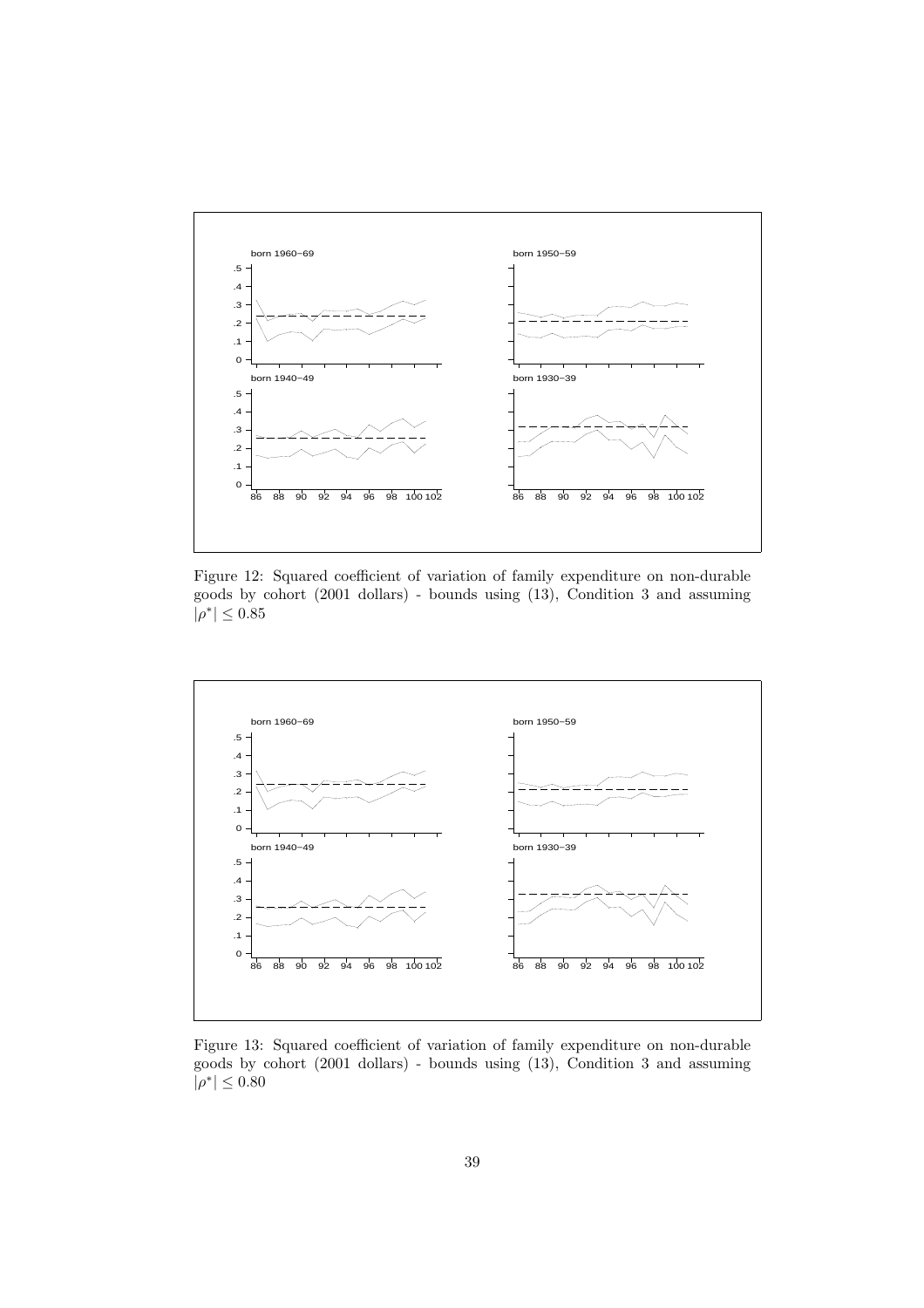only one of these two survey methodologies. Expenditures on frequently purchased, smaller items are presumably more accurate using diaries while recall data are more appropriate for large expenditures or expenditures occurring on a regular basis.

It turns out that neither diary nor recall-based data alone provide a reliable aggregate measure of total expenditure on non-durables. One might argue that for any practical purpose these alternative data collection strategies lead to consistent results in the estimation of economic models of consumption behavior. Unfortunately, evidence from the literature suggests that data themselves might not be suitable to validate existing models and that conclusions are strongly related to the information being used.

This issue has been addressed by looking at micro data from two independent samples of households from the Consumer Expenditure Survey for the Unites States. This survey represent a unique source of data because it consists of diary an recall information collected on the same set of items, although it refers to separate samples of households. The integration of these datasets presents the problem of determining the appropriate survey component from which to select expenditure items. On the basis on evidence reported in a number of previous studies, we have split the set of commodities entering non-durable consumption into two groups indicating which one of the two survey methodologies (diary or recall) leads to more accurate data quality.

The comparison of the two surveys based on the overlap in coverage of expenditures offers insights for the effects of collection modes on data quality. Estimating the true expenditure level on frequently purchased items for the recall sample (and on bulky items in the diary sample) can be seen as a problem of inferring counterfactuals: what is the counterfactual diary (recall) expenditure measure for recall (diary) respondents?

We have shown that the pictures emerging from the two surveys are very different, both with respect to mean expenditure and, more importantly, with respect to indices of inequality. More precisely, while the differences in mean expenditure are roughly constant over time, consumption inequality presents different levels and trends in the two surveys. We have reconciled this evidence using integrated diary and recall information to characterize the most likely pattern of consumption for cohorts of individuals defined by their age.

This procedure allows us (i) to define an improved measure for mean and variance of non-durable expenditure over the 1990s and (ii) to characterize the measurement error affecting the commodities whose quality is doubtful according to other studies in the literature. The implications of our findings for the estimation of inequality indices have been discussed, with an application to permanent income models. In particular, we have shown that using diary and recall data to improve the quality of household consumption the permanent income hypothesis cannot be rejected.

One general lesson can be deducted from this paper. Surveys are large measurement machines where many points might influence the ultimate error distribution. The collection of consumption data may be better structured as a set of overlapping questionnaires asking about only a small subset of consumption (as for the Family Expenditure Survey for the United Kingdom). In this way, more accurate information on different components of consumption would be obtained by the most appropriate survey methodology. Moreover, information from diary and recall questions collected for the same individuals would permit to shed more light into the effects of collection modes on the quality of available information. The evidence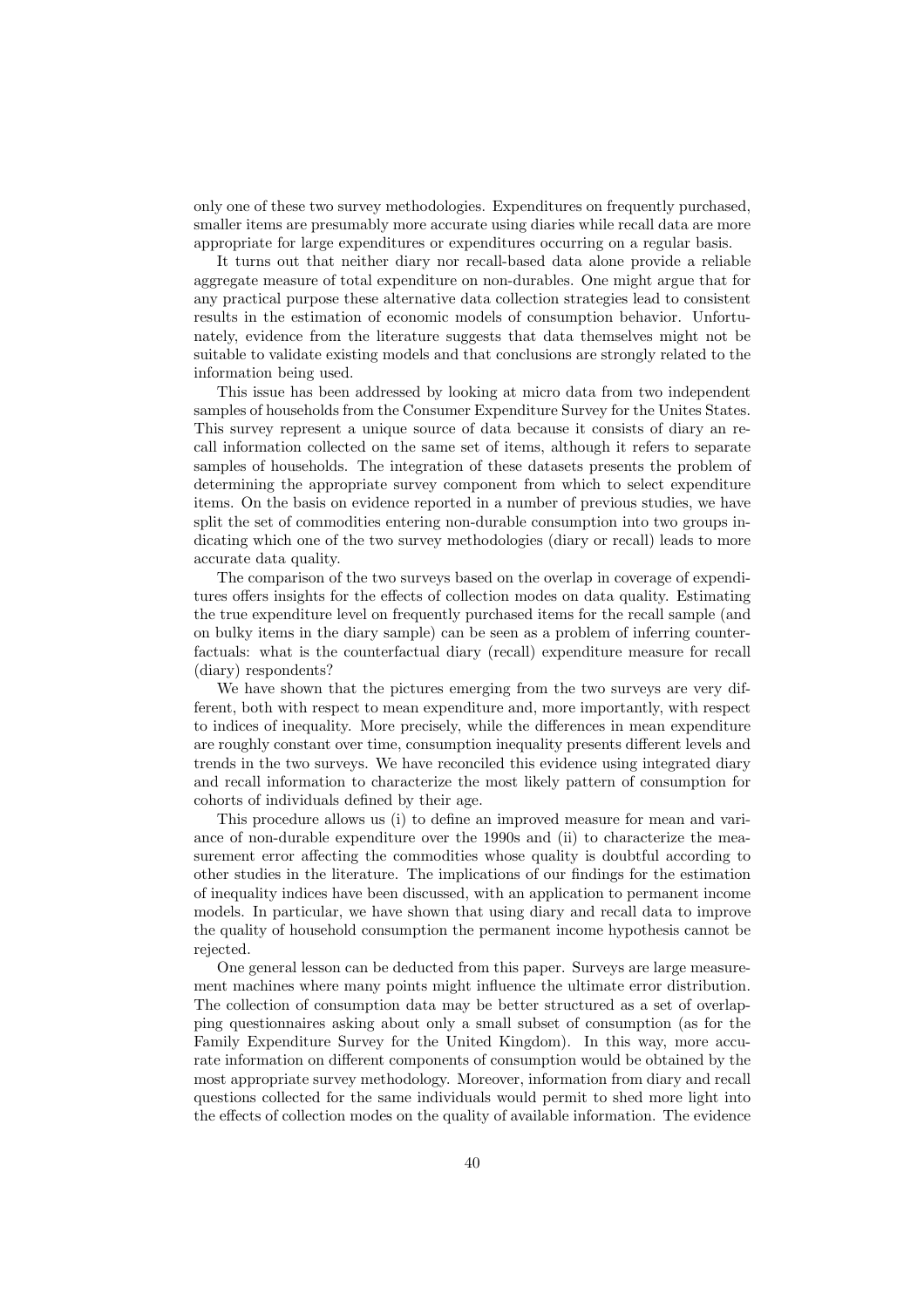on this point currently available in the literature is very much limited to a small groups of commodities (mainly food).

## **References**

- [1] Atkinson, A. B., Gomulka, J., and Stern, N.H. (1990), "Spending on Alcohol: Evidence from the Family Expenditure Survey 1970-1983," *The Economic Journal*, 100, 402, 808-827.
- [2] Attanasio, O.P., Battistin, E. and Ichimura, H. (2003), unpublished manuscript, University College London.
- [3] Attanasio, O.P., and Weber, G. (1995), "Is Consumption Growth Consistent with Intertemporal Optimization? Evidence from the Consumer Expenditure Survey," *Journal of Political Economy*, 103, 95, 1121-1157.
- [4] Banks, J., and Johnson, P. (eds.) (1998), *How Reliable is the Family Expenditure Survey? Trends in Incomes and Expenditures over Time*, London: The Institute for Fiscal Studies.
- [5] Battistin, E. (2002), "Measurement error issues in modelling economic behaviours - four case studies," Ph.D thesis in Statistics, University of Padova.
- [6] Battistin, E., Miniaci, R., and Weber, G. (2003), "What do we learn from recall consumption data?," forthcoming *Journal of Human Resources*, 38, 2.
- [7] Blundell, R., and Lewbel, A. (1999), "Puzzles of consumption and income distribution explained: Gibrat's law for permanent income," unpublished manuscript.
- [8] Blundell, R., Pistaferri, L., and Preston, I. (2002), "Partial insurance, information and consumption dynamics," working paper W02/16, Institute for Fiscal Studies, London.
- [9] Bound, J. Brown, C. and Mathiowetz, N. (2001), "Measurement error in survey data," in *Handbook of Econometrics*, eds. Heckman, J.J., and Leamer, E., Volume 5, 3707-3843.
- [10] Branch, R., and Jayasuriya, B. (1997), "Consumer Expenditure Interview and Diary Survey Data Selection: a New Method," unpublished manuscript, Bureau of Labor Statistics.
- [11] Browning, M. and Lusardi, A. (1996), "Household Saving: Micro Theories and Micro Facts," *Journal of Economic Literature*, XXXIV, December, 1797-1855.
- [12] Browning, M., Crossley, T.F., and Weber, G. (2002), "Asking Consumption Questions in General Purpose Surveys," unpublished manuscript.
- [13] Bureau of Labor Statistics (2002), *Handbookof Methods, Chapter 16, Consumer Expenditures and Income*, available at www.bls.gov.
- [14] Chesher, A., and Schluter, C. (2001), "Welfare measurement and measurement error," forthcoming *Review of Economic Studies*.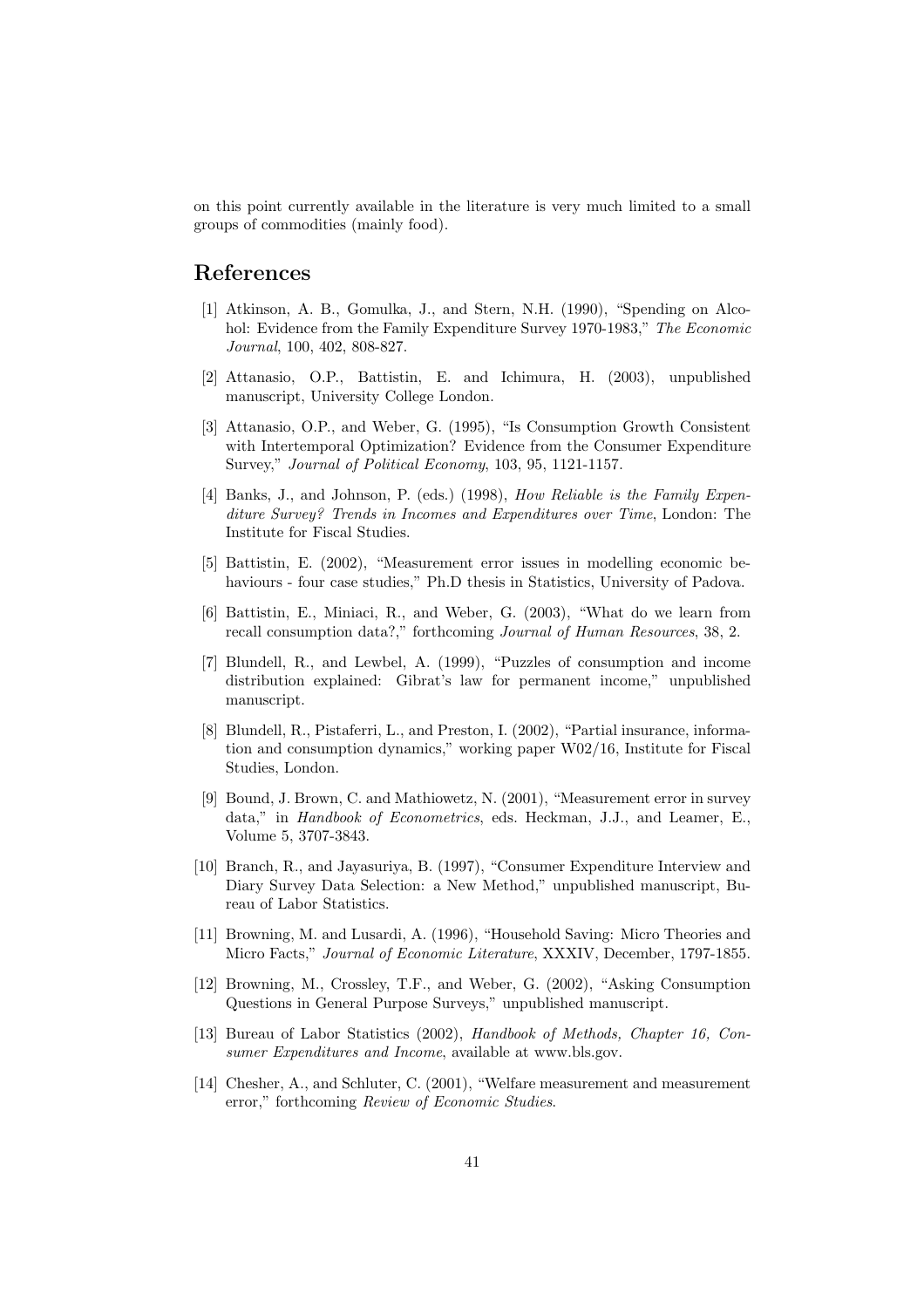- [15] Costa, D.L. (2001), "Estimating Real Income in the United States from 1888 to 1994: Correcting CPI Bias Using Engel Curves," *Journal of Political Economy*, 109, 6, 1288-1310
- [16] Deaton, A. (1992), *Understanding Consumption*, Oxford: Clarendon.
- [17] Deaton, A., and Paxson, C. (1994), "Intertemporal Choice and Inequality," *Journal of Political Economy*, 102, 3, 437-467.
- [18] Deaton, A. and Paxson, C. (2000), "Growth and savings among individuals and households," *The Review of Economics and Statistics*, 82, 2, 212-225.
- [19] Garner, T.I. (1993), "Consumer Expenditures and Inequality: An Analysis Based on Decomposition of the Gini Coefficient," *The Review of Economics and Statistics*, 75, 1, 134-138.
- [20] Gieseman, R. (1987), "The Consumer Expenditure Survey: Quality Control by Comparative Analysis," *Monthly Labor Review*, March, 8-14.
- [21] Hall, R.E. (1978), "Stochastic Implications of the Life Cycle-Permanent Income Hypothesis: Theory and Evidence," *Journal of Political Economy*, 86, 6, 971-987.
- [22] Hausman, J., Newey, W.K., and Powell, J. L. (1995), "Nonlinear Errors in Variables: Estimation of Some Engel Curves," *Journal of Econometrics*, 65, 1, 205-233.
- [23] Johnson, D., and Shipp, S. (1995), "Trends In Inequality Using Consumer Expenditures: 1960 To 1993," BLS Economic Working Paper Series.
- [24] Krueger, D., and Perri, F. (2001), "Does Income Inequality Lead to Consumption Inequality? Empirical Findings and a Theoretical Explanation," unpublished manuscript.
- [25] Lee, L., and Sepanski, J.H. (1995) "Consistent estimation of linear and nonlinear errors-in-variables models with validation information," *Journal of the American Statistical Association*, 90, 429, 130-140.
- [26] Lewbel, A. (1996), "Demand Estimation with Expenditure Measurement Errors on the Left and Right Hand Side," *Review of Economics and Statistics*, 78, 4, 718-725.
- [27] Lusardi, A. (1996), "Permanent Income, Current Income and Consumption: Evidence from Two Panel Data Sets," Journal of Business and Economic Statistics, 14, 1, 81-90.
- [28] Lyberg, L., Biemer, P., Collins, M., de Leeuw, E., Dippo, C., Schwarz, N., and Trewin, D. (eds.) (1997), *Survey Measurement and Process Quality*, New York: Wiley.
- [29] McCarthy, M., Johnson, D., Garner, T., and Passero, B. (2002), "Issues in Construction and Research Use of the Consumer Expenditure Survey," paper presented at the 2002 NBER Summer Institute.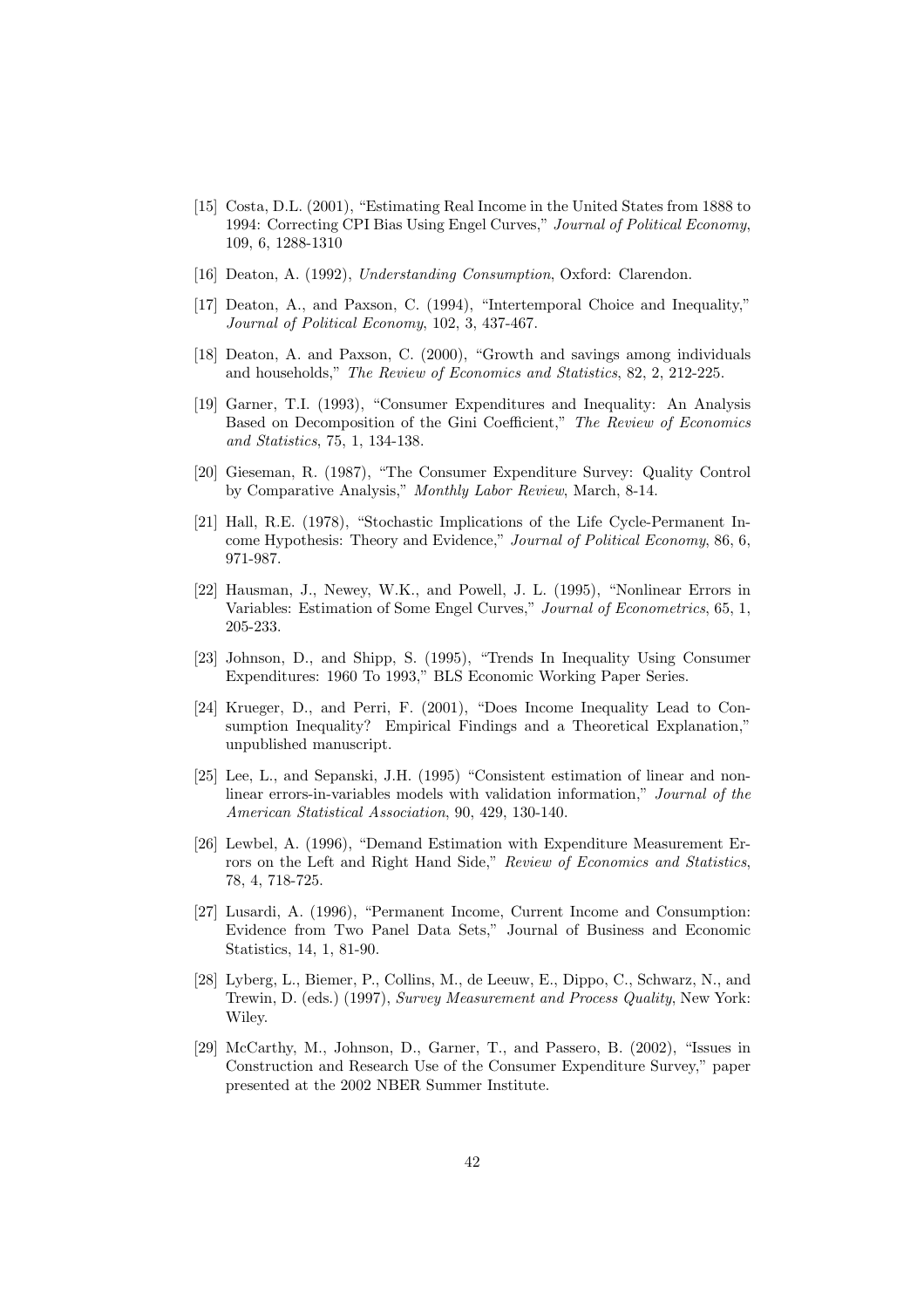- [30] Neter, J., and Waksberg, J. (1964), "A Study of Response Errors in Expenditures Data from Household Interviews," *Journal of the American Statistical Association*, 59, 305, 18-55.
- [31] Pischke, J.S. (1995), "Measurement Error and Earnings Dynamics: Some Estimates from the PSID Validation Study," *Journal of Business and Economic Statistics*, 13, 3, 305-314.
- [32] Poikolainen, K., and Karkkainen, P. (1983), "Diary Gives More Accurate Information About Alcohol Consumption than Questionnaire," *Drug and Alcohol Dependence*, 11, 209-216.
- [33] Rodgers, W.L., Brown, C., and Duncan, G.J. (1993), "Errors in Survey Reports of Earnings, Hours Worked and Hourly Wages," *Journal of the American Statistical Association*, 88, 424, 1208-1218.
- [34] Sabelhaus, J. (1996), "Consumer Expenditure Survey: Family-Level Extracts, 1980:1-1994:1," Congressional Budget Office, available at www.nber.org.
- [35] Shih, W.J., and Huang, W.M. (1992), "Evaluating Correlation with Proper Bounds Biometrics," *Biometrics*, 48, 4, 1207-1213.
- [36] Shorrocks, A.F. (1982), "Inequality Decomposition by Factor Components," *Econometrica*, 50, 1, 193-211.
- [37] Silberstein, A.R., and Jacobs, C.A. (1989), "Symptoms of Repeated Interview Effects in the Consumer Expenditure Survey," in *Panel Surveys*, eds. Kasprzyk, D., Duncan, G., Kalton, G., and Singh, M.P., New York: Wiley, 289-303.
- [38] Silberstein, A.R., and Scott, S. (1991), "Expenditure Diary Surveys and Their Associated Errors," in *Measurement Errors in Surveys*, eds. Biemer, P.P., Groves, R.M., Lyberg, L.E., Mathiowetz, N.A., and Sudman, S., New York: Wiley, 303-326.
- [39] Slesnick, D.T. (1998), "Are our Data Relevant to the Theory? The Case of Aggregate Consumption," *Journal of Business and Economic Statistics*, 16, 1, 52-61.
- [40] Slesnick, D.T. (2001), *Consumption and Social Welfare. Living Standards and Their Distribution in the United Staes*, Cambridge: Cambridge University Press.
- [41] Stanton, J.L., and Tucci, L.A. (1982), "The Measurement of Consumption: A comparison of Surveys and Diaries," *Journal of Marketing Research*, 19, 274- 277.
- [42] Torelli, N., and Trivellato, U. (1993), "Modelling Inaccuracies in Job-Search Duration Data," *Journal of Econometrics*, 59, 1/2, 187-211.
- [43] Tucker, C. (1992), "The Estimation of Instrument Effects on Data Quality in the Consumer Expenditure Survey," *Journal of Official Statistics*, 8, 1, 41-61.
- [44] Turner, R. (1961), "Inter- Week Variations in Expenditure Recorded During a Two-Week Survey of Family Expenditure," *Applied Statistics*, 10, 3, 136-146.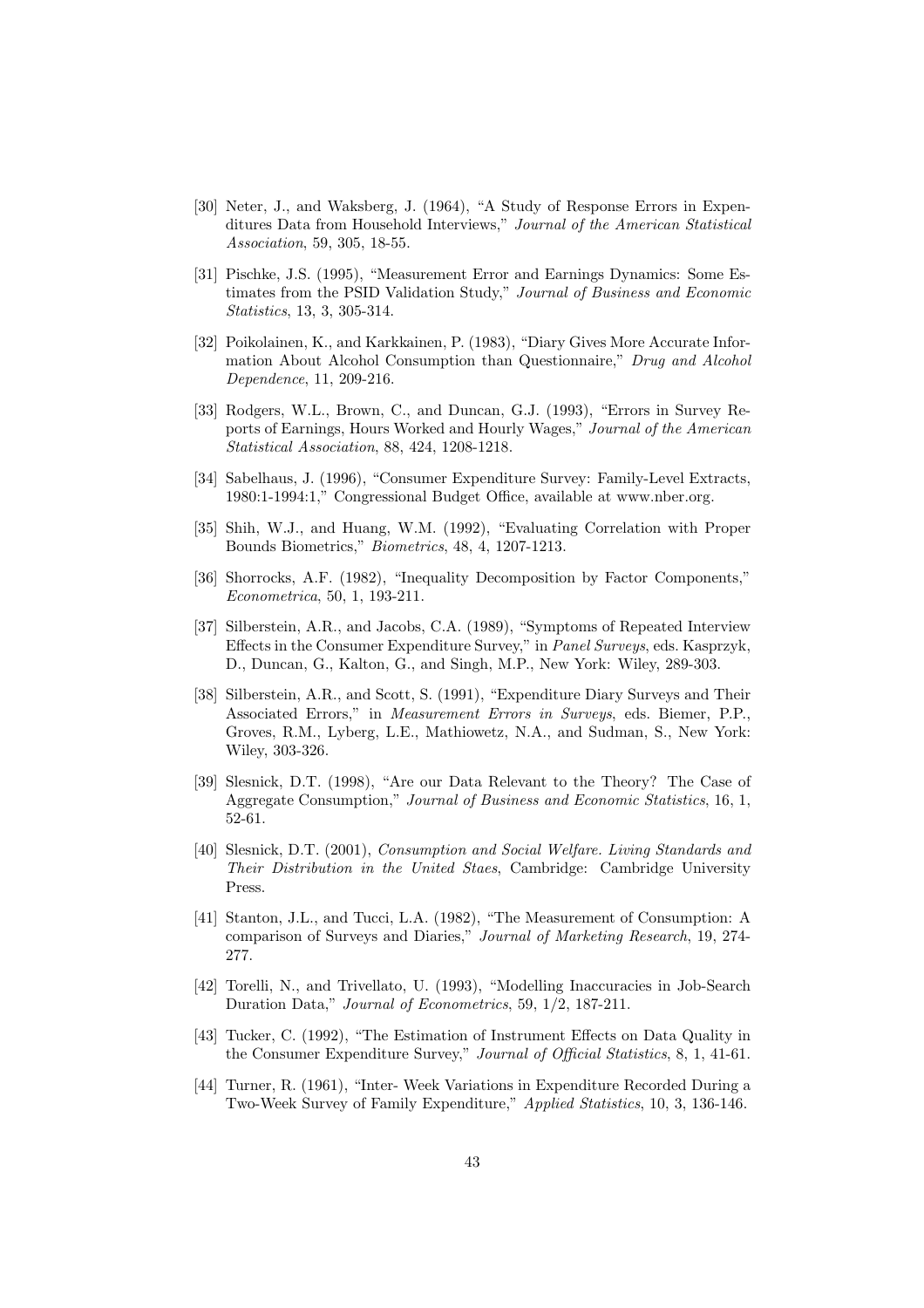- [45] Wilcox, D.W. (1992), "The Construction of U.S. Consumption Data: Some Facts and Their Implications for Empirical work," *American Economic Review*, 82, 922-941.
- [46] Winter, J.K. (2002), "Design effects in survey-based measures of household consumption," unpublished manuscript.
- [47] Ziliak, J.P. (1998), "Does the Choice of Consumption Measure Matter? An Application to the Permanent-Income Hypothesis," *Journal of Monetary Economics*, 41, 1, 201-216.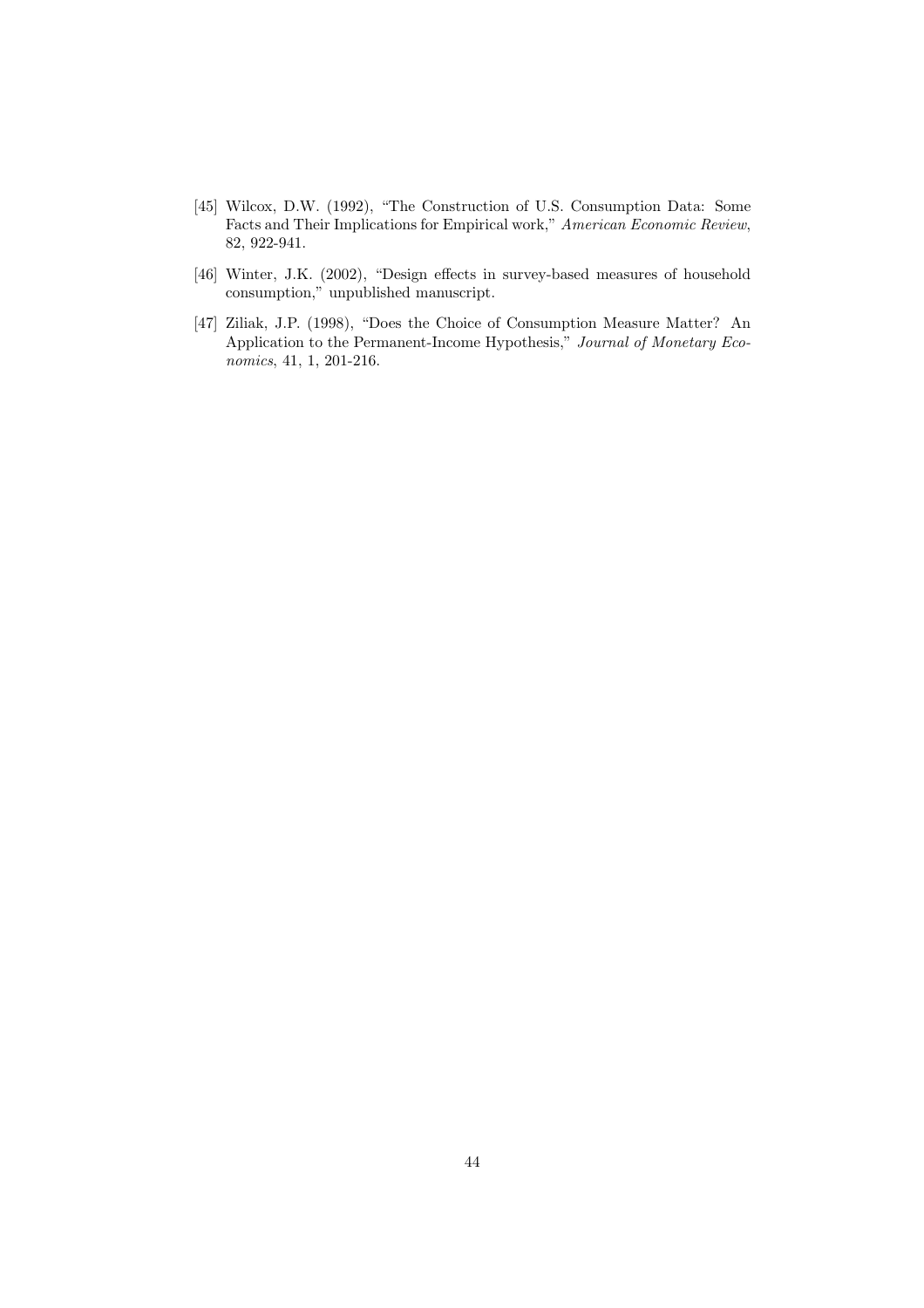## **TECHNICAL APPENDIX**

Bounds on  $Cov(C_1^*, C_2^* | Z)$  using Condition 3 presented in Section 7 are derived in what follows. Let

$$
\eta_t = Cov(C_1^*, C_2^* | Z)
$$

be the quantity of interest and let

 $\widetilde{\eta}_t = \eta_t - \eta_{t-1}$ 

be its changes over time. It is assumed that  $\eta_t$  can vary between *known* values  $l_t$ and  $u_t$  defined by the Cauchy-Schwartz bounds. Moreover,  $\widetilde{\eta}_t$  is also identified by observed changes in IS and DS covariances if Condition 3 holds true.

Let

$$
s_t = \{\ldots, \eta_t - \widetilde{\eta}_t - \widetilde{\eta}_{t-1}, \eta_t - \widetilde{\eta}_t, \eta_t, \eta_t + \widetilde{\eta}_{t+1}, \eta_t + \widetilde{\eta}_{t+1} + \widetilde{\eta}_{t+2}, \ldots\}
$$

be the time series of covariances given  $\eta_t$ . In light of Condition 3, such a sequence would be fully determined if  $\eta_t$  were observed.

Let

$$
S_t = \{s_t : l_t \leq \eta_t \leq u_t\}
$$

the set of sequences  $s_t$  consistent with the assumption that  $\eta_t$  is bounded between  $l_t$  and  $u_t$ . The set

$$
\mathbf{B} = \bigcap_t S_t
$$

defines all the sequences that *jointly* satisfy the Cauchy-Schwartz bounds over time and are consistent with the time series of observed changes  $\tilde{\eta}_t$ . This set represents the basis to derive the bounds exploited in Figures 10-13.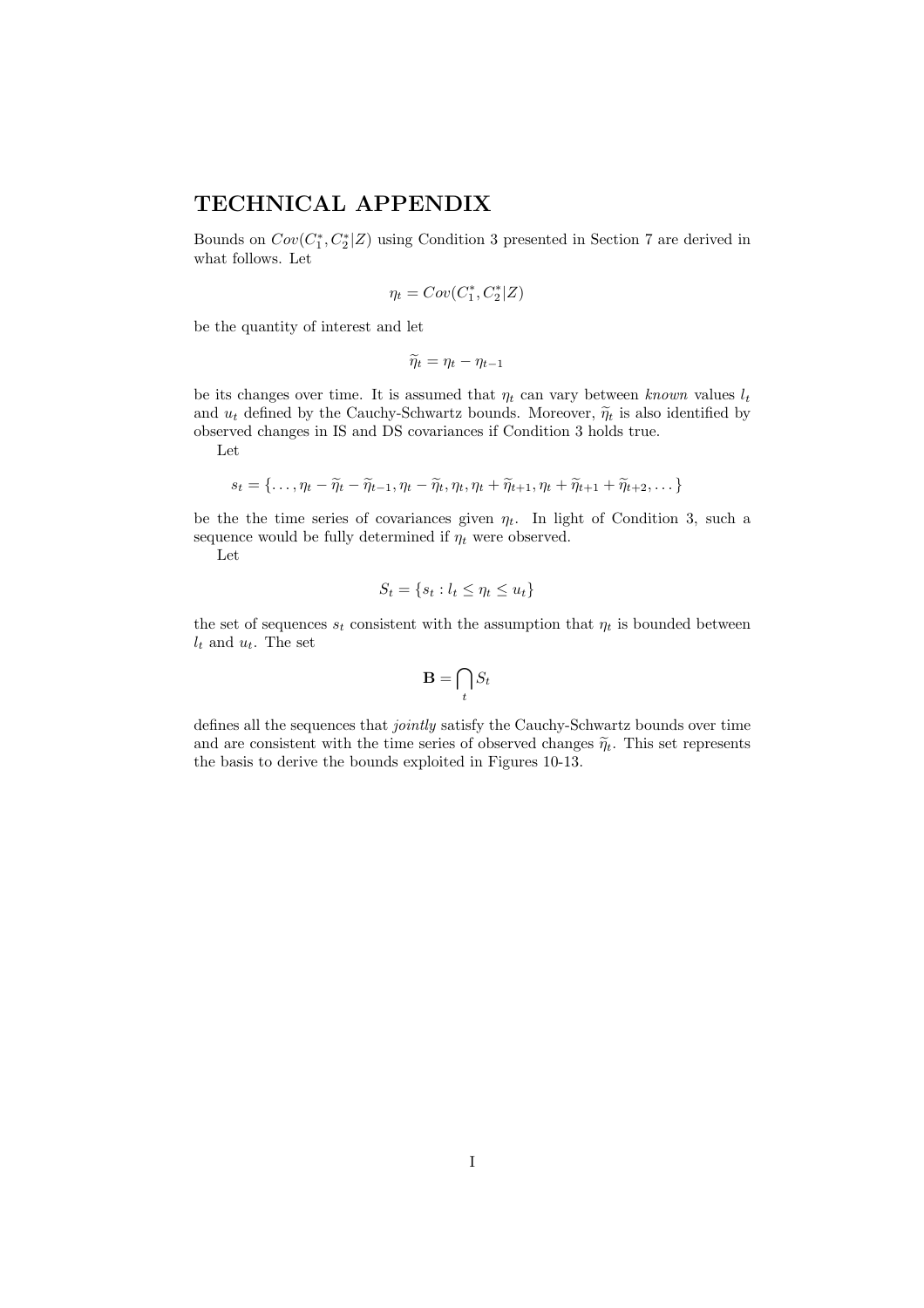## **DATA APPENDIX**

This appendix describes the selection criteria used to derived the working sample for the analysis presented in this paper. It also discusses how methodological changes in the definition of consumption categories over time are handled.

Sample information from the the two survey components of the CEX is used for the period 1982-2001. All those households satisfying *at least* one of the following criteria

- 1. living in rural areas
- 2. with single females
- 3. residing in student housing
- 4. whose head is self-employed
- 5. whose head is aged below 22 and above 74
- 6. whose total expenditure on food (at home at away from home) is zero

are not considered in the final sample. Non-urban households are excluded to make information comparable over time, since they were discontinuously sampled before 1984. Additionally, households

- 7. not completing the diary for two weeks
- 8. not belonging to the cohorts analyzed in the paper

are excluded. Sample sizes for each cohort are given in Table A.1. Throughout the analysis, the family head is conventionally fixed to be the male in all  $H/W$  families (representing 56 percent and 53 percent of the whole sample for IS and DS data, respectively). Households presenting null expenditure on total food (both at home and away from home) are dropped from the analysis (less than 1 percent in each sample). These restrictions leave us with a sample of 190.080 and 46.244 units, for IS and DS data respectively.

Because of the small within-quarter variation in reported IS expenditures (less than 2 percent of the total variation in our sample), monthly consumption figures for IS households refer to the month *before* the interview. Monthly expenditures in the DS are instead defined as  $26/12 = 2.16$  times the expenditure observed over two weeks, thus assuming equally complete reporting. All expenditure data have been seasonally adjusted, by taking residuals from regressions on zero-sum monthly dummies. Real expenditures are obtained using the the Current Price Index (CPI) published by the BLS. Although CPI bias has been of considerable concern to policy makers and researchers in recent years (see, for example, Costa 2001), we do not deal with this issue in the paper.

Expenditures of different family types are adjusted onto a comparable basis using an equivalence scale which depends on the number of adults and children in various age ranges. Specifically, the scale assigns weight 1 to the first adult and 0.670 to all remaining adults in the household. Children are weighted 0.233 if aged 3 or below, 0.333 if aged 4 to 7, 0.400 if aged 8 to 12 and 0.533 if aged 13 to 18. Sensitivity of main findings to alternative equivalence scales was investigated, and results were found to be qualitatively similar.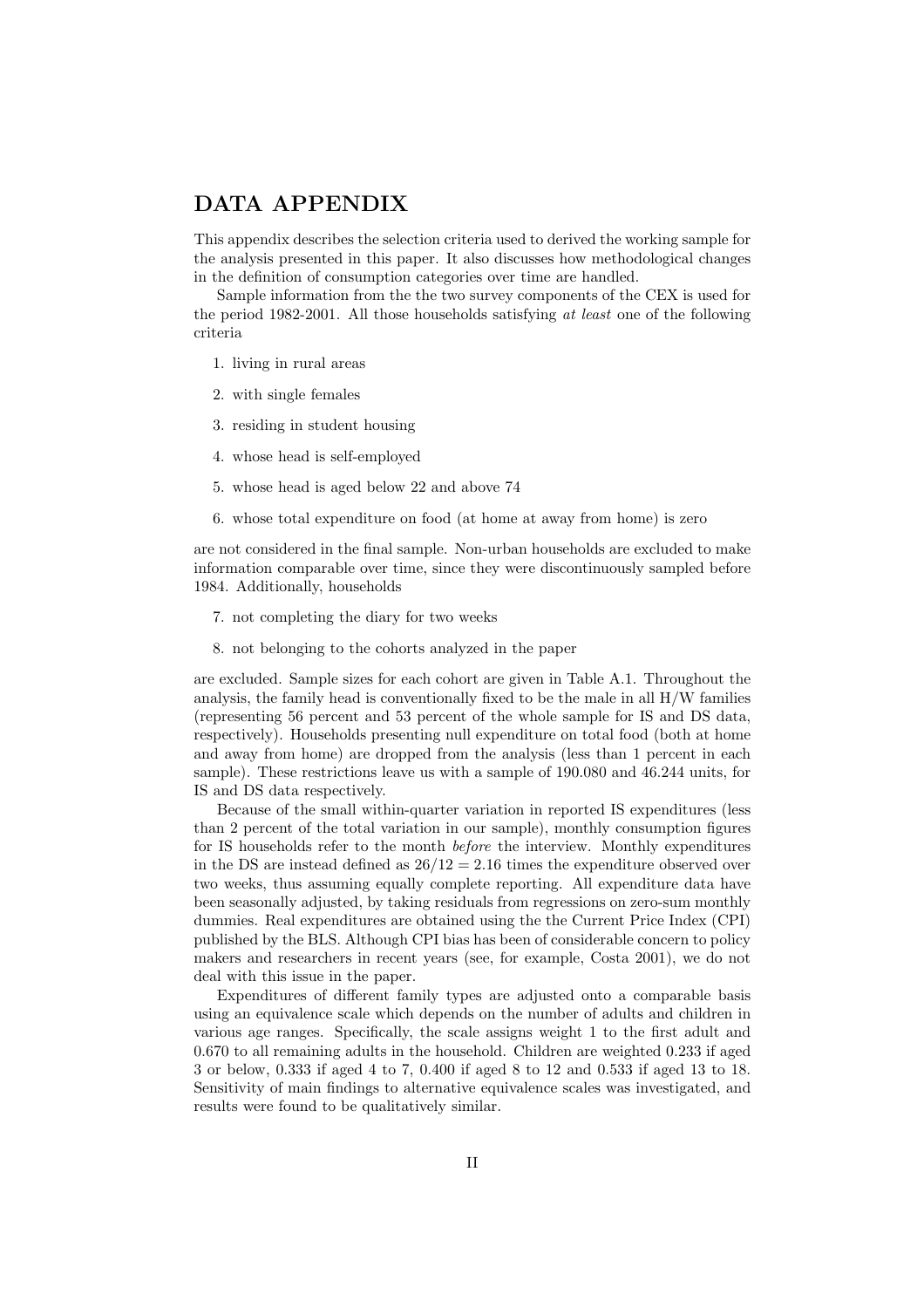|      | rabic <i>i</i> .i. bailipic sizcs |              |              |              |               |  |  |  |  |  |  |
|------|-----------------------------------|--------------|--------------|--------------|---------------|--|--|--|--|--|--|
|      | Diary sample                      |              |              |              |               |  |  |  |  |  |  |
| year | born 1960-69                      | born 1950-59 | born 1940-49 | born 1930-39 | <b>Totals</b> |  |  |  |  |  |  |
| 1986 | 257                               | 864          | 675          | 419          | 2,215         |  |  |  |  |  |  |
| 1987 | 383                               | 849          | 633          | 466          | 2,331         |  |  |  |  |  |  |
| 1988 | 345                               | 756          | 515          | 374          | 1,990         |  |  |  |  |  |  |
| 1989 | 422                               | 738          | 603          | 412          | 2,175         |  |  |  |  |  |  |
| 1990 | 497                               | 809          | 578          | 459          | 2,343         |  |  |  |  |  |  |
| 1991 | 574                               | 808          | 571          | 396          | 2,349         |  |  |  |  |  |  |
| 1992 | 603                               | 744          | 555          | 352          | 2,254         |  |  |  |  |  |  |
| 1993 | 624                               | 726          | 527          | 370          | 2,247         |  |  |  |  |  |  |
| 1994 | 560                               | 663          | 476          | 295          | 1,994         |  |  |  |  |  |  |
| 1995 | 542                               | 587          | 444          | 265          | 1,838         |  |  |  |  |  |  |
| 1996 | 688                               | 758          | 504          | 328          | 2,278         |  |  |  |  |  |  |
| 1997 | 722                               | 740          | 579          | 411          | 2,452         |  |  |  |  |  |  |
| 1998 | 674                               | 751          | 543          | 347          | 2,315         |  |  |  |  |  |  |
| 1999 | 985                               | 997          | 716          | 481          | 3,179         |  |  |  |  |  |  |
| 2000 | 1,021                             | 931          | 722          | 457          | 3,131         |  |  |  |  |  |  |
| 2001 | 1,044                             | 950          | 691          | 418          | 3,103         |  |  |  |  |  |  |
|      |                                   |              |              |              |               |  |  |  |  |  |  |

Table A.1: Sample sizes

|      |              | <b>Interview sample</b> |              |              |        |  |  |  |  |  |
|------|--------------|-------------------------|--------------|--------------|--------|--|--|--|--|--|
| year | born 1960-69 | born 1950-59            | born 1940-49 | born 1930-39 | Totals |  |  |  |  |  |
| 1982 |              | 2,881                   | 2,883        | 1,979        | 7,743  |  |  |  |  |  |
| 1983 | 242          | 3,226                   | 2,804        | 1,901        | 8,173  |  |  |  |  |  |
| 1984 | 435          | 3,059                   | 2,577        | 1,729        | 7,800  |  |  |  |  |  |
| 1985 | 572          | 2,765                   | 2,201        | 1,587        | 7,125  |  |  |  |  |  |
| 1986 | 989          | 3,498                   | 2,690        | 2,023        | 9,200  |  |  |  |  |  |
| 1987 | 1,217        | 3,376                   | 2,609        | 1,995        | 9,197  |  |  |  |  |  |
| 1988 | 1,436        | 2,852                   | 2,411        | 1,611        | 8,310  |  |  |  |  |  |
| 1989 | 1,724        | 2,768                   | 2,412        | 1,590        | 8,494  |  |  |  |  |  |
| 1990 | 1,943        | 2,904                   | 2,309        | 1,472        | 8,628  |  |  |  |  |  |
| 1991 | 2,030        | 2,862                   | 2,181        | 1,568        | 8,641  |  |  |  |  |  |
| 1992 | 2,334        | 2,869                   | 1,978        | 1,467        | 8,648  |  |  |  |  |  |
| 1993 | 2,424        | 2,899                   | 2,159        | 1,424        | 8,906  |  |  |  |  |  |
| 1994 | 2,380        | 2,869                   | 2,132        | 1,384        | 8,765  |  |  |  |  |  |
| 1995 | 2,133        | 2,526                   | 1,849        | 1,213        | 7,721  |  |  |  |  |  |
| 1996 | 2,954        | 3,244                   | 2,380        | 1,541        | 10,119 |  |  |  |  |  |
| 1997 | 3,088        | 3,363                   | 2,347        | 1,585        | 10,383 |  |  |  |  |  |
| 1998 | 3,043        | 3,221                   | 2,268        | 1,691        | 10,223 |  |  |  |  |  |
| 1999 | 4,331        | 4,493                   | 3,147        | 2,232        | 14,203 |  |  |  |  |  |
| 2000 | 4,393        | 4,381                   | 3,259        | 2,216        | 14,249 |  |  |  |  |  |
| 2001 | 4,314        | 4,099                   | 3,207        | 1,932        | 13,552 |  |  |  |  |  |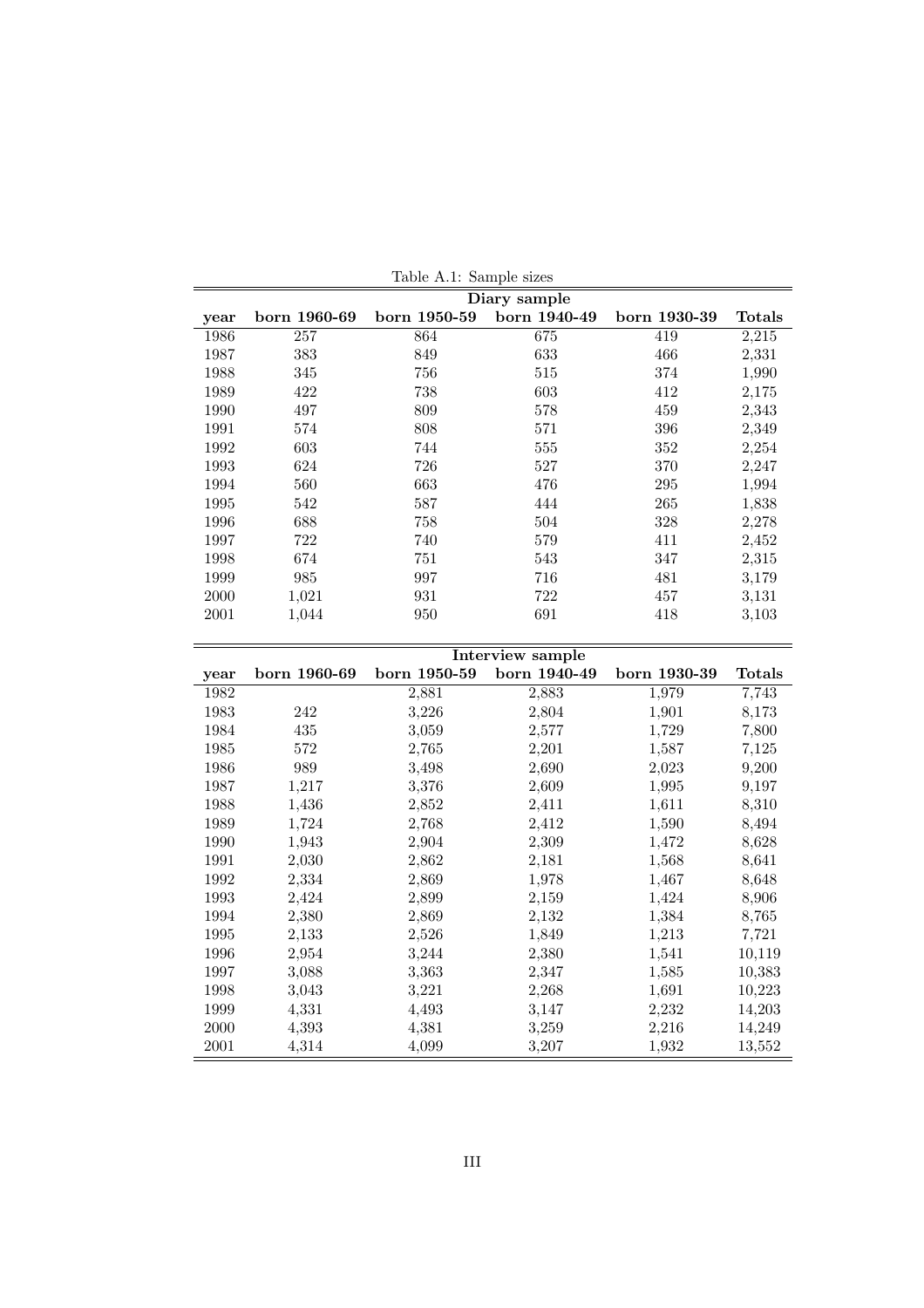**Commodities in**  $D$  **Diary Interview** Food and Non-Alcoholic Beverages at Home 83-87 **Food and Non-Alcoholic Beverages Away from Home Alcoholic Beverages (at home and away from home) Non-Durable Goods and Services** 82-85 Newspapers and Magazines Non-durable Entertainment Expenses Housekeeping Services Personal Care **Commodities in** I **Diary** Interview **Housing and Public Services** 82-85 Home Maintenance Services Public Utilities Miscellaneous Home Services **Tobacco and Smoking Accessories Clothing, Footwear and Services** Clothing, Footwear Services **Heating Fuel, Light and Power** 82-85 **Transportation (including gasoline)** 82-85 Fuel for Transportation Transportation Equipment Maintenance and Repair

Table A.2: Definitions of expenditure categories

Public Transportation

Vehicle Rental and Misc. Transportation Expenses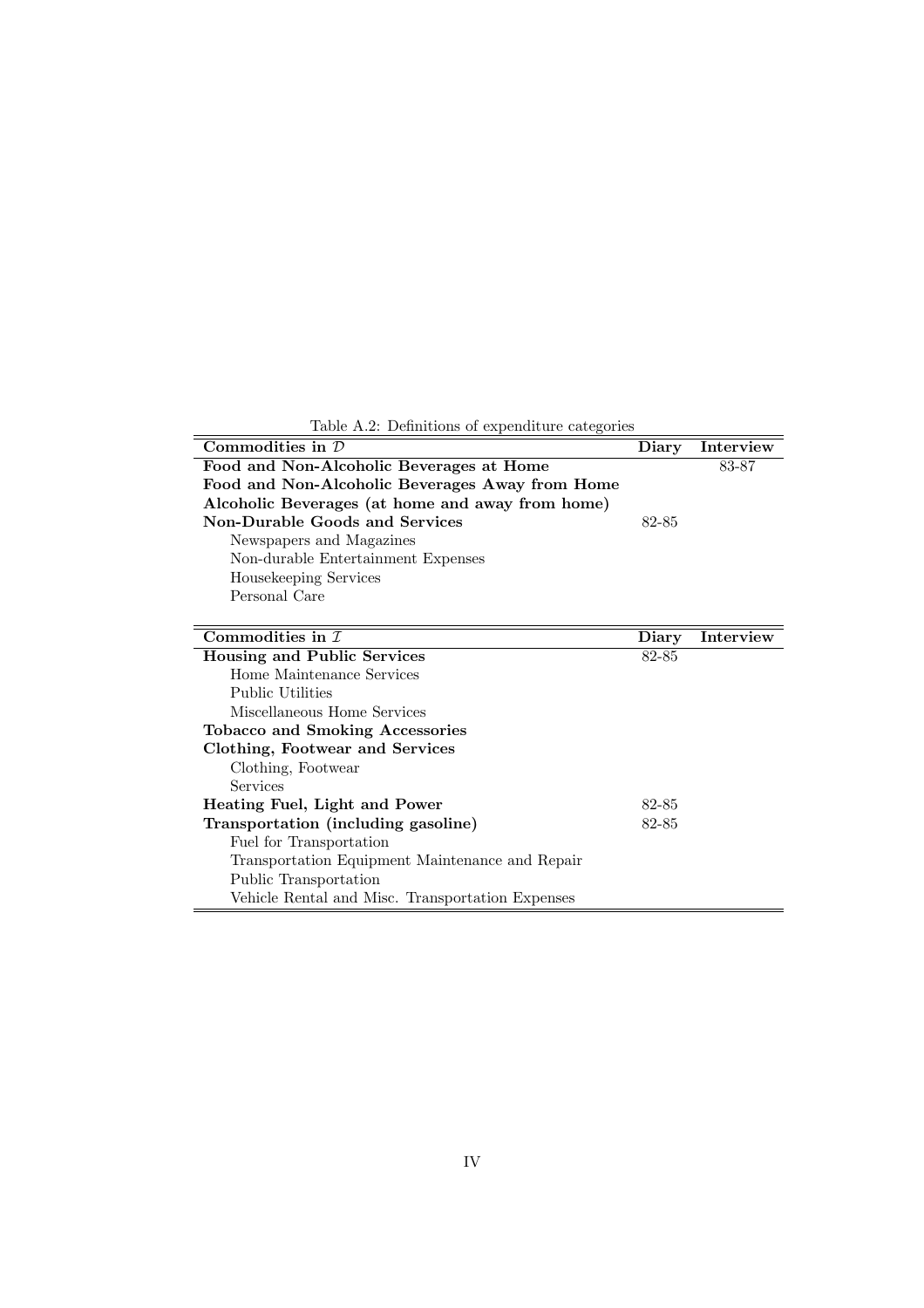

Figure A.1: Logs of monthly Food at Home expenditure in 2000 dollars - Interview Survey

Detailed expenditure categories included in total non-durable consumption are reported in Table A.2. The top panel refers to those commodities labelled in the text as  $\mathcal{D}$ , while the bottom panel to commodities in  $\mathcal{I}$ . The second and the third columns report the time intervals for which expenditure on non-durable commodities cannot be directly derived from public use tapes because of definitional problems, separately for IS and DS data. Accordingly, expenditures referring to "Housing and Public Services" and "Non-durable Services" have been introduced in the DS only after 1986, with the exception of very few items for "Home Maintenance Services" and "Non-durable Entertainment Expenses". Similarly, information on "Fuel" and "Transportation" expenses is not available from public tapes between 1982 and 1985.

As for IS data, the time series of food at home expenditure presents discontinuities introduced by changes in survey design in 1982 and 1987. In fact, recall information on food was derived in different ways over the years and the average spending appears to be heavily affected by the exact wording, as shown in Figure A.1. Spikes downwards in 1982 and upwards in 1988 are the effect of asking respondents for usual spending on a monthly basis or on a weekly basis. In 1980-1981 the question was on usual weekly expenditure on food over the past three months. In 1982-1987 the question was on how often and how much was spent in food over the previous month. In 1988, the 1980-1981 question was resumed.

Discontinuities in levels are accounted for by running a regression of real food expenditure on a quadratic time trend and a time dummy for the period 1982- 1987, a polynomial in family income and additional household controls. Reported expenditure are then scaled up for all households between 1982 and 1987 by the same amount. Accordingly, the underlying assumption made is that changes in the wording of food-related questions only affect the level of reporting, but *not* the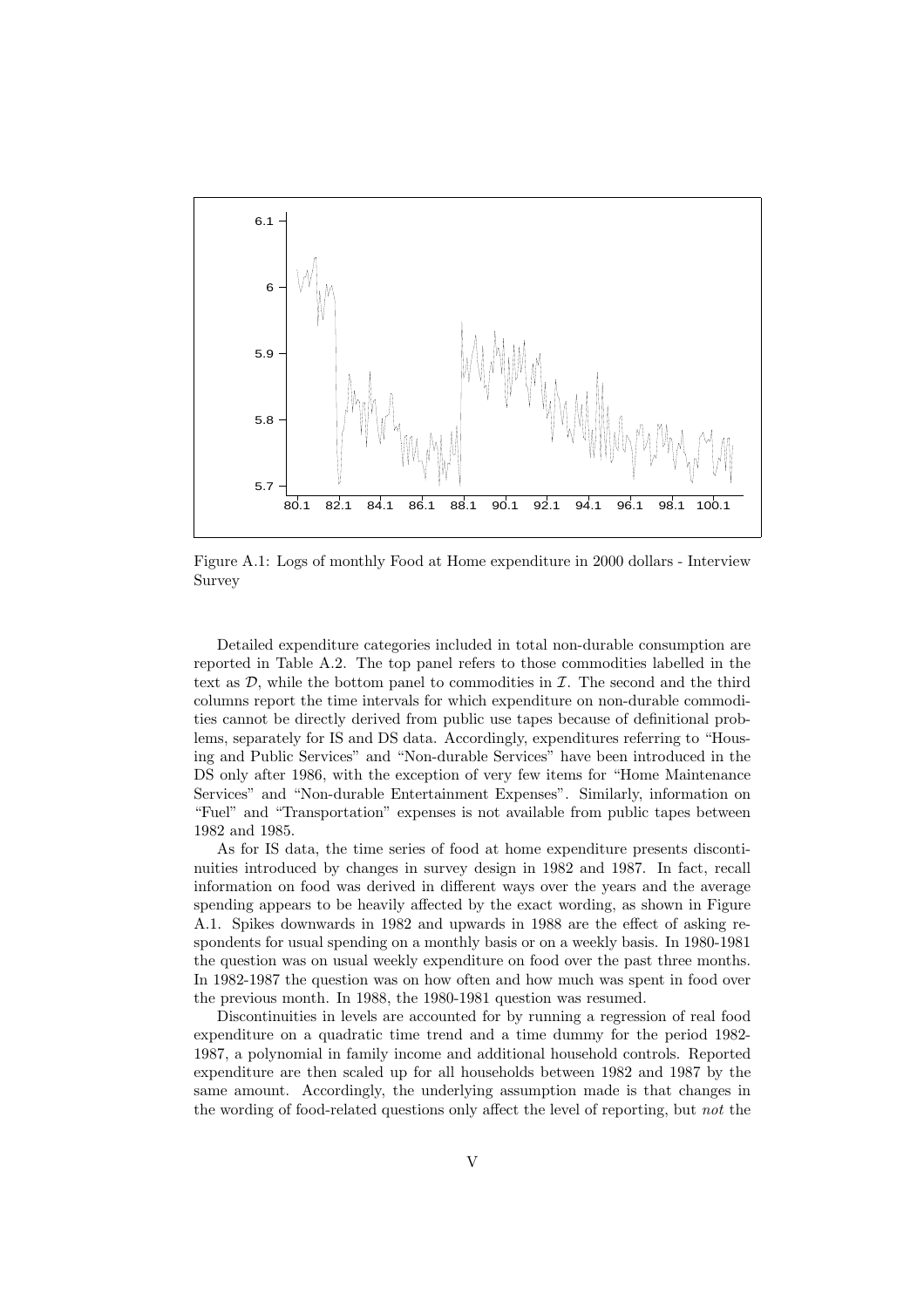variance.

Because of the definitional problems summarized in Table A.2, it follows that total expenditure figures for IS and DS data are not fully comparable over time. For this reason, figures reported in the paper for total spending on non-durables exploit 16 years of data for the DS (i.e. 1986-2001) and 20 years for the IS (i.e. 1982- 2001). The aggregation rule suggested in Table 4 is therefore partially implemented over time. As a first approximation, only aggregate values of IS expenditures are considered before 1986, while integrated information for the DS is used after then.

The comparison of mean expenditure for the commodities defined in Table A.2 is presented in Figures A.2-A.10. A detailed description of the items used to define the categories of non-durable consumption can be downloaded at

#### http://www.stat.unipd.it/∼erich/papers.html,

separately for IS and DS data.

Diary and recall information is available from the DS on expenditure for food items. As noted earlier, food and non-alcoholic beverages is the only commodity entering non-durable expenditure for which recall and diary-based measurements on the *same* household are available. The information on the 'usual' spending is collected for each household at the beginning of the (two-week) diary period. Therefore, its accuracy is presumably not influenced by how respondents learn about own expenditures during the interview.

Figure A.11 presents the difference between weekly expenditure derived from diaries (as the sum of detailed food data) and weekly 'usual' expenditure for food and non-alcoholic beverages at grocery stores given by respondents. As already pointed out by several papers using similar data sources, diary expenditure levels in the first week tend to be higher that those for the second week. However, information from recall data leads to higher values of reported expenditures.<sup>1</sup>

It is worth noting that the difference between diary and recall figures conditional on the expenditure month (to control for seasonal effects) is always negative for the period of time covered by this analysis, with values generally decreasing in absolute value over time. There is a mild effect of the interview month on the magnitude of diary under reporting, since households interviewed in December usually present values closer to zero. This evidence supports the idea that recall questions overstate the real spending on food-related items possibly because households' reporting includes more than just food-related goods. Indeed the recall question about food expenditure in the IS is derived subtracting to the usual amount spent at the grocery store the usual amount on non-food items.

<sup>&</sup>lt;sup>1</sup>We found a very similar pattern comparing recall and diary information from the National Food Survey for the United Kingdom. Results are available on request.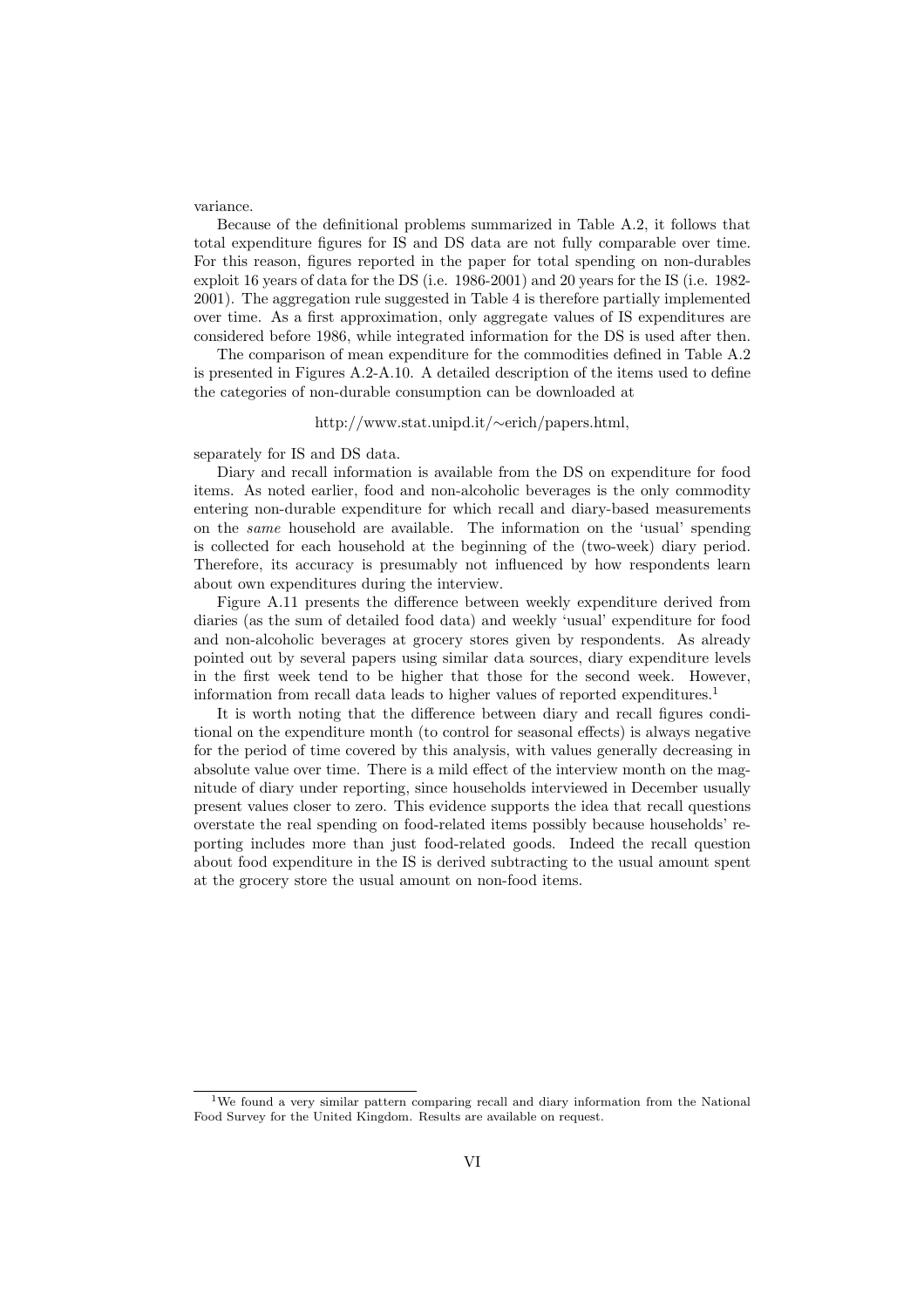

Figure A.2: Mean of family expenditure on food and non-alcoholic beverages at home (2000 dollars)



Figure A.3: Mean of family expenditure on food and non-alcoholic beverages away from home (2000 dollars)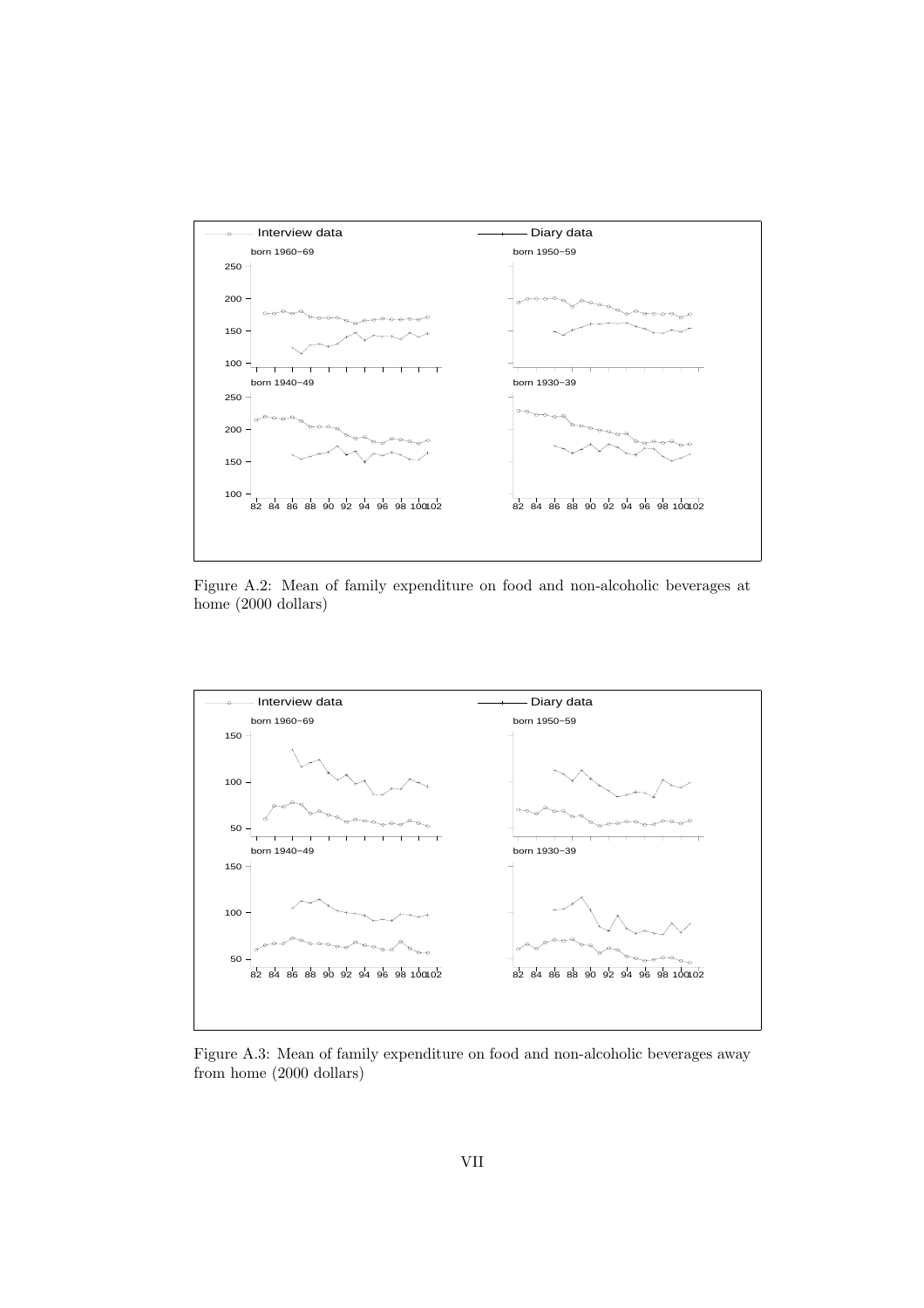

Figure A.4: Mean of family expenditure on alcoholic beverages (2000 dollars)



Figure A.5: Mean of family expenditure on non-durable goods and services (2000 dollars)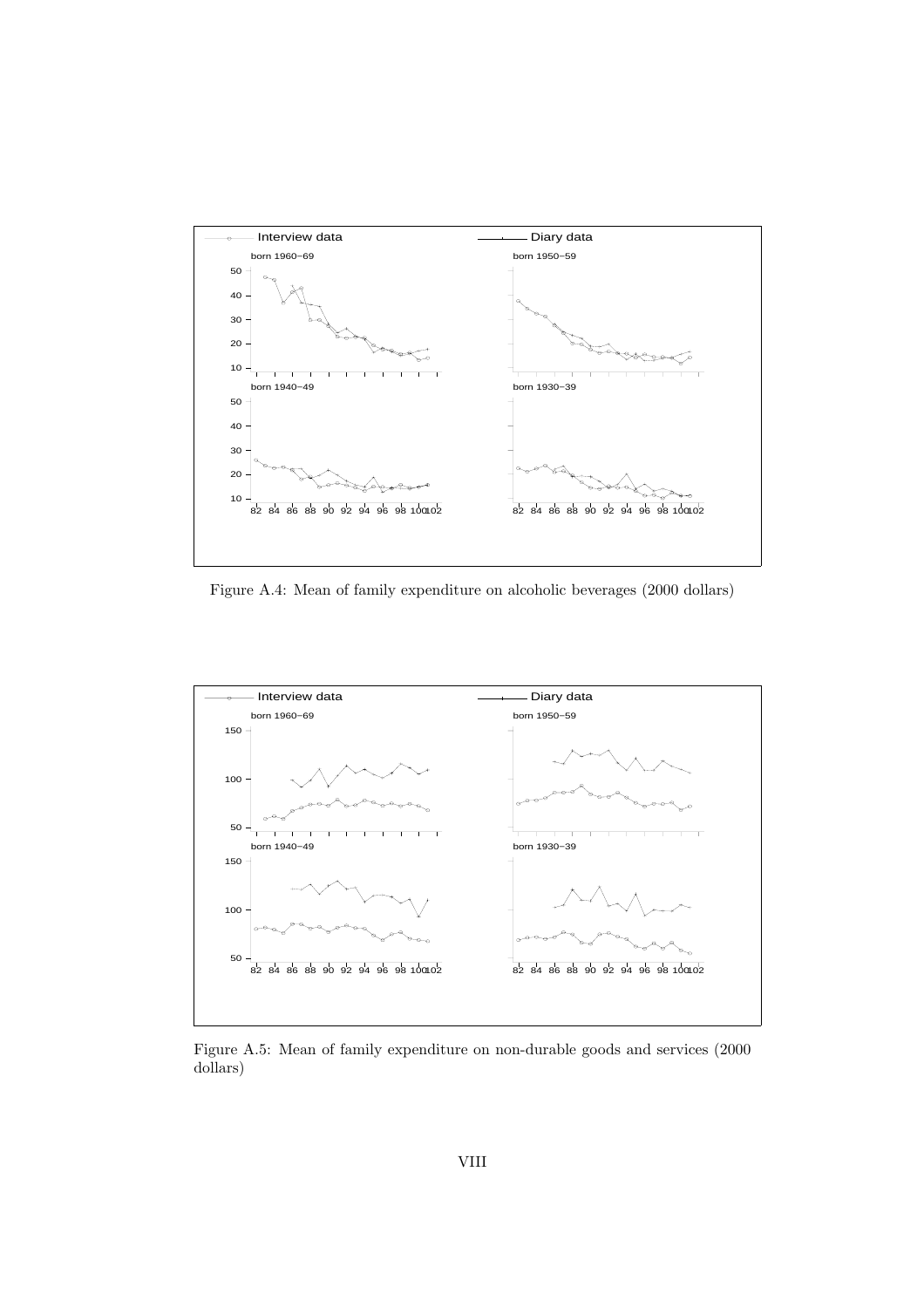

Figure A.6: Mean of family expenditure on housing and public services (2000 dollars)



Figure A.7: Mean of family expenditure on tobacco (2000 dollars)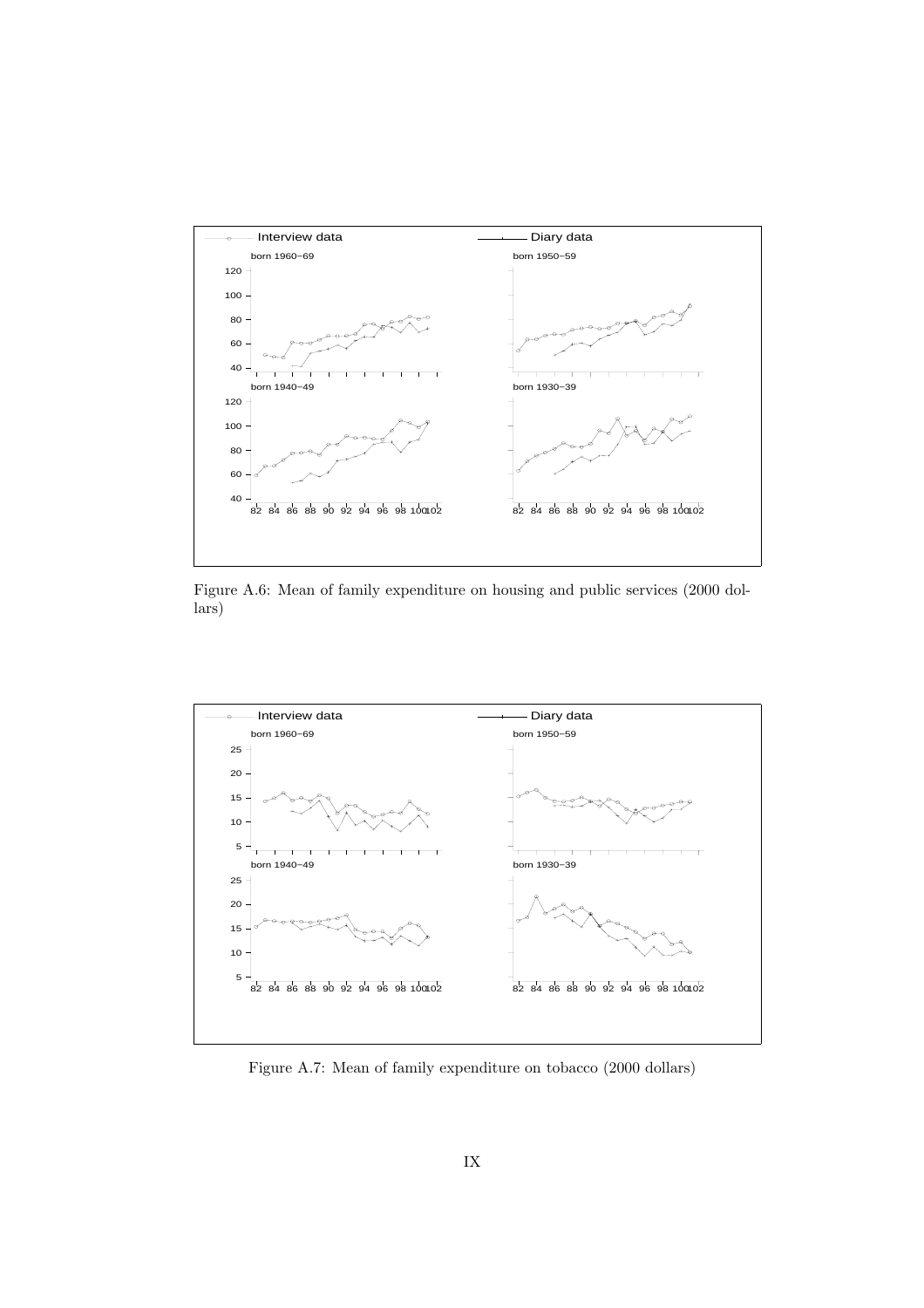

Figure A.8: Mean of family expenditure on clothing, footwear and services (2000 dollars)



Figure A.9: Mean of family expenditure on heating fuel, light and power (2000 dollars)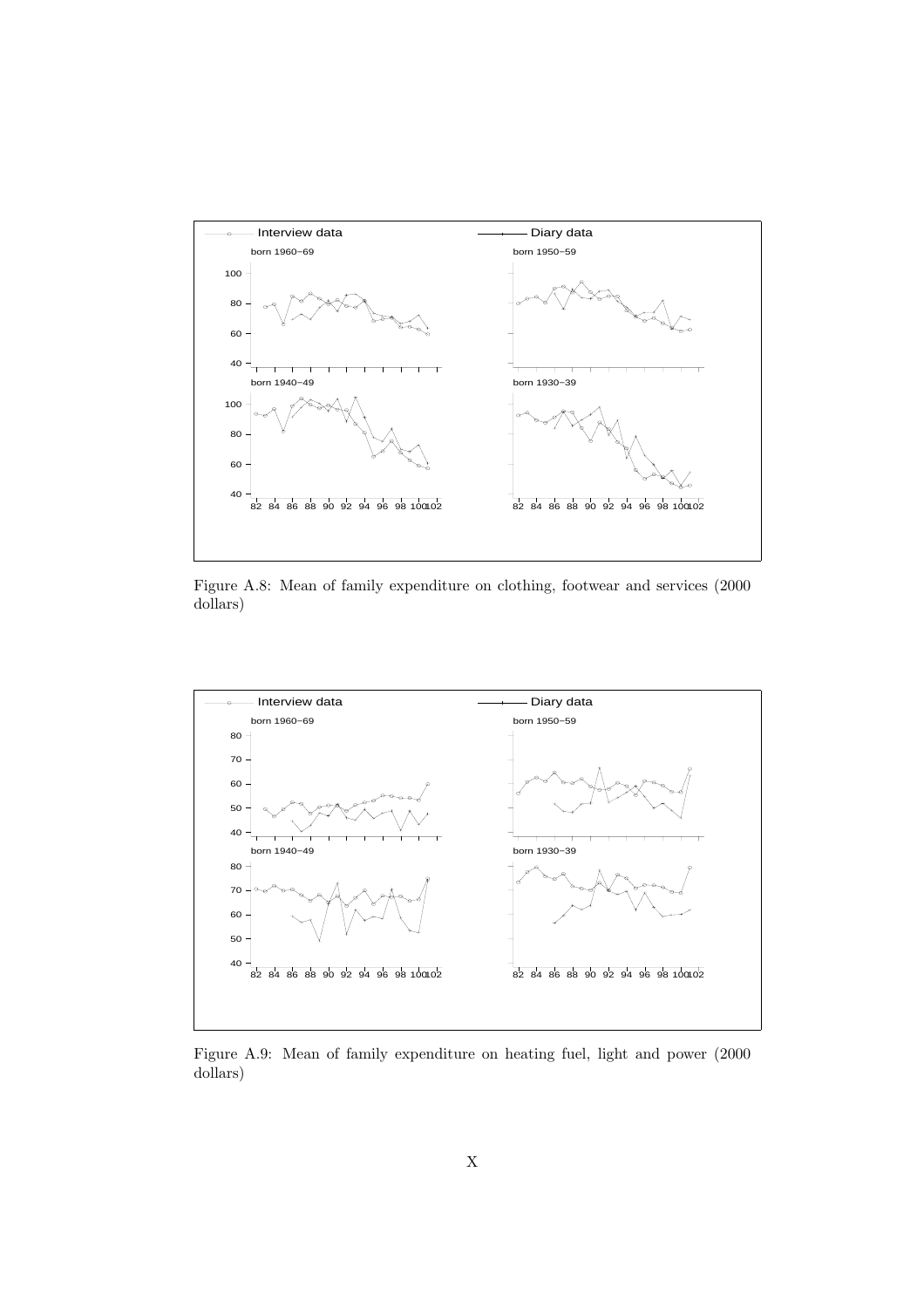

Figure A.10: Mean of family expenditure on transportation (2000 dollars)



Figure A.11: Median weekly expenditure on food and non-alcoholic beverages at home (2000 dollars): usual expenditure at grocery stores and expenditure by diary week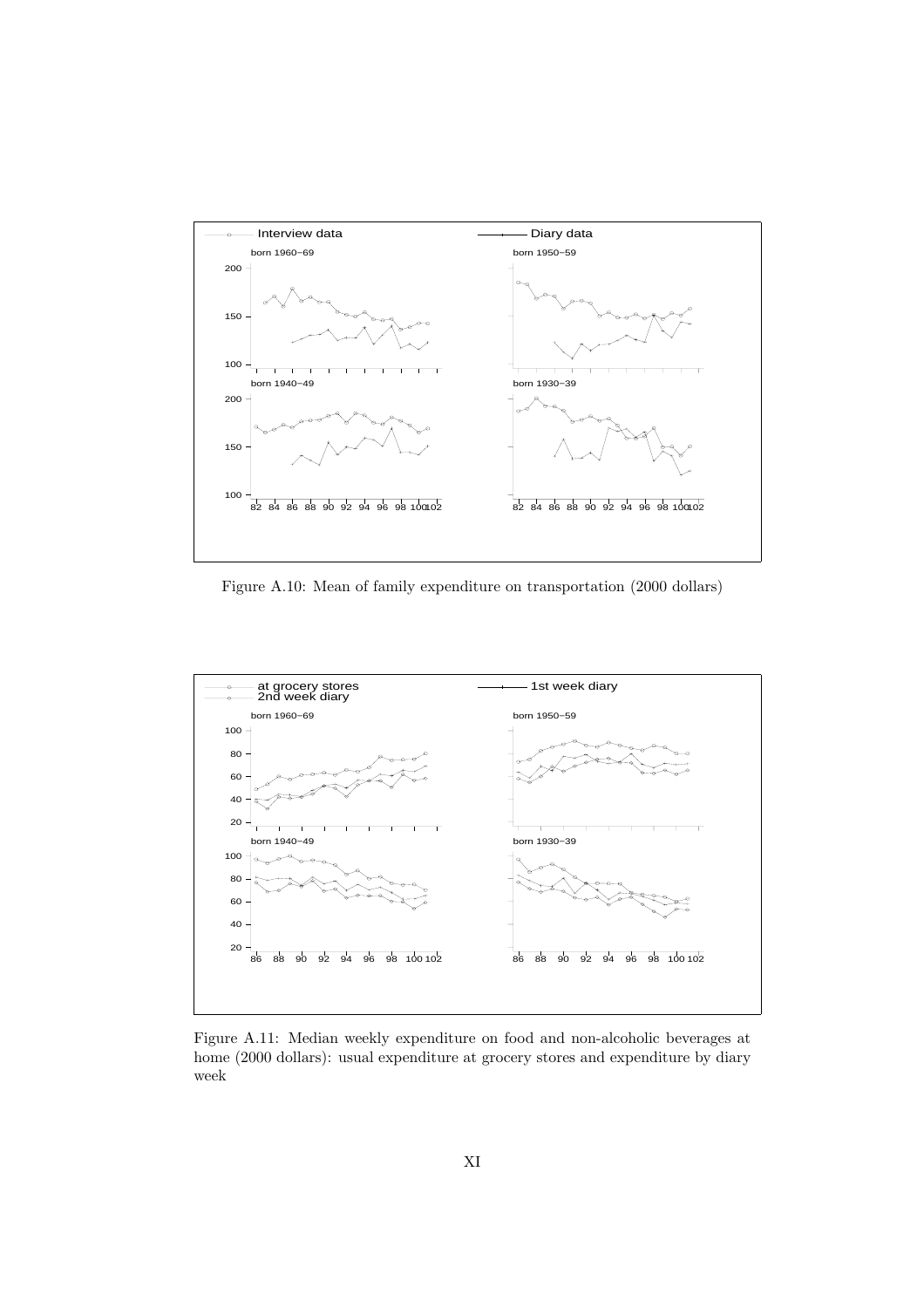|      | born 1930-39 |            |             | born 1940-49 |            | born 1950-59 |      |            | born 1960-69 |            |            |             | all  |          |             |
|------|--------------|------------|-------------|--------------|------------|--------------|------|------------|--------------|------------|------------|-------------|------|----------|-------------|
| year | CEX          | <b>CPS</b> | <b>PSID</b> | CEX          | <b>CPS</b> | <b>PSID</b>  | CEX  | <b>CPS</b> | <b>PSID</b>  | <b>CEX</b> | <b>CPS</b> | <b>PSID</b> | CEX  | CPS      | <b>PSID</b> |
| 1982 | 0.34         |            |             | 0.31         |            |              | 0.31 |            |              |            |            |             | 0.33 | 0.41     |             |
| 1983 | 0.34         |            |             | 0.31         |            |              | 0.32 |            |              | 0.30       |            |             | 0.34 | 0.41     |             |
| 1984 | 0.36         |            |             | 0.32         |            |              | 0.32 |            |              | 0.32       |            |             | 0.34 | 0.42     |             |
| 1985 | 0.34         |            |             | 0.32         |            |              | 0.31 |            |              | 0.34       |            |             | 0.34 | 0.42     |             |
| 1986 | 0.32         |            |             | 0.32         |            |              | 0.32 |            |              | 0.32       |            |             | 0.33 | 0.43     |             |
| 1987 | 0.35         |            |             | 0.32         |            |              | 0.31 |            |              | 0.31       |            |             | 0.34 | 0.43     |             |
| 1988 | 0.37         |            |             | 0.32         |            |              | 0.30 |            |              | 0.32       |            |             | 0.34 | 0.43     |             |
| 1989 | 0.37         |            |             | 0.32         |            |              | 0.31 |            |              | 0.31       |            |             | 0.34 | 0.43     |             |
| 1990 | 0.36         |            |             | 0.33         |            |              | 0.31 |            |              | 0.32       |            |             | 0.34 | 0.43     |             |
| 1991 | 0.38         |            |             | 0.32         |            |              | 0.32 |            |              | $\rm 0.32$ |            |             | 0.34 | 0.43     |             |
| 1992 | 0.41         |            |             | 0.34         |            |              | 0.33 |            |              | 0.34       |            |             | 0.36 | 0.43     |             |
| 1993 | 0.39         |            |             | 0.36         |            |              | 0.33 |            |              | 0.33       |            |             | 0.36 | $0.45\,$ |             |
| 1994 | 0.41         |            |             | 0.35         |            |              | 0.34 |            |              | 0.34       |            |             | 0.36 | 0.46     |             |
| 1995 | 0.40         |            |             | 0.34         |            |              | 0.35 |            |              | 0.34       |            |             | 0.36 | 0.45     |             |
| 1996 | 0.44         |            |             | 0.38         |            |              | 0.34 |            |              | 0.32       |            |             | 0.37 | $0.46\,$ |             |
| 1997 | 0.43         |            |             | 0.37         |            |              | 0.34 |            |              | 0.32       |            |             | 0.36 | $0.46\,$ |             |
| 1998 | 0.42         |            |             | 0.37         |            |              | 0.35 |            |              | 0.34       |            |             | 0.37 | 0.46     |             |
| 1999 | 0.46         |            |             | 0.38         |            |              | 0.35 |            |              | 0.36       |            |             | 0.39 | 0.46     |             |
| 2000 | 0.44         |            |             | 0.38         |            |              | 0.36 |            |              | 0.34       |            |             | 0.38 | 0.46     |             |
| 2001 | 0.43         |            |             | 0.38         |            |              | 0.35 |            |              | 0.34       |            |             | 0.38 | 0.47     |             |

Table A.3: Gini coefficient for total family income

source for CPS data: http://www.census.gov/hhes/income/histinc/ie1.html